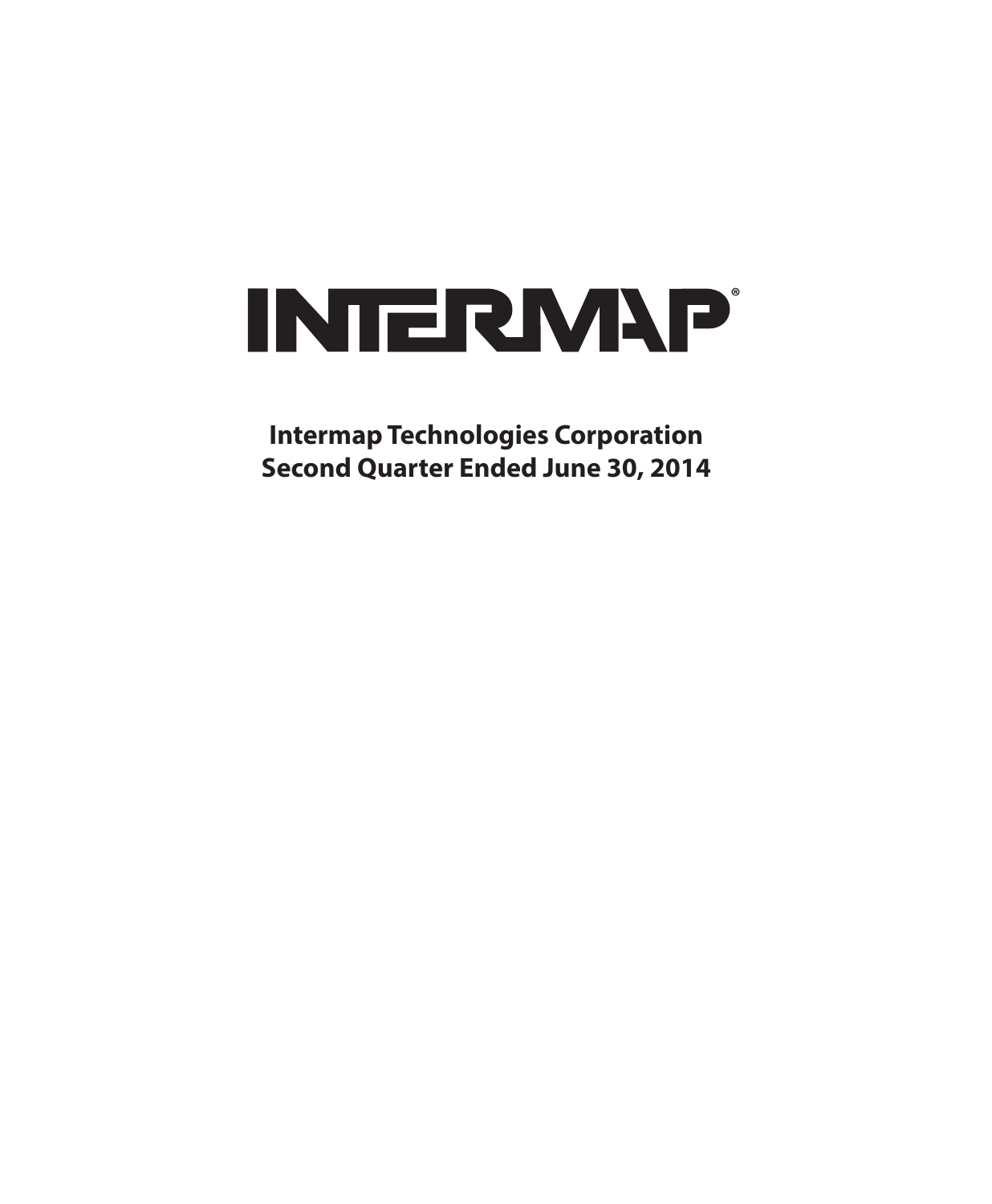#### **CORPORATE HEADQUARTERS**

Intermap Technologies, Inc. 8310 South Valley Highway Suite 400 Englewood, CO USA 80112-5809 Phone: +1 303-708-0955 Fax: +1 303-708-0952

**Stock Exchange** Intermap stock is listed on the Toronto Stock Exchange under the symbol "IMP."

#### **OTHER OFFICES**

Intermap Technologies Corp. 840–6th Avenue SW Suite 200 Calgary, AB T2P 3E5 Canada Phone: +1 403-266-0900 Fax: +1 403-265-0499

PT. ExsaMap Asia Plaza City View, 2nd Floor Jl. Kemang Timur No. 22 Pejaten Barat, Jakarta Selatan 12510 Phone: +62 21 719 3808 Fax: +62 21 719 3818

Intermap Technologies s.r.o. Novodvorska 1010/14 142 00 Praque 4 Czech Republic Phone: +420 261 341 411 Fax: +420 261 341 414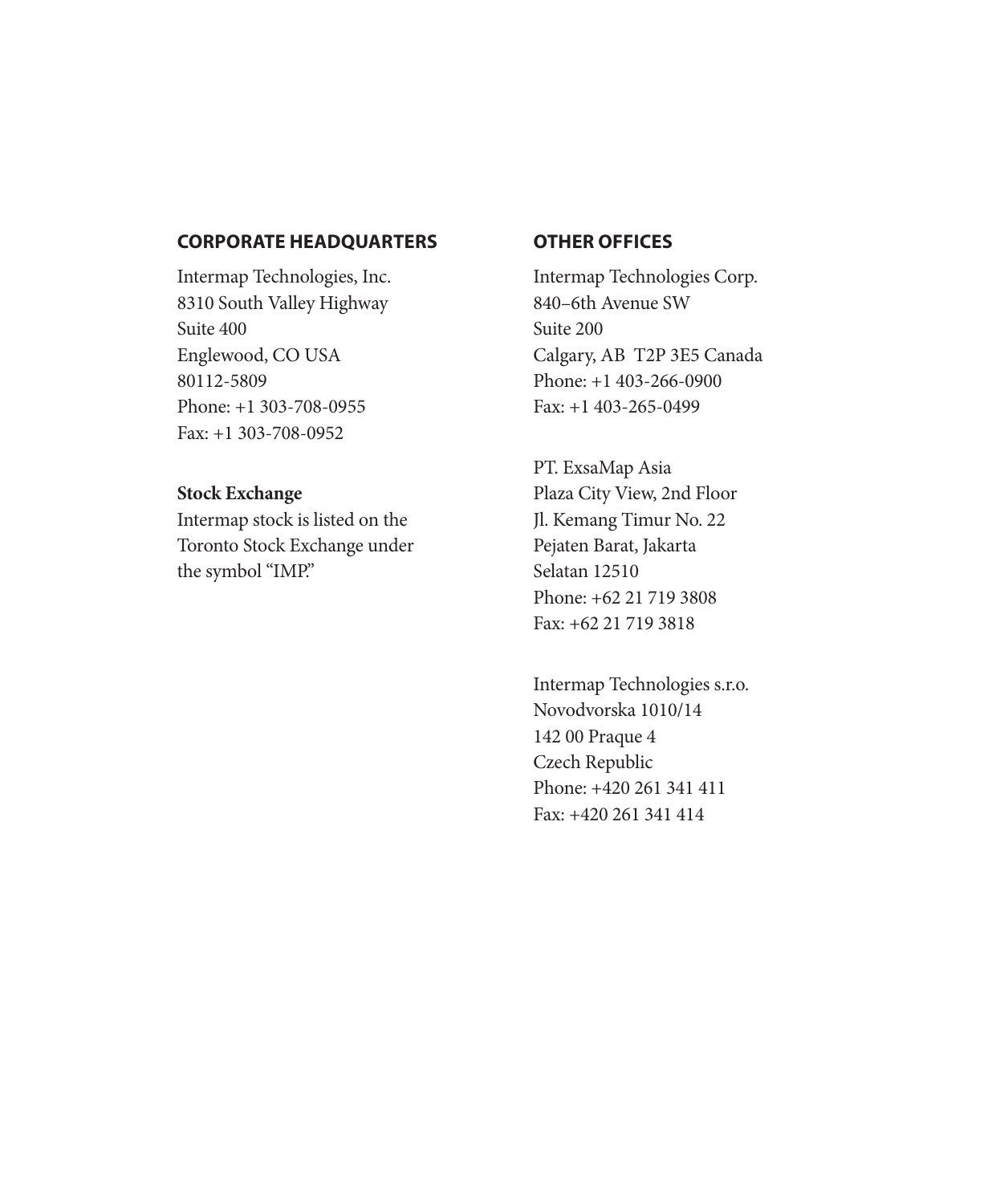# **INTERMAP**

# **Intermap Reports 2014 Second Quarter Financial Results**

*All amounts are in United States dollars unless otherwise noted.*

Intermap reported total revenue of \$2.4 million for the second quarter of 2014, a 12% increase from the first quarter of the year. Second quarter revenue of \$2.4 million is compared to \$8.9 million in the same period of 2013. During the second quarter of last year, \$7.6 million of mapping services revenue was recognized on a new \$15.0 million contract that was announced earlier in the year. No similar sized contract was closed during the first six months of the current year, making up the majority of the variance between the current year and the prior year periods. Net loss for the second quarter of 2014 was \$3.5 million, or (\$0.04) per share, compared to a net profit of \$170 thousand, or (\$0.00) per share, for the second quarter of 2013. Second quarter adjusted EBITDA, a non IFRS financial measure, was a loss of \$2.8 million, a decrease from an adjusted EBITDA profit of \$2.2 million for the same period in 2013. Adjusted EBITDA excludes share-based compensation, gain or loss on the disposal of equipment, and gain or loss on foreign currency translation.

"Our continued focus during the quarter was the further development of our 3DBI® (3D business intelligence) software applications," said Todd Oseth, President & CEO of Intermap. "We're pleased to report that during the quarter we successfully introduced two new 3DBI software applications; InsitePro™ and GeoPro Server™. InsitePro is a Software-as-a Service ("SaaS") product built to analyze location specific risk caused by natural catastrophes. It is a powerful tool that gives users the ability to evaluate risk for locations one-by-one or thousands at a time via innovative risk models and analytics. GeoPro Server is the centerpiece of our Orion Platform®. It functions as a geospatial-data agnostic server deriving actionable answers from "big data". The application allows users (novice, or geospatial expert) to turn disparate geospatial data into simple to use information."

Mr. Oseth added, "Shortly after the introduction of InsitePro, we announced that a Top 10 Global Reinsurer had entered into an agreement with Intermap to license the application for use in a Latin American country. We see this as a significant endorsement for the application and we are optimistic that additional licenses will follow not only from this customer, but from other potential customers around the world."

"In addition to our progress on 3DBI software applications, we continue to progress towards the closing of a major international Orion Platform spatial data infrastructure contract," added Mr. Oseth. "The availability of our recently announced 3DBI software applications plays a pivotal role in winning Orion Platform projects. These projects are primarily government sourced and are inherently very complicated. They typically carry long sales cycles due to (i) the dollar magnitude of the contract, (ii) the individual country's political landscape, (iii) the timing of budgets, (iv) the multi-agency and multi-level government approval process, (v) the complexity of the project, and (vi) the funding mechanisms required for the project (i.e. banking syndicates). We remain optimistic that we will be able to announce the signing of one or more of these contracts before the end of the year, but due to the factors mentioned above, the actual timing is very difficult to predict."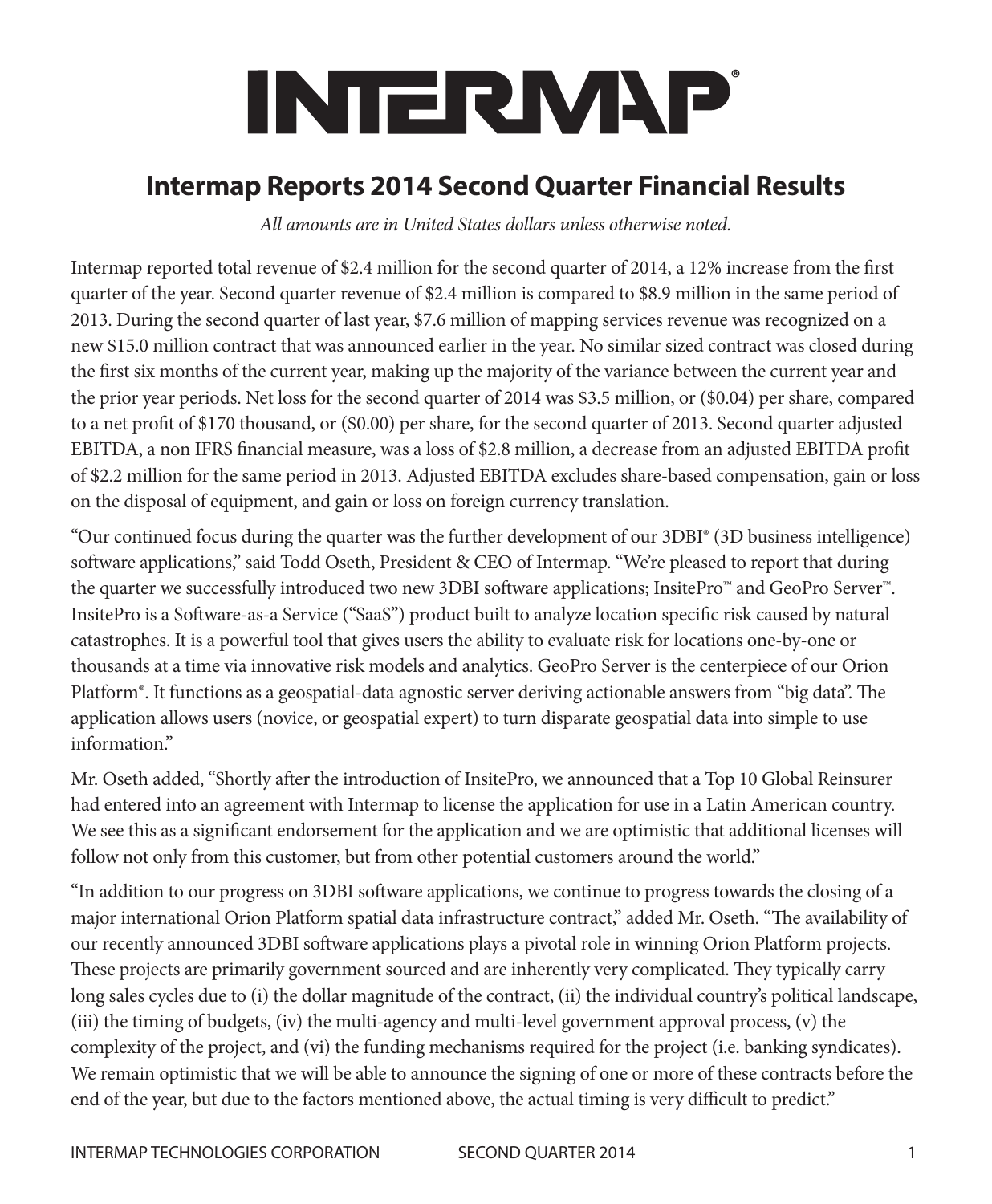#### **FINANCIAL REVIEW**

Consolidated revenue for the second quarter of 2014 totaled \$2.4 million and included (i) \$0.1 million in mapping services, (ii) \$0.2 million in professional services, (iii) \$1.8 million in data licensing, and (iv) \$0.3 million in 3DBI software licensing. For the same period in 2013, consolidated revenue totaled \$8.9 million and included (i) \$7.6 million in mapping services, (ii) \$0.2 million in professional services, (iii) \$0.7 million in data licensing, and (iv) \$0.4 million in 3DBI software licensing. Contract backlog at the end of the quarter totaled \$0.4 million.

For the second quarter of 2014, personnel expense was \$3.1 million, compared to \$3.2 million in the previous year. The decrease was primarily due to reduced commission expense consistent with decreased revenue recognized on a year-over-year basis.

For the second quarter of 2014, purchased services and materials expense was \$1.5 million, compared to \$2.7 million during the same period last year. The decrease in this category of expense is primarily due to project specific costs associated with airborne data collection efforts in the previous year with no similar work under contract in the current year. Purchased services and materials includes (i) aircraft related costs, including jet fuel, (ii) professional and consulting costs, (iii) third-party support services related to airborne data collection efforts, processing and editing of the Company's data collection efforts, and (iv) software expenses (including maintenance and support).

The cash position of the Company at June 30, 2014 (cash and cash equivalents) was \$3.9 million, compared to \$2.4 million at December 31, 2013. Amounts receivable and unbilled revenue at June 30, 2014 was \$3.1 million, compared to \$6.6 million at December 31, 2013. Working capital was negative \$2.6 million at June 30, 2014, compared to positive \$3.9 million at December 31, 2013 (see "Intermap Reader Advisory" below).

Detailed financial results and management's discussion and analysis can be found on SEDAR at: www.sedar. com.

#### **SECOND QUARTER BUSINESS HIGHLIGHTS**

- Intermap announced the launch of InsitePro™, a SaaS based product built on its history of providing risk solutions worldwide. The application was purpose-built to visualize and analyze location-specific risk caused by natural catastrophes. It provides property and casualty carriers, insurance brokers, enterprise risk managers, and government agencies with a powerful tool to evaluate locations one-by-one, or thousands at a time via innovative risk models and analytics. InsitePro is the only risk management application that accesses Intermap's WorldFlood™ model, which forecasts uniform flood coverage anywhere in the world.
- Intermap announced an agreement to license its InsitePro software application to a Top 10 Global Reinsurer for use in a specific Latin American country. InsitePro leverages Intermap's best-in-class NEXTMap® and NEXTMap World 30™ elevation data. Point-specific ground elevation allows users to go beyond flood models to better understand the risk of flood by determining heights above flood elevation, flow routes from rivers to buildings, and safer locations for new infrastructure and buildings. InsitePro can also display a customer's proprietary risk data or any available government data.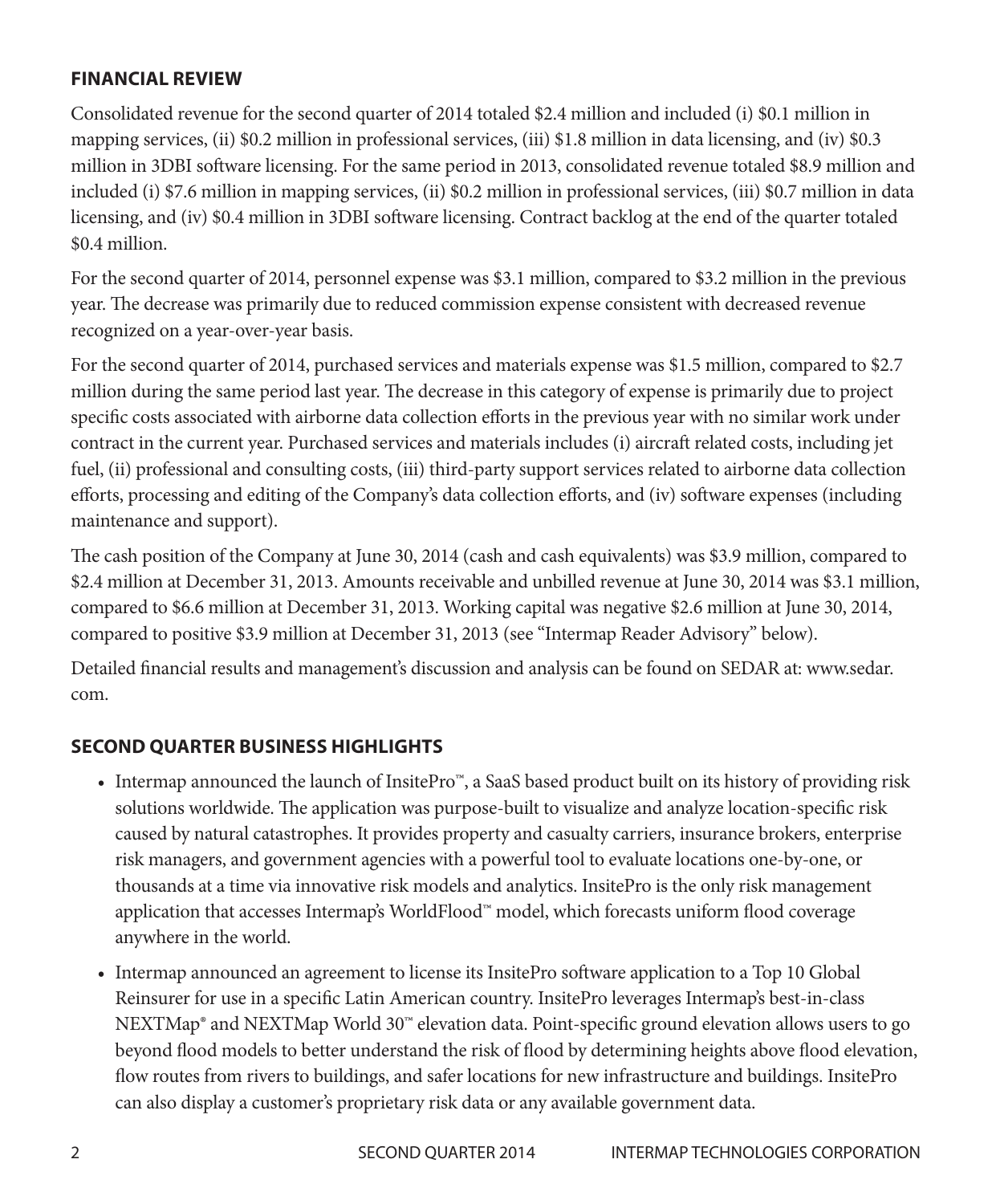- Intermap announced the commercial availability of GeoPro Server, a server purpose-built for turning big data into smart decisions. GeoPro Server allows users (novice and geospatial expert) to turn disparate geospatial data into simple to use information. The application can provide enterprises and governments with easy access to all of their geospatial and non-geospatial data via a web service or web portal without regard to the data's source or original file format. GeoPro Server offers a multi-touch display that allows users to control terabytes of data from a tablet or laptop.
- Intermap was awarded a commercial third-party database license to use the Traffic Audit Bureau ("TAB") ratings in its AdPro® software. After successfully passing TAB's rigorous technical standards and audit committee, AdPro now provides access to the TAB Ratings Database. By leveraging standardized TAB ratings directly within AdPro, users can measure return on investment for their out-of-home campaigns utilizing a trusted ratings system similar to those used in TV and radio campaigns.
- The Company announced a \$1.0 million contract to provide digital elevation data and orthorectified radar imagery from its NEXTMap® database. The data will be used by the customer for geospatial related applications and the delivery of the data occurred during the second quarter 2014.
- Intermap introduced its new Vice President of Sales, Jon Freeman. Mr. Freeman is a technology and sales veteran bringing twenty years of consistent sales production and executive management experience to the position along with a successful record for business development in a variety of software/high-tech industries. Mr. Freeman most recently served as Vice President Sales for Solarwinds/Confio Software Inc., a leading provider of software solutions delivering database, server, storage, and networking tools.
- Intermap announced the appointment of David Sikes to its Board of Directors effective April 9, 2014. Mr. Sikes is a Principal for Exeter Consulting, specializing in consulting for technology start-up companies. He has held technical and executive roles in technology based companies throughout his entire career. He has also held key board positions with several technology companies including most recently ten years with an internet/Software-based/B-to-B marketing company in the automotive industry.

As of August 11, 2014, there were 91,782,665 common shares outstanding.

Important factors, including those discussed in the Company's regulatory filings (www.sedar.com) could cause actual results to differ from the company's expectations and those differences may be material. Detailed financial results and management's discussion and analysis can be found on SEDAR at: www.sedar.com.

Adjusted EBITDA is not a recognized performance measure under GAAP and does not have a standardized meaning prescribed by IFRS. The term EBITDA consists of net income (loss) and excludes interest, taxes, depreciation, and amortization. Adjusted EBITDA is included as a supplemental disclosure because management believes that such measurement provides a better assessment of the Company's operations on a continuing basis by eliminating certain non-cash charges and charges that are nonrecurring. The most directly comparable measure to adjusted EBITDA calculated in accordance with IFRS is net income (loss).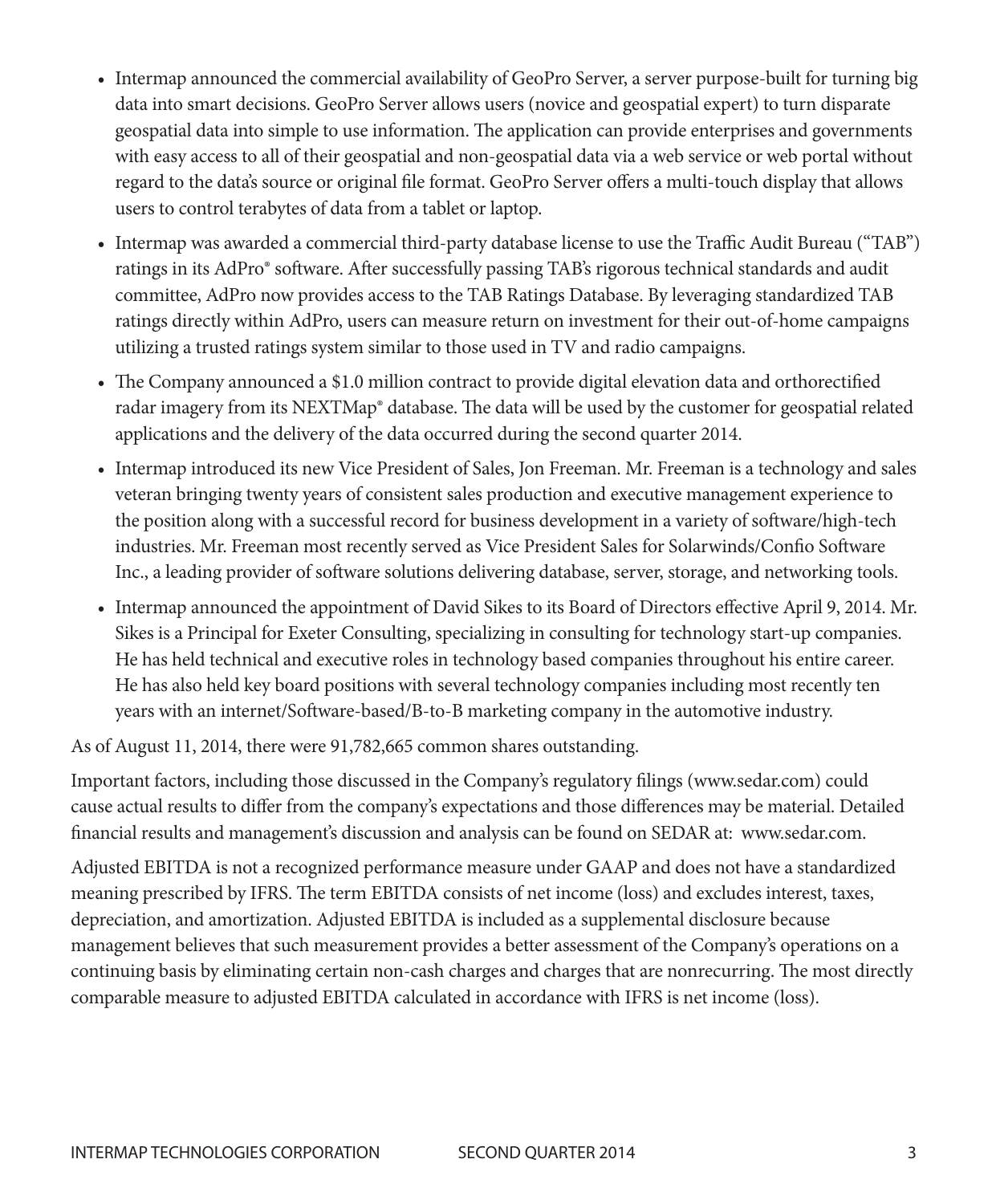#### *Intermap Reader Advisory*

*Certain information provided in this news release constitutes forward-looking statements. The words "anticipate", "expect", "project", "estimate", "forecast" and similar expressions are intended to identify such forward-looking statements. Although Intermap believes that these statements are based on information and assumptions which are current, reasonable and complete, these statements are necessarily subject to a variety of known and unknown risks and uncertainties. You can find a discussion of such risks and uncertainties in our Annual Information Form and other securities filings. While the Company makes these forward-looking statements in good faith, should one or more of these risks or uncertainties materialize, or should underlying assumptions prove incorrect, actual results may vary significantly from those expected. Accordingly, no assurances can be given that any of the events anticipated by the forward-looking statements will transpire or occur, or if any of them do so, what benefits that the Company will derive therefrom. All subsequent forward-looking statements, whether written or oral, attributable to Intermap or persons acting on its behalf are expressly qualified in their entirety by these cautionary statements. The forward-looking statements contained in this news release are made as at the date of this news release and the Company does not undertake any obligation to update publicly or to revise any of the forward -looking statements made herein, whether as a result of new information, future events or otherwise, except as may be required by applicable securities law.*

*Reference is made to the Company's audited Consolidated Financial Statements for the years ended December 31, 2013 and 2012, together with the accompanying notes, which includes a going concern disclosure and such disclosure remains applicable as of the date of the financial statements included herein.*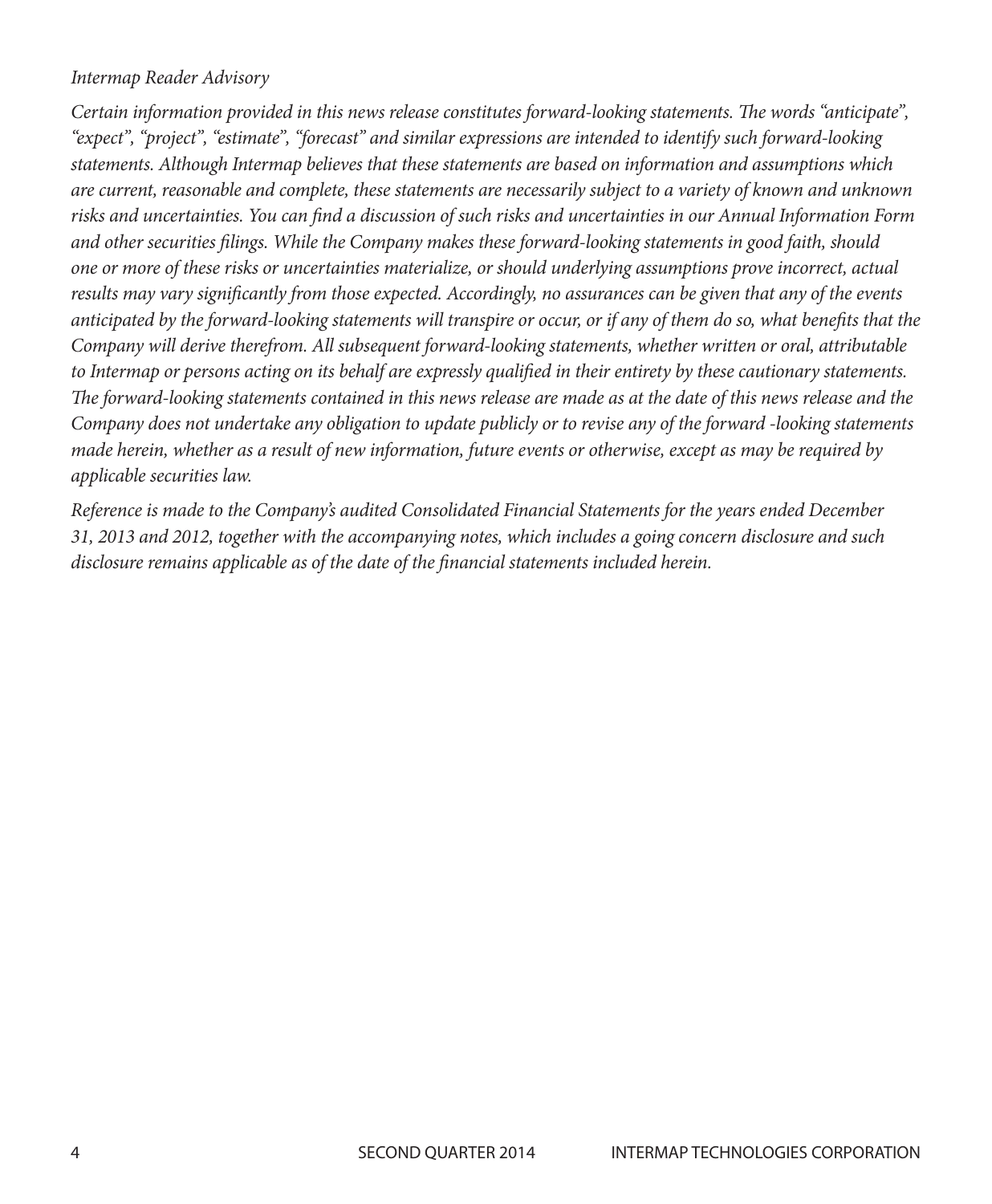# **Management's Discussion and Analysis**

#### **For the quarter ended June 30, 2014**

For purposes of this discussion, "Intermap®" or the "Company" refers to Intermap Technologies® Corporation and its subsidiaries.

This management's discussion and analysis (MD&A) is provided as of August 7, 2014, and should be read together with the Company's unaudited Condensed Consolidated Interim Financial Statements and the accompanying notes for the three and six-months ended June 30, 2014 and the audited Consolidated Financial Statements for the years ended December 31, 2013 and 2012, together with accompanying notes. The results reported herein have been prepared in accordance with International Financial Reporting Standards (IFRS) and, unless otherwise noted, are expressed in United States dollars.

Additional information relating to the Company, including the Company's Annual Information Form (AIF), can be found on the Company's Web site at www.intermap.com and on SEDAR at www.sedar.com.

#### **FORWARD-LOOKING STATEMENTS**

In the interest of providing the shareholders and potential investors of Intermap Technologies® Corporation ("Intermap" or the "Company") with information about the Company and its subsidiaries, including management's assessment of Intermap's<sup>®</sup> and its subsidiaries' future plans and operations, certain information provided in this MD&A constitutes forward-looking statements or information (collectively, "forward-looking statements"). Forward-looking statements are typically identified by words such as "may", "will", "should", "could", "anticipate", "expect", "project", "estimate", "forecast", "plan", "intend", "target", "believe", and similar words suggesting future outcomes or statements regarding an outlook. Although these forward-looking statements are based on assumptions that Intermap considers to be reasonable based on the information available on the date such statements are made, such statements are not guarantees of future performance and readers are cautioned against placing undue reliance on forward-looking statements. By their nature, these statements involve a variety of assumptions, known and unknown risks and uncertainties, and other factors which may cause actual results, levels of activity, and achievements to differ materially from those expressed or implied by such statements. The forward- looking information contained in this MD&A is based on certain assumptions and analysis by management of the Company in light of its experience and perception of historical trends, current conditions and expected future development and other factors that it believes are appropriate.

The material factors and assumptions used to develop the forward-looking statements herein include, but are not limited to, the following: (i) there will be adequate liquidity available to the Company to carry out its operations; (ii) the continued sales success of Intermap's products and services; (iii) the continued success of business development activities; (iv) there will be no significant delays in the development and commercialization of the Company's products; (v) the Company will continue to maintain sufficient and effective production and software development capabilities to compete on the attributes and cost of its products; (vi) there will be no significant reduction in the availability of qualified and cost-effective human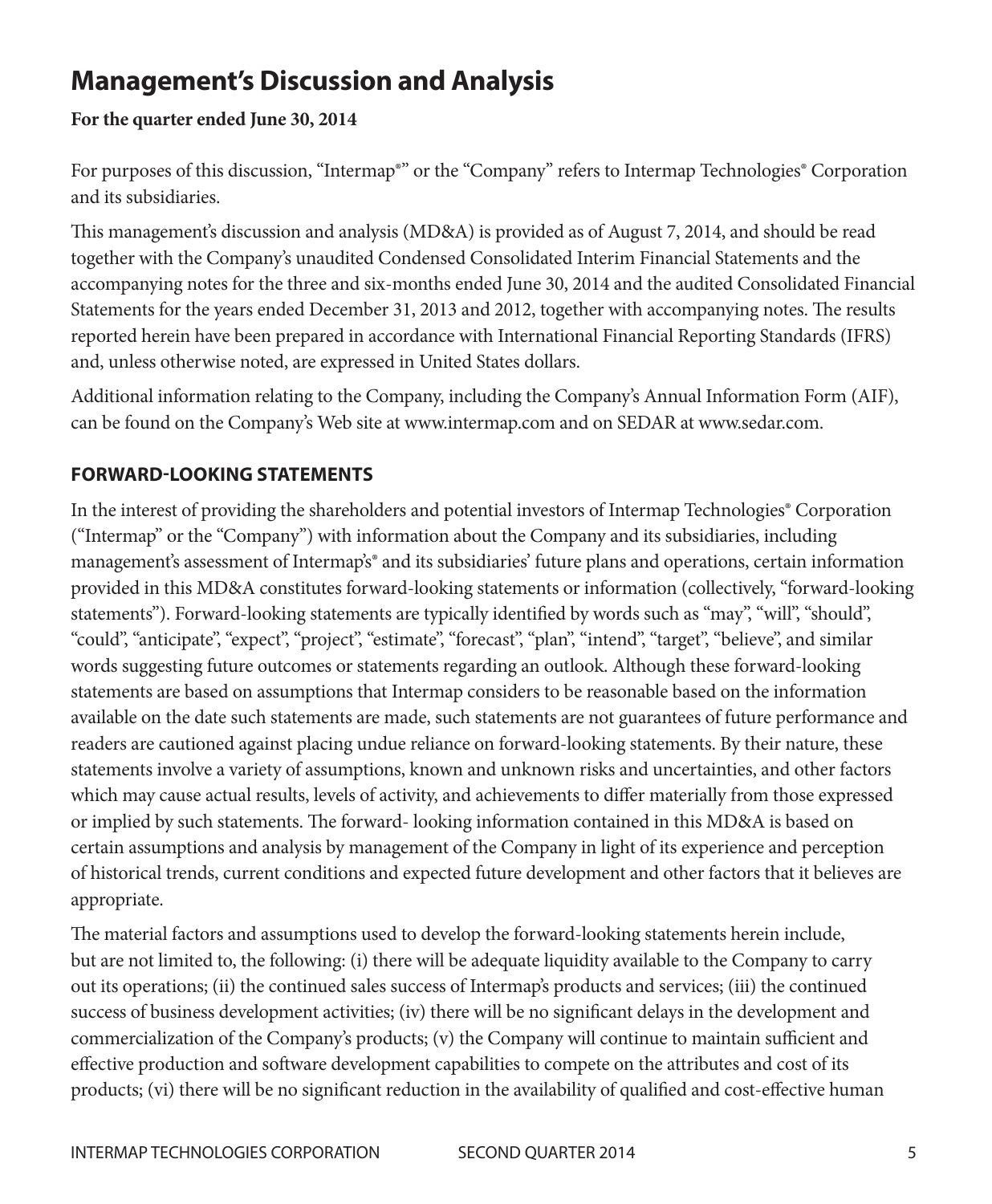resources; (vii) the continued existence and productivity of subsidiary operations; (viii) new products and services will continue to be added to the Company's portfolio; (ix) demand for geospatial related products and services will continue to grow in the foreseeable future; (x) there will be no significant barriers to the integration of the Company's products and services into customers' applications; (xi) the Company will be able to maintain compliance with applicable contractual and regulatory obligations and requirements, and (xii) superior technologies/products do not develop that would render the Company's current product offerings obsolete.

Intermap's forward-looking statements are subject to risks and uncertainties pertaining to, among other things, cash available to fund operations, availability of capital, nature of government contracts, revenue fluctuations, economic conditions, loss of key customers, retention and availability of executive talent, competing technologies, common share price volatility, loss of proprietary information, software functionality, internet and system infrastructure functionality, information technology security, breakdown of strategic alliances, and international and political considerations, including but not limited to those risks and uncertainties discussed under the heading "Risk Factors" in this MD&A and the Company's other filings with securities regulators. The impact of any one risk, uncertainty, or factor on a particular forward-looking statement is not determinable with certainty as these are interdependent, and the Company's future course of action depends on Management's assessment of all information available at the relevant time. Except to the extent required by law, the Company assumes no obligation to publicly update or revise any forward-looking statements made in this MD&A, whether as a result of new information, future events, or otherwise. All subsequent forwardlooking statements, whether written or oral, attributable to the Company or persons acting on the Company's behalf, are expressly qualified in their entirety by these cautionary statements.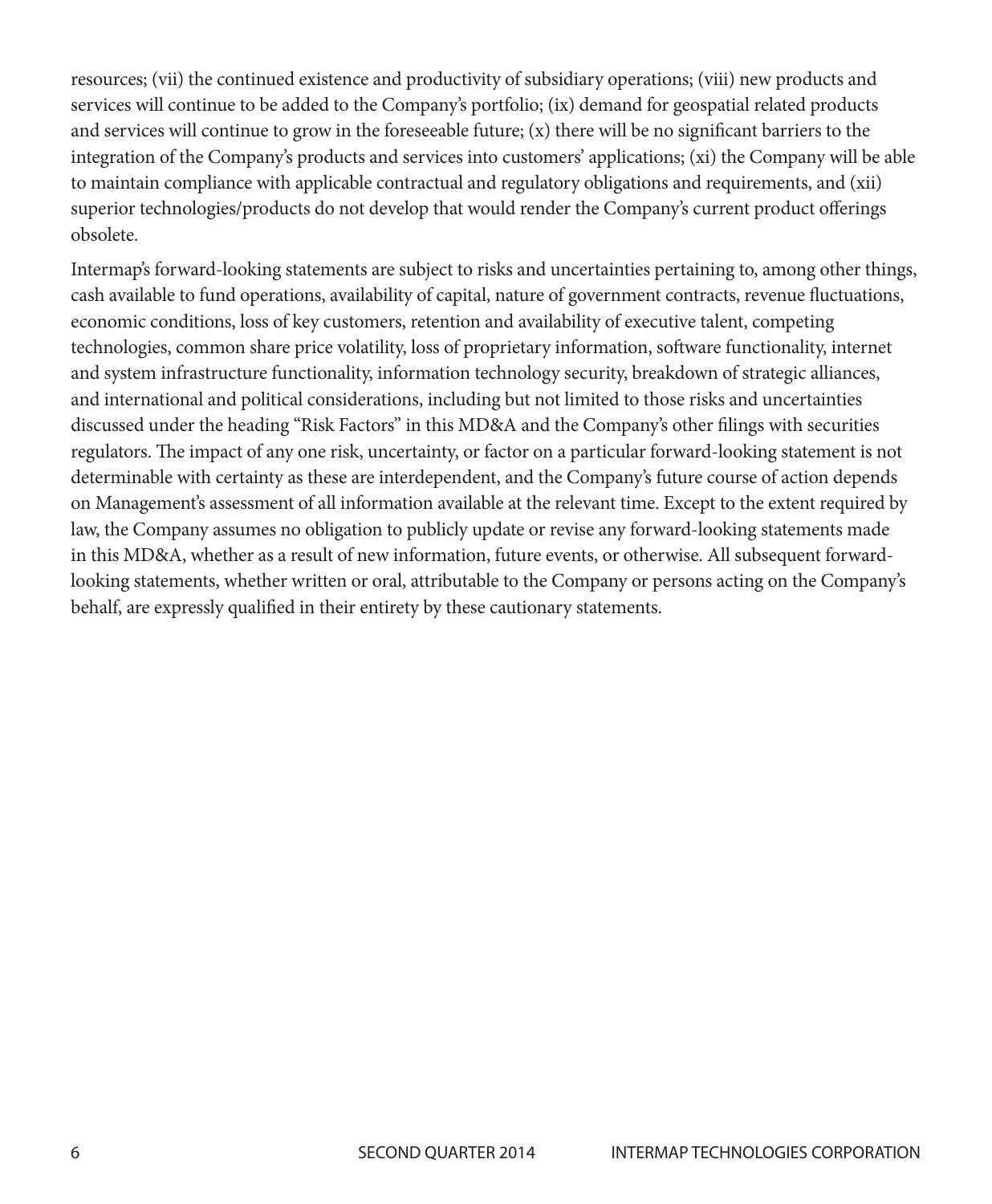#### **BUSINESS OVERVIEW**

Intermap is a global location-based information company, creating a wide variety of geospatial solutions and analytics from its NEXTMap® database. The Company uses its NEXTMap 3D digital models, together with aggregated third party data, to create geospatial solutions for its customers. These geospatial solutions can be used in a wide range of applications including, but not limited to, location-based information, geographic information systems (GIS), engineering, utilities, global positioning systems (GPS) maps, geospatial risk assessment, oil and gas, renewable energy, hydrology, environmental planning, wireless communications, transportation, advertising, and 3D visualization. The NEXTMap data can also be used to improve the positional accuracy of airborne and satellite images.

Intermap has the ability to create its own digital 3D geospatial data using its proprietary IFSAR radar technology mounted in a Learjet aircraft. The Company has two IFSAR-equipped aircraft, which provide operational flexibility related to geographical location of data collection. Intermap's radar-based technology allows it to collect data at any time of the day, including under conditions such as cloud cover or darkness, which are conditions that limit most competitive technologies. The IFSAR radar technology also enables data to be collected over larger areas, at higher collection speeds, and at accuracy levels that are difficult to achieve with competitive systems. Once the raw digital data is collected, it is then processed to create three different geospatial datasets: digital surface models, digital terrain models, and orthorectified radar images. These datasets can then be further processed and/or augmented with additional data to create value-added products.

The Company has been actively transitioning its NEXTMap program from primarily an internally created IFSAR radar-only dataset to an aggregated dataset of IFSAR-derived data and third-party data collected by multiple sensor technologies, including light detection and ranging (LiDAR), photogrammetry, satellite, and other available sources. The NEXTMap database also includes information such as 3D city models, census data, real-time traffic, outdoor advertising assets, weather related hazards, points of interest, cellular towers, flood models and wildfire models. The Company has many years of experience aggregating data derived from a number of different sensor technologies and data sources. In addition, the Company is combining its mapping services capability and NEXTMap database, together with its software application development capability and system integration expertise, to create entire spatial data infrastructure (SDI) environments for its customers.

The Company believes the value of its NEXTMap data lies primarily in web-based application solutions for specific vertical markets, and not solely in the data as a standalone product. These web services offer a suite of hosted tools that gives even those unfamiliar with GIS the ability to quickly and easily perform terrain analysis based on an area of interest such as a land development site, county, or an entire state. Subscribers to the Company's web-services can access NEXTMap information using their current web browsers and through popular desktop GIS software applications.

Unlike other geospatial companies, Intermap typically retains ownership of its data and licenses the use of its products and services to its customers. Intermap currently has 5- meter 3D geospatial data commercially available for 17 countries in Western Europe, the contiguous United States and Hawaii, portions of Alaska, and significant areas in Southeast Asia. Intermap also has a 30-meter product of the entire world, called NEXTMap World 30™.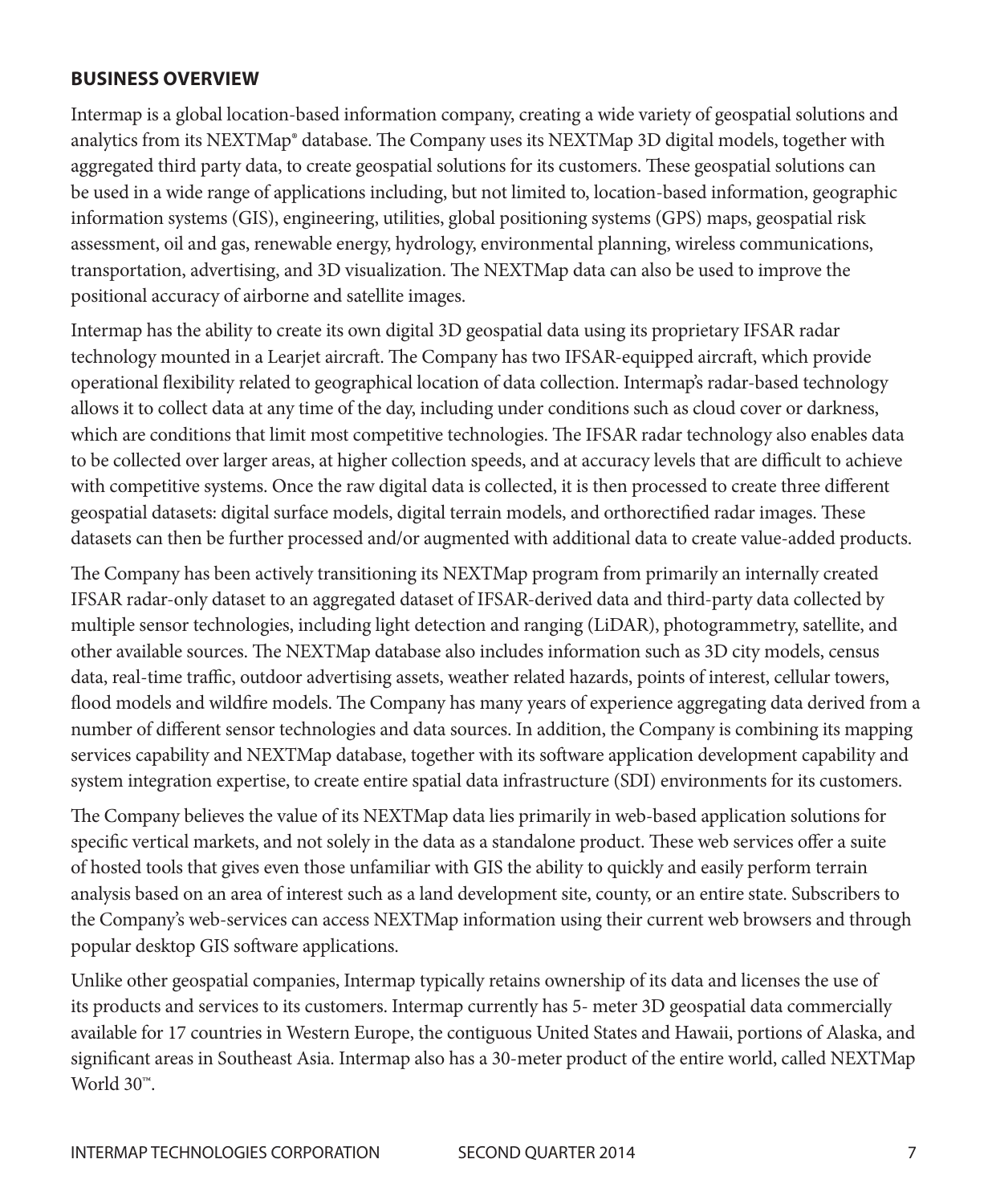#### **FINANCIAL INFORMATION**  THE FOLLOWING TABLE SETS FOR THE PERIODS INFORMATION FOR THE PERIODS IN  $\mathcal{L}$

The following table sets forth selected financial information for the periods indicated.

# **Selected Annual Information Selected Annual Information**

|                                                                        | June 30.                |      |                   | June 30,                |      |                    |
|------------------------------------------------------------------------|-------------------------|------|-------------------|-------------------------|------|--------------------|
| U.S. \$ millions, except per share data                                | 2014                    |      | 2013              | 2014                    |      | 2013               |
| Revenue:<br>Mapping services<br>Professional services<br>Data licenses | \$<br>0.1<br>0.2<br>1.8 | - \$ | 7.6<br>0.2<br>0.7 | \$<br>0.9<br>0.7<br>2.5 | - \$ | 11.6<br>0.2<br>1.6 |
| 3DBI software applications                                             | 0.3                     |      | 0.4               | 0.4                     |      | 0.6                |
| Total revenue                                                          | \$<br>$2.4 \quad$       |      | 8.9               | \$<br>4.5 $\sqrt{3}$    |      | 14.0               |
| Net (loss) income                                                      | \$<br>$(3.5)$ \$        |      | 0.2               | \$<br>$(7.3)$ \$        |      | (1.8)              |
| EPS basic and diluted                                                  | \$<br>$(0.04)$ \$       |      |                   | \$<br>$(0.08)$ \$       |      | (0.02)             |
| <b>Adjusted EBITDA</b>                                                 | \$<br>$(2.8)$ \$        |      | 2.2               | \$<br>$(6.4)$ \$        |      | 2.1                |
|                                                                        | June 30.                |      |                   |                         |      |                    |

|                                                                      | uunu uu. |      |    |      |  |  |  |  |  |
|----------------------------------------------------------------------|----------|------|----|------|--|--|--|--|--|
|                                                                      |          | 2014 |    | 2013 |  |  |  |  |  |
| Assets:                                                              |          |      |    |      |  |  |  |  |  |
| Cash, amounts receivable, and unbilled revenue                       |          | 7.0  | S  | 11.5 |  |  |  |  |  |
| Data library                                                         | S        |      | £. | 11.5 |  |  |  |  |  |
| Total assets                                                         | S        | 10.7 | S  | 27.1 |  |  |  |  |  |
| Total long-term liabilities (including finance<br>lease obligations) |          | 0.5  |    | O.   |  |  |  |  |  |

#### **Revenue**

#### *Quarterly Revenue* **Revenue**

Consolidated revenue for the quarter ended June 30, 2014 totaled \$2.4 million, compared to \$8.9 million for the same period in 2013. As of June 30, 2014 there remained \$0.4 million in revenue from existing contracts (\$0.1 million in professional services, \$0.1 million in data licenses, and \$0.2 million in 3DBI software applications contracts) to be recognized in future periods.

Mapping services revenue for the quarter ended June 30, 2014 was \$0.1 million, a decrease from the same period in 2013 which totaled \$7.6 million. Mapping services revenue is recognized primarily on a percentage 4 of completion basis over the life of the contract. During the second quarter of 2014, the Company recognized the final revenue on a contract in North America that began during the third quarter of 2013. For the same period in 2013, \$7.6 million of revenue was recognized from a \$14.5 million contract in Southeast Asia that was announced during the first quarter of 2013. No similar size contracts were in place during the second quarter of 2014.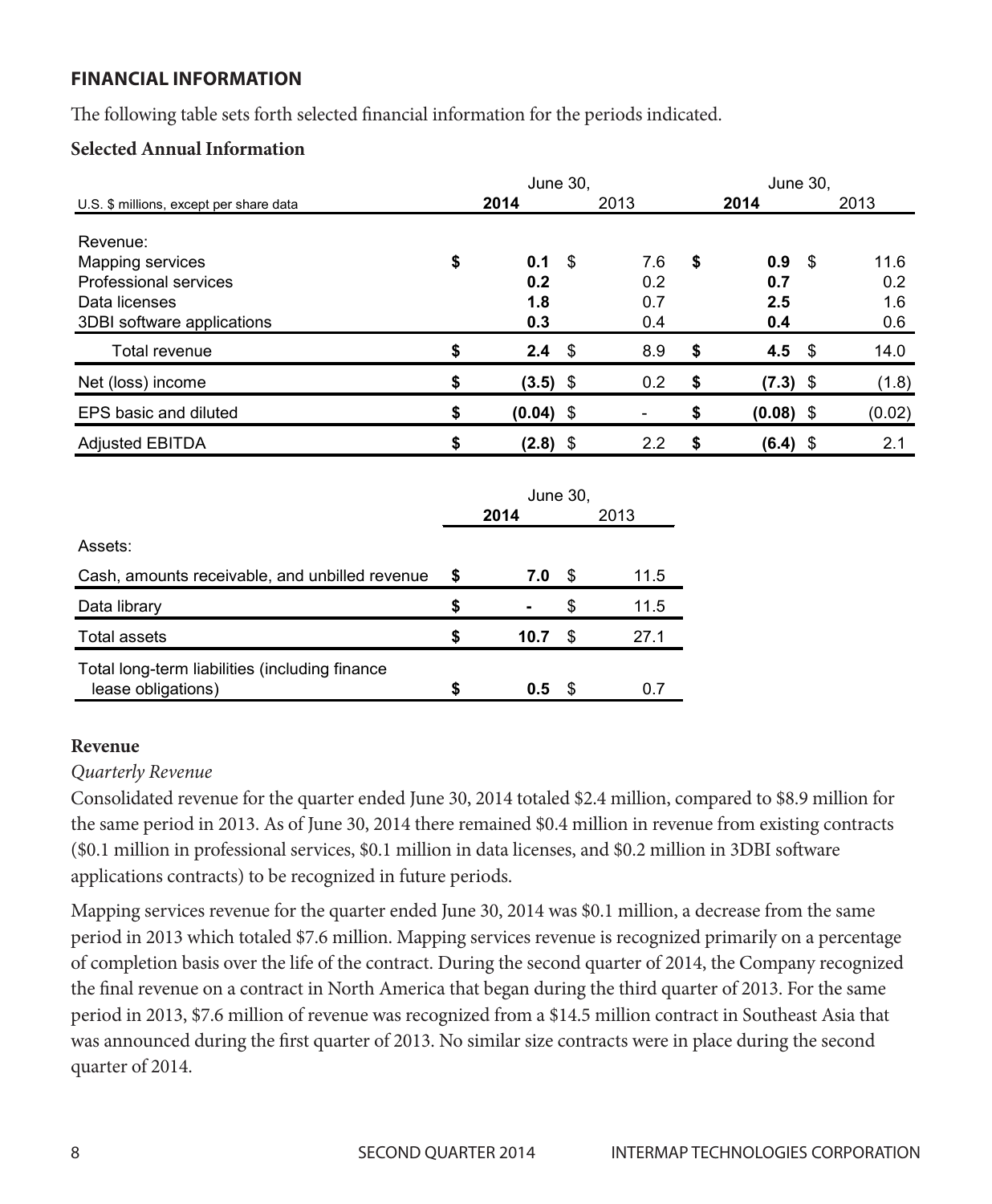Professional services revenue for the quarters ended June 30, 2014 and 2013 remained consistent at \$0.2 million for both periods.

Data licenses revenue for the quarters ended June 30, 2014 and 2013 totaled \$1.8 million and \$0.7 million, respectively. The increase was primarily the result of increased sales from the Company's NEXTMap Asia dataset during the second quarter of 2014.

3DBI software applications revenue decreased slightly for the quarter ended June 30, 2014 to \$0.3 million, from \$0.4 million for the same period in 2013. The decrease was primarily the result of revenue recognized on one LinkPro® contract in the amount of \$0.2 million in 2013 with no similar size LinkPro contract in place for the same period in 2014. The decrease in year-over-year LinkPro revenue was partially offset by an increase in revenue recognized from the Company's risk management software application.

#### *Year-to-date Revenue*

On a year-to-date basis, consolidated revenue decreased from \$14.0 million during the six months ended June 30, 2013 to \$4.5 million during the same period in 2014.

Mapping services revenue for the six-month period ended June 30, 2014 totaled \$0.9 million, compared to \$11.6 million for the same period in 2013. During the six-month period ended June 30, 2014, the company recognized revenue on a percentage of completion basis on a single contract in North America totaling \$0.9 million. For the same period in 2013, revenue was recognized on a percentage of completion basis on two contracts (i) \$10.4 million for a contract in Southeast Asia, and (ii) \$0.8 million for a contract in North America.

Professional services revenue on a year-to-date basis was \$0.7 million in 2014, an increase from \$0.2 million for the same period in 2013. The majority of the increase was the result of a project management contract for a utility corridor in North America during 2014, with no similar contract in place during the prior year.

Data licenses revenue for the six-month period ended June 30, 2014 was \$2.5 million, an increase over the same period in 2013 which totaled \$1.6 million. The increase was primarily the result of a significant contract for data from the Company's NEXTMap Asia dataset which generated \$1.0 million of revenue during the second quarter of 2014.

3DBI software applications revenue decreased slightly for the six-month period ended June 30, 2014 to \$0.4 million from \$0.6 million for the same period in 2013. The decrease was primarily the result of revenue recognized on one LinkPro 3DBI software application contract in the amount of \$0.2 million during 2013, with no similar size LinkPro contract recognized during the same period in 2014. The year-over-year decrease in LinkPro revenue was partially offset by an increase in revenue recognized from the Company's risk management software products during the current year.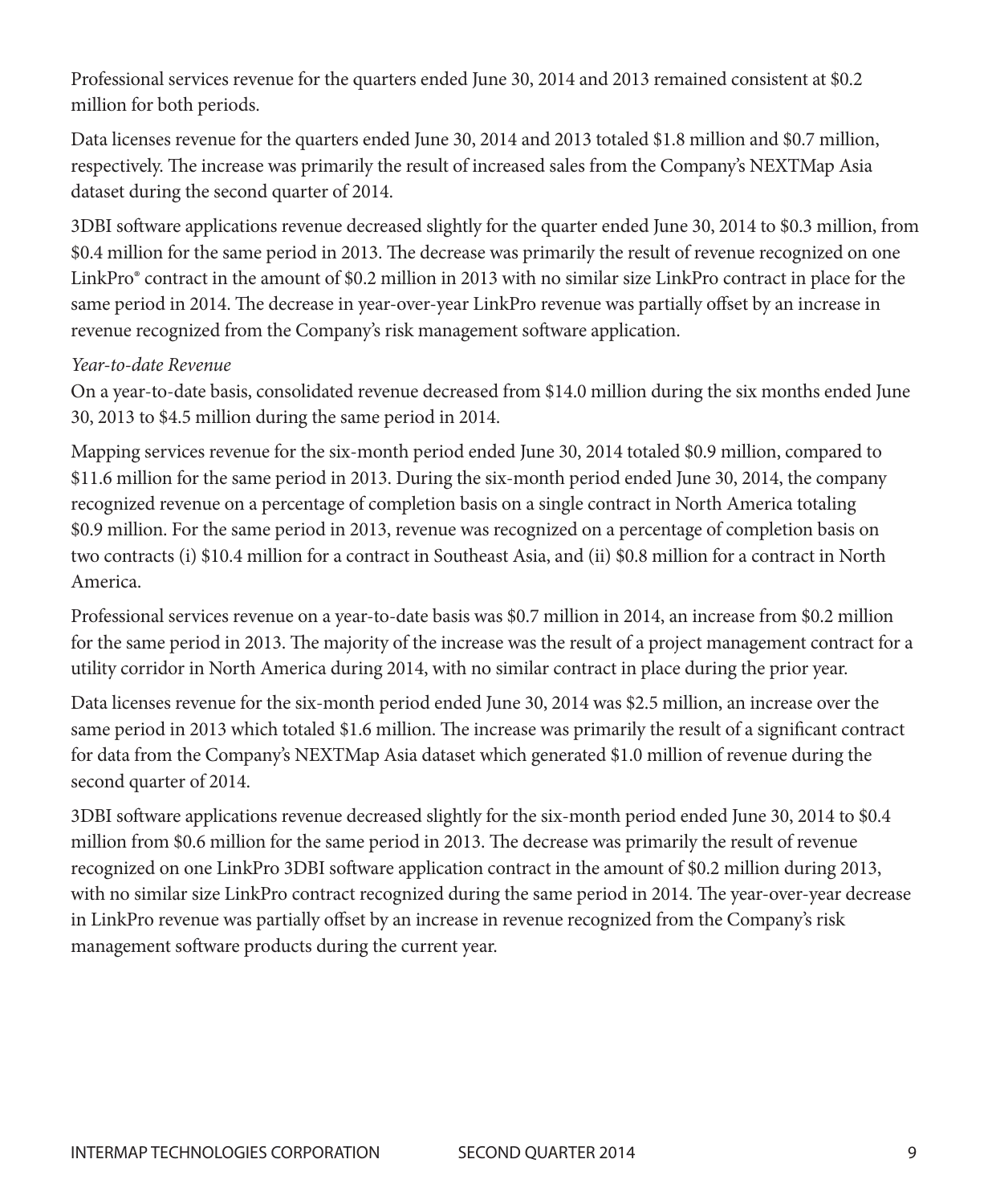# **Classification of Operating Costs Classification of Operating Costs**

The composition of the operating costs classification on the Condensed Consolidated Interim Statements of Profit or Loss and Other Comprehensive Income is as follows:

|                                    | For the three months<br>ended June 30. |   |       | For the six months<br>ended June 30, |        |    |        |  |  |
|------------------------------------|----------------------------------------|---|-------|--------------------------------------|--------|----|--------|--|--|
| U.S. \$ thousands                  | 2014                                   |   | 2013  |                                      | 2014   |    | 2013   |  |  |
| Personnel                          | \$<br>3.121                            | S | 3,200 | 5                                    | 6,331  | \$ | 6,524  |  |  |
| Purchased services & materials (1) | 1.454                                  |   | 2,674 |                                      | 3,097  |    | 3,713  |  |  |
| Travel                             | 231                                    |   | 512   |                                      | 532    |    | 888    |  |  |
| Facilities and other expenses      | 468                                    |   | 476   |                                      | 1,081  |    | 1,058  |  |  |
|                                    | 5.274                                  |   | 6,862 |                                      | 11.041 | \$ | 12,183 |  |  |

#### **Personnel**

Personnel expense includes direct labor, employee compensation, employee benefits, and commissions. Personnel expense includes direct labor, employee compensation, employee compensation, employee benefits, and commissions.

Personnel expense for the quarters ended June 30, 2014 and 2013, totaled \$3.1 million and \$3.2 million, respectively. For the six-month periods ended June 30, 2014 and 2013, personnel expense was \$6.3 million and \$6.5 million, respectively. The 3% year-over-year decrease in personnel expense is primarily due to a decrease in commission expense consistent with decreased revenue recognized on a year-over-year basis. was  $\frac{1}{2}$  million and  $\frac{1}{2}$  million, respectively. The 3% year-over-year-over-year decrease in personnel

Consolidated active employee headcount was 186 (including 81 in Jakarta, Indonesia) at June 30, 2014, a 9% decrease from 204 (including 100 in Jakarta, Indonesia) at June 30, 2013. The decrease in personnel on a yearover-year basis was the result of reductions in (i) sales and marketing 18%, or 5 personnel; (ii) engineering 38%, or 6 personnel; (iii) operations 10%, or 13 personnel; and (iv) general and administrative 10% or 2 personnel. These reductions were offset by increases in (i) professional services 100%, or 3 personnel; and (ii) software development 38%, or 5 personnel.

Non-cash compensation expense is included in operating costs and relates to share options and shares granted 6 to employees and non-employees. Non-cash share-based compensation for the quarters ended June 30, 2014 and 2013, totaled \$0.1 million and \$0.2 million, respectively. Non-cash share-based compensation for the sixmonth periods ended June 30, 2014 and 2013, totaled \$0.2 million and \$0.3 million, respectively. The decrease in both periods was primarily due to the expiration, forfeiture and full vesting of share options issued in prior periods.

#### **Purchased Services and Materials**

Purchased services and materials (PS&M) includes (i) aircraft and radar related costs, including jet fuel; (ii) professional and consulting costs; (iii) third-party support services related to the collection, processing and editing of the Company's airborne radar data collection activities; (iv) third party data collection activities (i.e. LiDAR, satellite imagery, air photo, etc.); and (v) third party software expenses (including maintenance and support).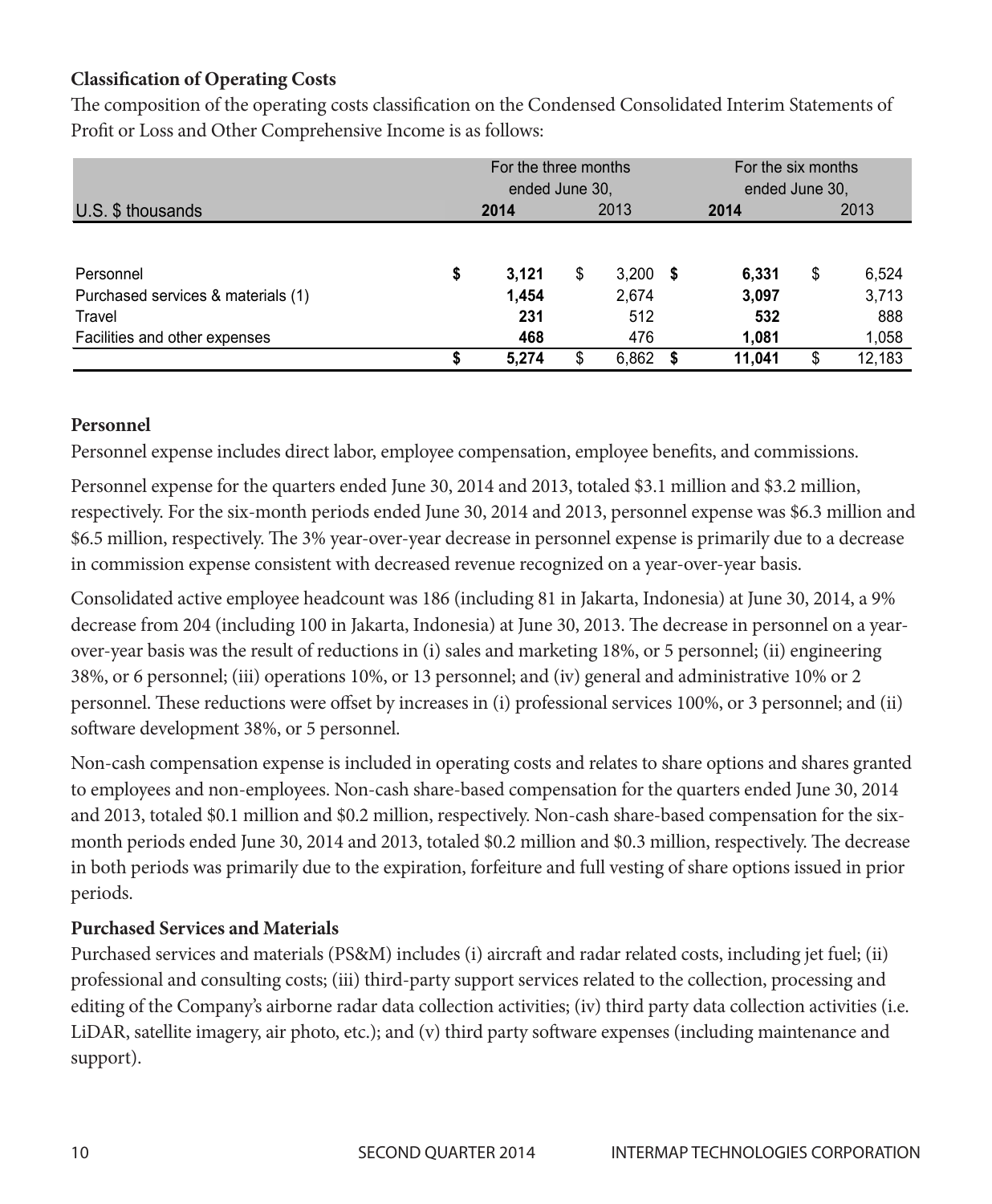For the quarters ended June 30, 2014 and 2013, PS&M expense was \$1.5 million and \$2.7 million, respectively. For the six-month periods ended June 30, 2014 and 2013, PS&M expense was \$3.1 million and \$3.7 million, respectively. The decrease in both the three- and six-month periods is primarily due to decreases in fuel, job and subcontractor expenses associated with the airborne radar collection portion of a project in Southeast Asia during 2013, with no similar size contract in place during the same periods in 2014. These decreases are offset by increases in subcontractor expenses associated with (i) software development of the Company's 3DBI software applications products, and (ii) third-party data collection activities for a professional services contract during the first quarter of 2014.

#### **Travel**

For the quarters ended June 30, 2014 and 2013, travel expense was \$0.2 million and \$0.5 million, respectively. For the six-month periods ended June 30, 2014 and 2013, travel expense was \$0.5 million and \$0.9 million, respectively. The decrease in both the three- and six-month periods is due to project related travel associated with a significant mapping services contract in Southeast Asia during 2013 where there were no similar size projects in place during the current year. This decrease was partially offset by increases in sales and marketing related travel during the current year associated with the training of channel partners on the Company's new 3DBI software applications products.

#### **Facilities and Other Expenses**

For the quarters ended June 30, 2014 and 2013, facilities and other expenses remained consistent at \$0.5 for both periods. For the six-month periods ended June 30, 2014 and 2013, facilities and other expenses remained consistent at \$1.1 million in each of the periods.

During the second quarter of 2014, the Company secured a new office facility lease in Calgary, Canada. The lease agreement included reimbursement for leasehold improvement costs of \$208 thousand and six months of free rent that are included in deferred lease inducements and will be amortized over the term of the 78 month lease.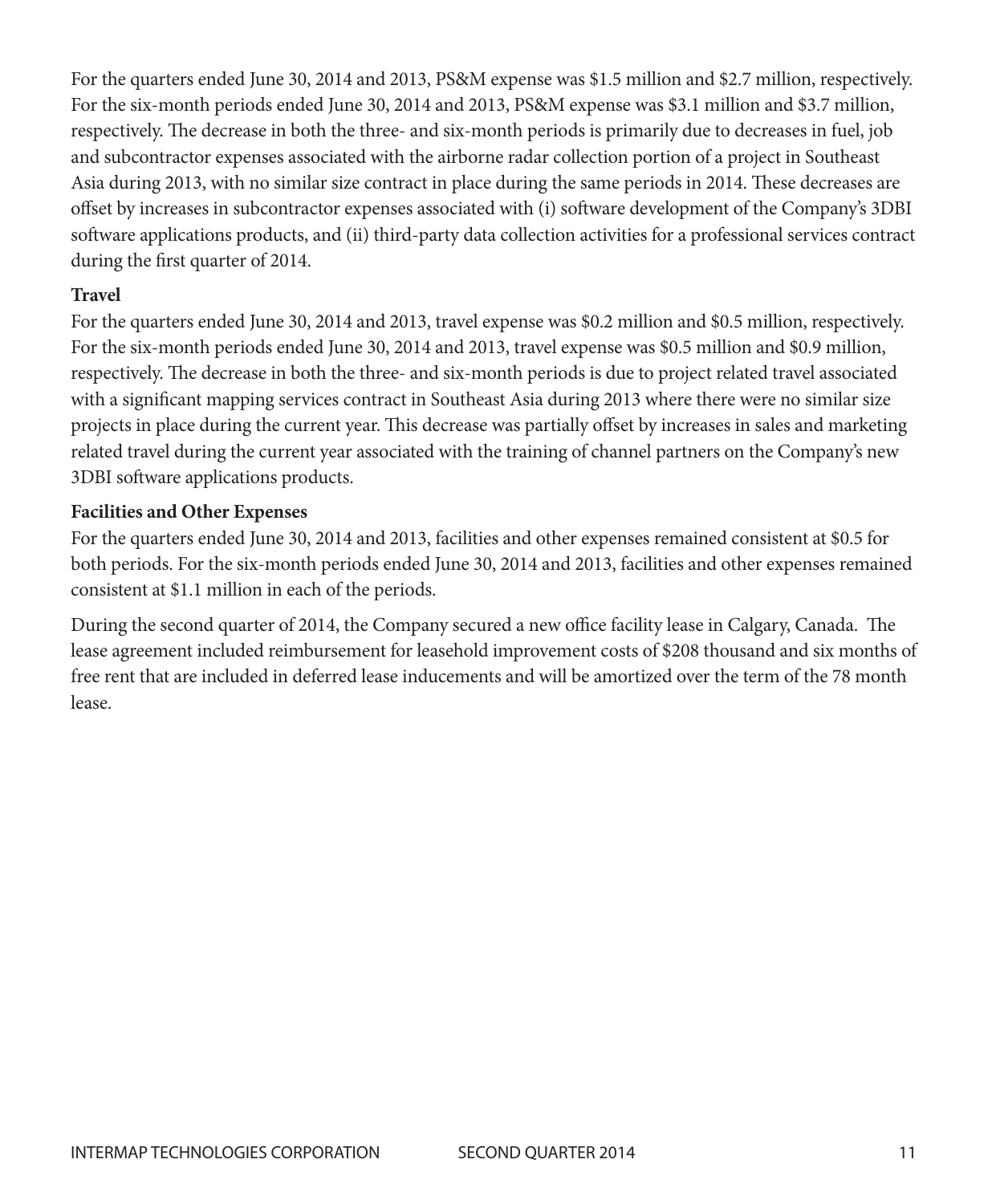#### **Adjusted EBITDA**

Adjusted earnings before interest, taxes, depreciation and amortization (Adjusted EBITDA) is not a recognized performance measure under IFRS. The term EBITDA consists of net income (loss) and excludes interest, taxes, depreciation and amortization. Adjusted EBITDA also excludes share-based compensation, gain or loss on the disposal of equipment, impairment losses or reversals, and gain or loss on foreign currency translation. Adjusted EBITDA is included as a supplemental disclosure because Management believes that such measurement provides a better assessment of the Company's operations on a continuing basis by eliminating certain non-cash charges and charges or gains that are nonrecurring. The most directly comparable measure to ecruant non-east enarges and enarges or gains that are nonrecurring. The most uncerly comparable measure with  $TRS$  is net income (loss). The following is a reconciliation of the Company's net loss to adjusted EBITDA. Company's net loss to adjusted EBITDA.

| U.S. \$ millions                                                                                                                                                            | Three months ended<br>ended June 30.<br>2014 | 2013                                  | Six months ended<br>ended June 30.<br>2014 | 2013                                    |
|-----------------------------------------------------------------------------------------------------------------------------------------------------------------------------|----------------------------------------------|---------------------------------------|--------------------------------------------|-----------------------------------------|
| Net (loss) income<br>Interest expense<br>Depreciation of property and equipment<br>Amortization of data library<br>Amortization of intangible assets<br>Income tax recovery | \$<br>(3.5)<br>0.3<br>0.3                    | \$<br>0.2<br>0.2<br>0.4<br>1.1<br>0.1 | \$<br>(7.3)<br>0.5<br>0.6<br>(0.1)         | \$<br>(1.8)<br>0.4<br>0.8<br>2.3<br>0.1 |
| <b>EBITDA</b>                                                                                                                                                               | \$<br>(2.9)                                  | \$<br>2.0                             | \$<br>(6.3)                                | \$<br>1.8                               |
| Share-based compensation<br>Gain on disposal of equipment<br>Loss on foreign currency translation                                                                           | 0.1                                          | 0.2<br>(0.2)<br>0.2                   | 0.2<br>(0.4)<br>0.1                        | 0.3<br>(0.2)<br>0.2                     |
| <b>Adjusted EBITDA</b>                                                                                                                                                      | (2.8)                                        | \$<br>2.2                             | (6.4)                                      | \$<br>2.1                               |

Adjusted EBITDA for the quarter ended June 30, 2014 was negative \$2.8 million, compared to positive \$2.2 Adjusted EBITDA for the quarter ended June 30, 2014 was negative \$2.8 million, compared to million for the same period in 2013. The difference in the adjusted EBITDA on a year-over-year basis is primarily attributable to a decrease in revenue of \$6.5 million, offset by a decrease in operating costs of \$1.6<br>million million.

Adjusted EBITDA for the six-month period ended June 30, 2014 was negative \$6.4 million, compared to positive \$2.1 million for the same period in 2013. The difference in the adjusted EBITDA loss on a year-overyear basis is primarily attributable to a decrease in revenue of \$9.5 million, offset by a decrease in operating<br>sethered the same period in 2013. costs of \$1.2 million.

# **Depreciation of Property and Equipment**

Depreciation expense for the quarter ended June 30, 2014 totaled \$0.3 million (six-month period \$0.6 million), compared to \$0.4 million (six-month period \$0.8 million) for the same period in 2013. The decrease in depreciation expense is primarily the result of certain assets dedicated to the Company's NEXTMap database 8 development reaching the end of their useful lives, without the addition of comparable replacement assets.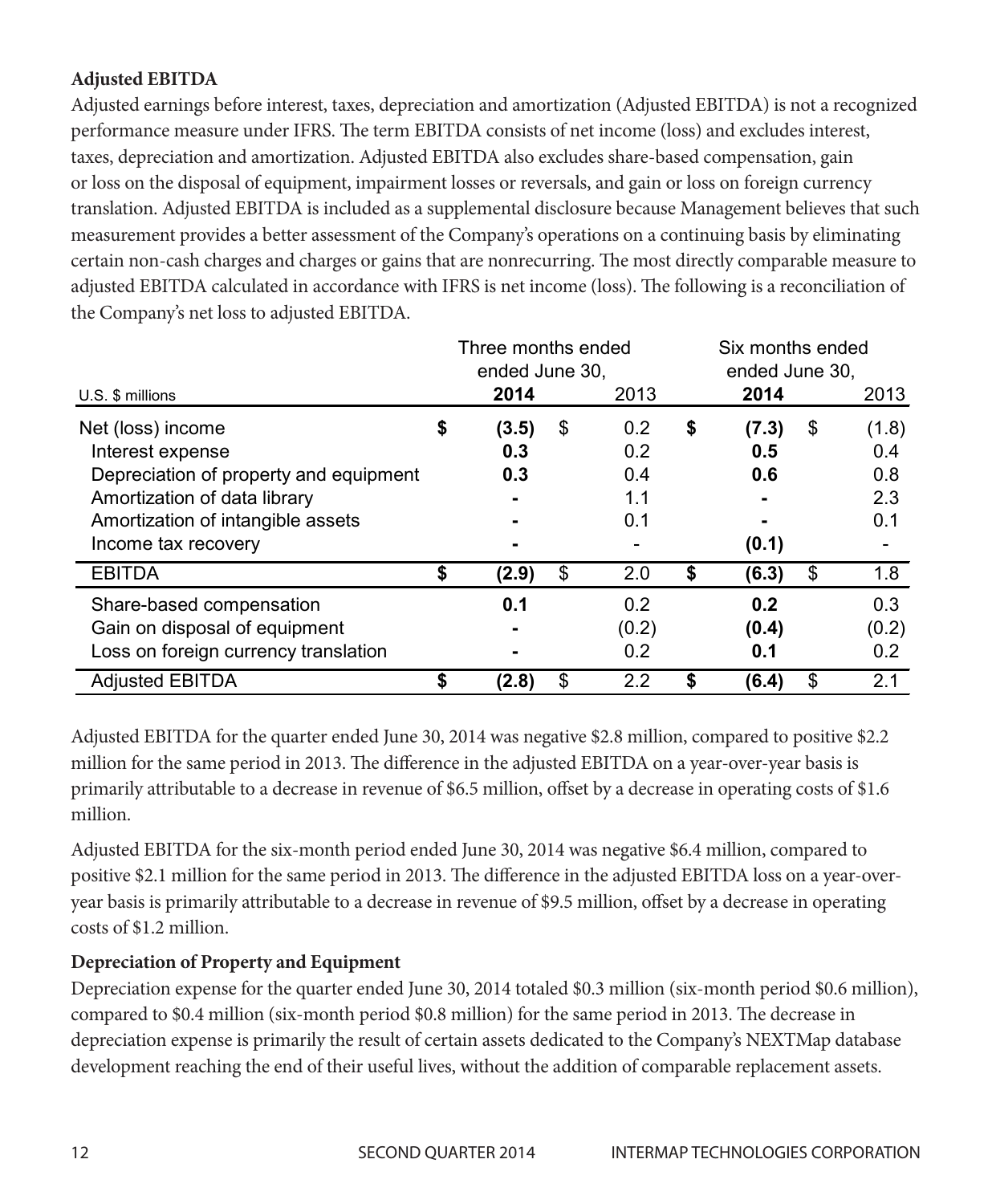#### **Amortization of Data Library**

For the quarters ended June 30, 2014 and 2013, amortization expense relating to the data library was \$Nil (sixmonth period \$Nil) and \$1.1 million (six-month period \$2.3 million), respectively. As of December 31, 2013, the data library asset balance was \$Nil, resulting in no amortization during the current year.

#### **Financing Costs**

Financing costs for the quarter ended June 30, 2014 totaled \$307 thousand (six-month period \$512 thousand), compared to \$228 thousand (six-month period \$450 thousand) for the same period in 2013. The increase in year-over-year financing costs is attributable to interest incurred on an outstanding convertible note issued in February 2014 for \$5.0 million, compared to interest on a \$2.5 million outstanding convertible note during the same period in 2013.

#### **Gain on Disposal of Equipment**

During the first six months of 2014, the Company sold fully depreciated assets and recognized a gain of \$93 thousand on the sale of these assets. The assets sold consisted of spare radar parts, a transmitter, and miscellaneous computer equipment. A gain of \$320 thousand was also recognized on proceeds from an insurance claim for water damaged computer and storage related equipment.

During the first six months of 2013, the Company committed to sell spare radar parts and recognized a \$0.2 million gain on the sale of these assets.

#### **Gain (Loss) on Foreign Currency Translation**

The Company continuously monitors the level of foreign currency assets and liabilities carried on its consolidated balance sheet in an effort to minimize as much of the foreign currency translation exposure as possible. The difference between any amounts billed in United States dollars and paid in a foreign currency is recognized as a gain or loss in the period it is settled.

During the quarter ended June 30, 2014, a foreign currency translation loss of \$43 thousand (six-month period \$121 thousand) was recorded, compared to a loss of \$269 thousand (six-month period \$236 thousand) for the same period in 2013. The decrease in losses from the comparative period are primarily the result of the strengthening of the United States dollar against certain foreign currencies where balances remain in working capital accounts.

#### **Income Tax**

Current income tax expense of \$Nil (six-month period \$Nil) was incurred during the quarter ended June 30, 2014, compared to an expense of \$Nil (six-month period expense of \$47 thousand) during the same period in 2013. The expense for the six-month period ended June 30, 2013 relates to taxable income generated from the Company's Czech Republic subsidiary.

During the quarter ended June 30, 2014, a deferred income tax recovery of \$Nil (six-month period recovery of \$79 thousand), compared to \$Nil (six-month period recovery of \$Nil) for the same period in 2013 was recorded. The recovery was due to the deferred tax effect of the convertible note issued in February 2014.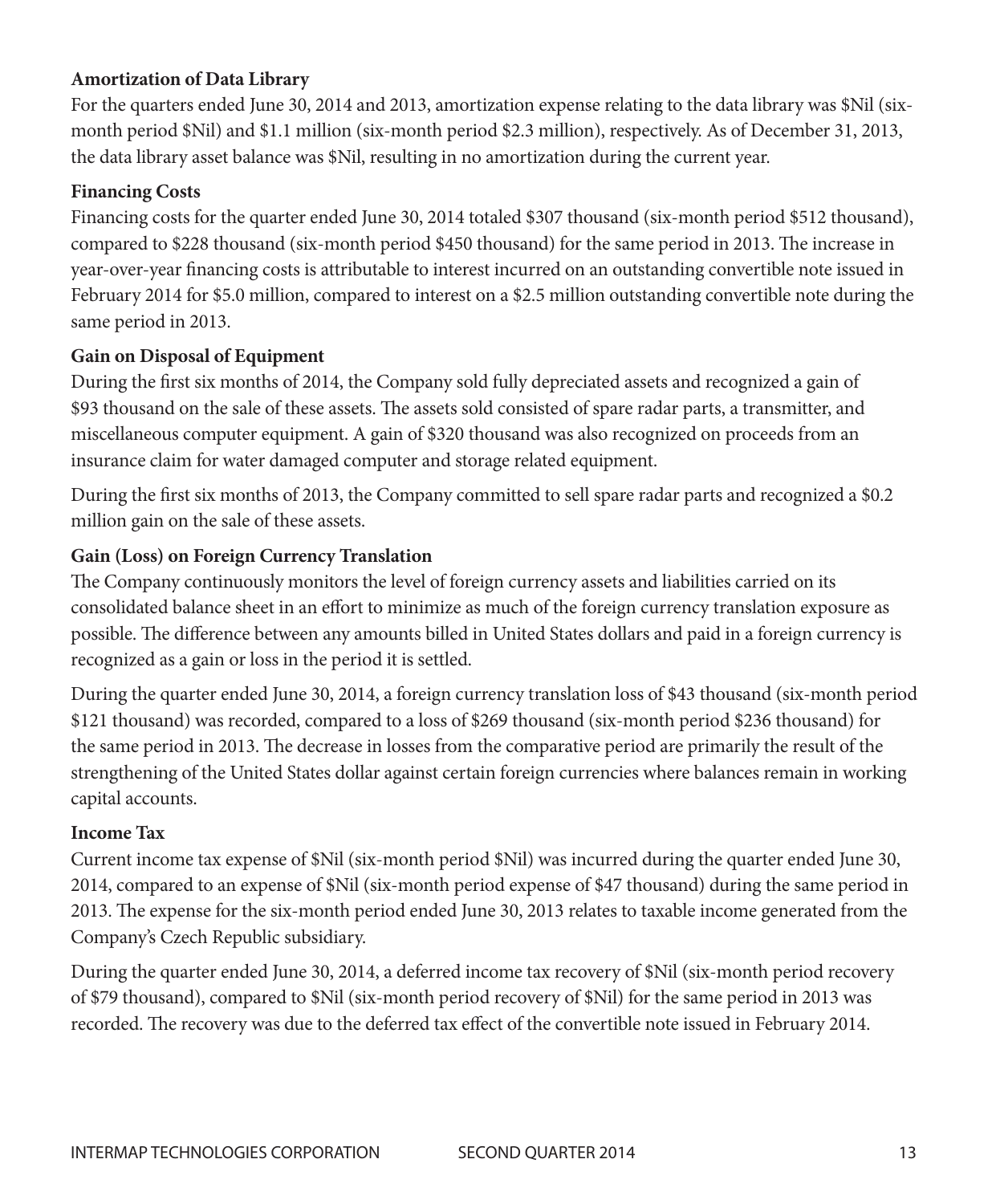#### **Amounts Receivable and Unbilled Revenue**  $A$ mounts  $A$ eceivable and Unbilled Kevenue

Work is performed on contracts that provide invoicing upon the completion of identified contract milestones. Revenue on certain of these contracts is recognized using the percentage-of-completion method of accounting Revenue on certain of these contracts is recognized using the percentage-of-completion method of accounting based on the ratio of costs incurred to date over the estimated total costs to complete the contract. While an effort is made to schedule payments on contracts in accordance with work performed, the completion of milestones does not always coincide with the costs incurred on a contract, resulting in revenue being of milestones does not always coincide with the costs incurred on a contract, resulting in revenue being recognized in excess of billings. These amounts are recorded in the consolidated balance sheet as unbilled revenue. to 142 days sales at December 31, 2013, and reflect specific project specific project specific project specific project specific project specific project billing milestones on current project billing milestones on current

Amounts receivable and unbilled revenue decreased from \$6.6 million at December 31, 2013, to \$3.1 million at June 30, 2014. These amounts represent 143 days' sales at June 30, 2014, compared to 142 days sales at December 31, 2013, and reflect specific project billing milestones on current contracts that were in progress on those dates. There continues to be an amounts receivable balance greater than 90 days primarily from In these takes. There commune to be an amount receivable calline greater than so take primarily from and monitors the payment status of each invoice. The Company also communicates with slow paying or delinquent customers on a regular basis regarding the schedule of future payments. At the balance sheet date, all amounts receivable balances greater than 90 days are considered to be collectible.

# **Accounts Payable and Accrued Liabilities Accounts Payable and Accrued Liabilities**

Accounts payable and accrued liabilities generally include trade payables, project-related accruals and Accounts payable and accrued liabilities generally include trade payables, project-related accruals personnel-related costs. Accounts payable and accrued liabilities decreased slightly to \$3.9 million at June 30, 2014, from \$4.0 million at December 31, 2013.

|                           |    | <b>June 30,</b> |    | December 31, |
|---------------------------|----|-----------------|----|--------------|
| U.S. \$ thousands         |    | 2014            |    | 2013         |
|                           |    |                 |    |              |
| Accounts payable          | \$ | 1,549           | -5 | 1,997        |
| <b>Accrued liablities</b> |    | 2,282           |    | 1,936        |
| Other taxes payable       |    | 33              |    | 20           |
|                           | S  | 3.864           |    | 3,953        |

The accounts payable balance decreased from \$2.0 million at December 31, 2013 to \$1.5 million at June 30, The accounts payable balance decreased from \$2.0 million at December 31, 2013 to \$1.5 million at 2014. The decrease is due primarily to lower costs associated with mapping services contracts and the timing of payments on trade payables. The accrued liabilities balance increased from \$1.9 million at December 31, 2013 to \$2.3 million at June 30, 2014. The increase is primarily due to \$0.3 million of interest accrued on a convertible note and increased personnel related accruals.

#### **Notes Payable**

The notes payable balance decreased from \$1.2 million at December 31, 2013, to \$1.1 million at June 30, 2014. The decrease is due to the offset of a receivable from the service provider against the note. Payment of the principal began in December 2012 and the promissory note matures in November 2014.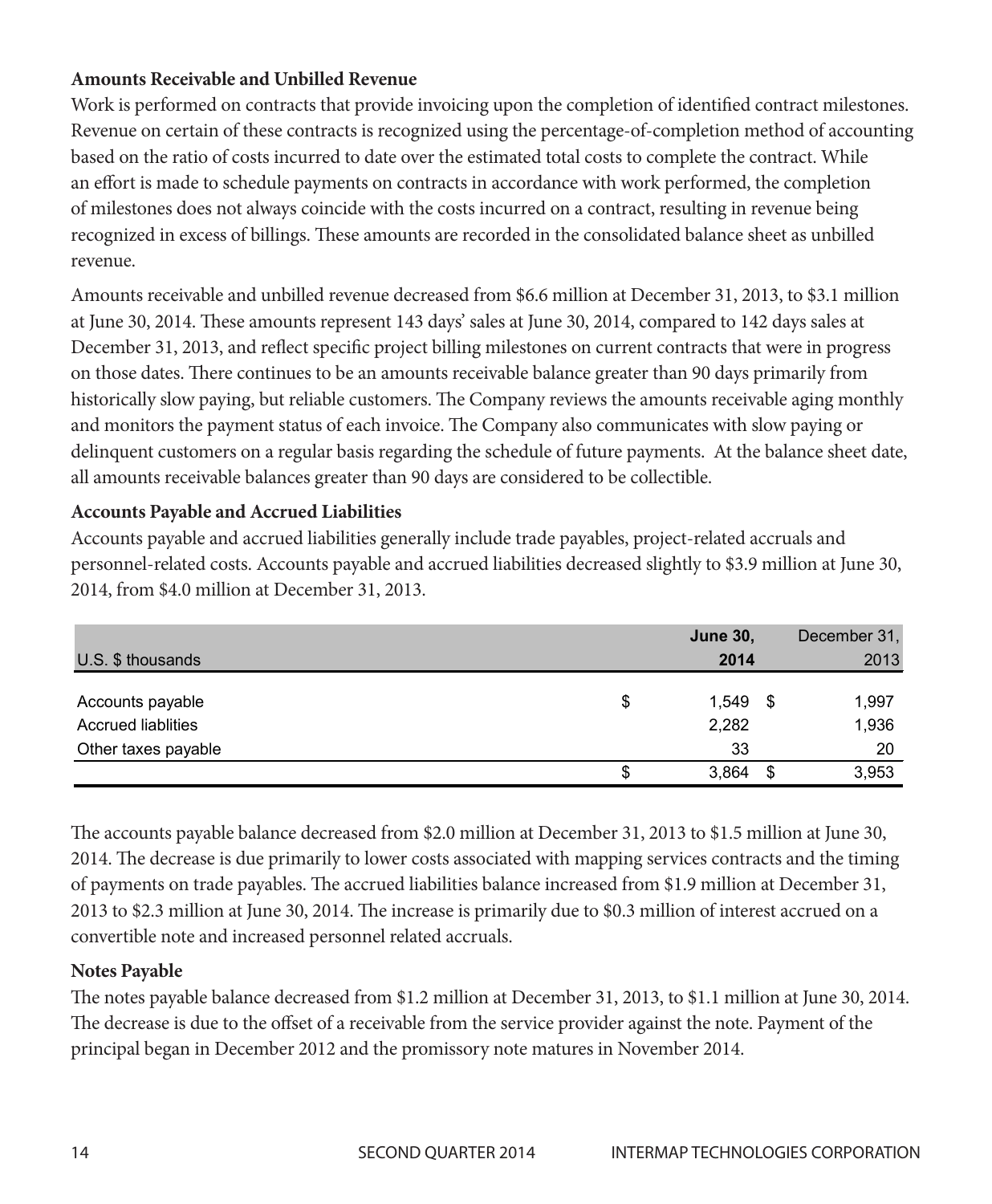#### **Convertible Note**

The convertible note balance of \$4.7 million at June 30, 2014 is due to a private placement convertible debt financing that closed February 7, 2014. The principal balance of the note is \$5.0 million and the discount of \$0.4 million will be recognized over the twelve month term of the note using the effective interest method. Simple interest is payable at maturity at an annual rate of 16%. Under the terms of the note, the accrued interest payable on any converted principal balance will be waived at the time of conversion. The note is convertible into 12,367,054 common shares of the Company, at any time, at the option of the holder. Any unconverted balance is payable at maturity, on February 6, 2015. See "Note 8" to the Condensed Consolidated Interim Financial Statements for further discussion of the terms of the note.

#### **Unearned Revenue and Deposits**

The unearned revenue balance at June 30, 2014 increased to \$122 thousand from \$110 thousand at December 31, 2013. This balance consists of payments received from customers on revenue contracts for which the Company has not yet fulfilled its obligations, or which the necessary revenue recognition criteria has not been met.

#### **Finance Lease Obligations**

Finance lease obligations at June 30, 2014 remained consistent at \$0.3 million from December 31, 2013.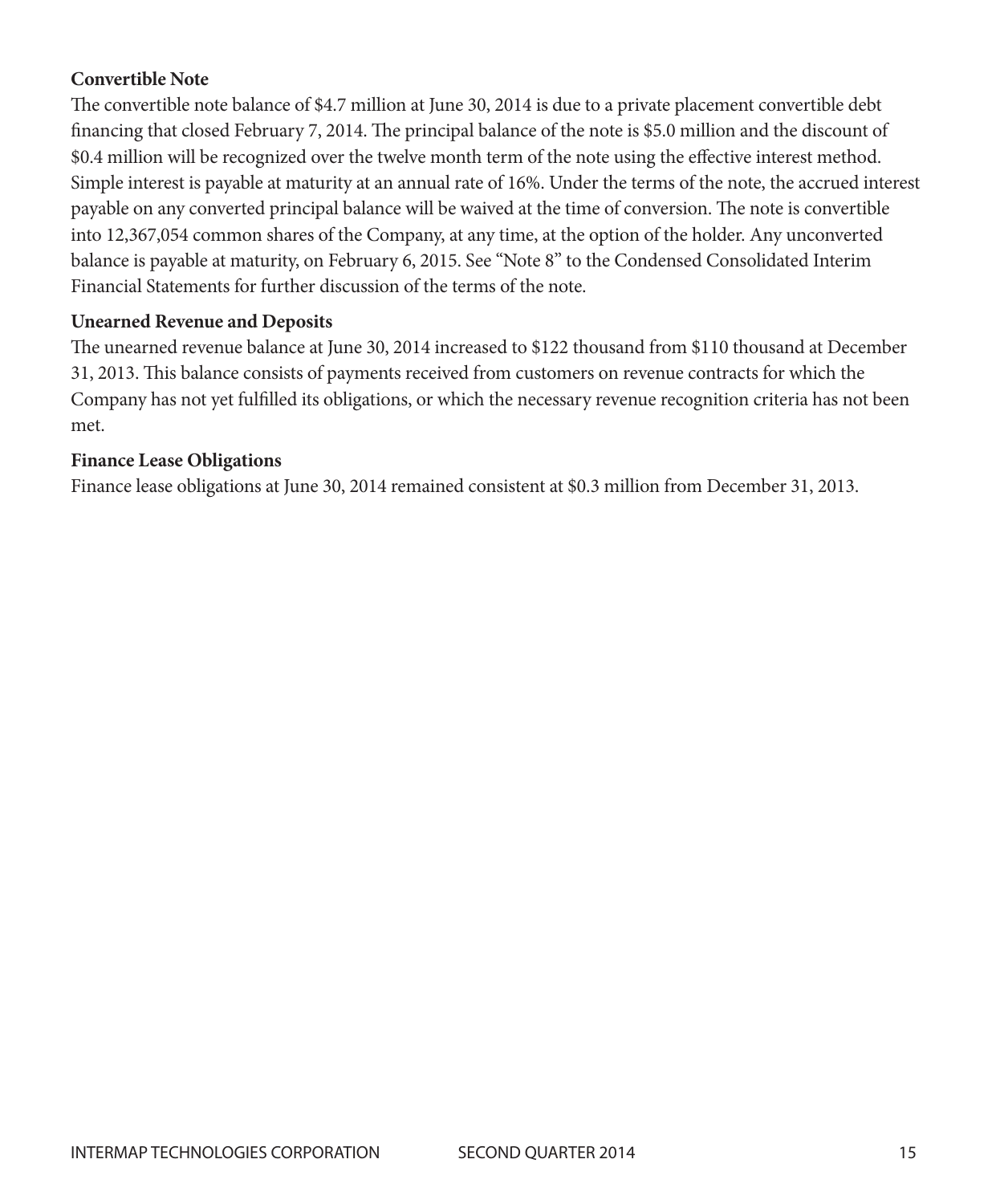#### **QUARTERLY FINANCIAL INFORMATION**

#### **Selected Quarterly Information**

The following table sets forth selected quarterly financial information for Intermap's eight most recent fiscal quarters. This information is unaudited, but reflects all adjustments of a normal, recurring nature that are, in the opinion of Management, necessary to present a fair statement of Intermap's consolidated results of operations for the periods presented. Quarter-to-quarter comparisons of Intermap's financial results are not necessarily meaningful and should not be relied on as an indication of future performance.

| U.S. \$ millions, except per                        | Q3        |    | Q <sub>4</sub> |    | Q1          |    | Q2               | Q3           | Q4  |            | Q1   |             |      | Q <sub>2</sub> |
|-----------------------------------------------------|-----------|----|----------------|----|-------------|----|------------------|--------------|-----|------------|------|-------------|------|----------------|
| share data                                          | 2012      |    | 2012           |    | 2013        |    | 2013             | 2013         |     | 2013       |      | 2014        |      | 2014           |
| Total revenue                                       | \$<br>8.0 | \$ | 7.6            | \$ | 5.1         | \$ | 8.9              | \$<br>6.3    | S   | 4.1        | \$   | 2.1         | S    | 2.4            |
| Depreciation and amortization                       | \$<br>1.6 | \$ | 1.6            | \$ | 1.6         | \$ | 1.5              | \$<br>1.5    | \$  | 1.4        | \$   | 0.3         | - \$ | 0.3            |
| Net income (loss) before data<br>library impairment | \$<br>0.4 | \$ | 1.0            | \$ | $(2.0)$ \$  |    | 0.2              | \$<br>(0.5)  | -\$ | (3.4)      | -\$  | $(3.8)$ \$  |      | (3.5)          |
| Data library impairment                             | \$        | \$ |                | \$ |             | \$ |                  | \$           |     | $(9.2)$ \$ |      |             | S    |                |
| Net income (loss)                                   | \$<br>0.4 | \$ | 1.0            | \$ | $(2.0)$ \$  |    | 0.2              | \$<br>(0.5)  | \$  | (12.6)     | - \$ | $(3.8)$ \$  |      | (3.5)          |
| Net income (loss) per share<br>- basic and diluted  | 0.01      | S  | 0.01           | \$ | $(0.03)$ \$ |    |                  | \$<br>(0.01) | S   | (0.14)     | S    | $(0.04)$ \$ |      | (0.04)         |
| <b>Adjusted EBITDA</b>                              | \$<br>2.5 | \$ | 2.7            | S  | (0.1)       | S  | $2.2\phantom{0}$ | \$<br>0.6    |     | (1.5)      | \$   | $(3.6)$ \$  |      | (2.8)          |

# **LIQUIDITY AND CAPITAL RESOURCES LIQUIDITY AND CAPITAL RESOURCES**

Management continually assesses liquidity in terms of the ability to generate sufficient cash flow to fund the Management continually assesses liquidity in terms of the ability to generate sufficient cash flow to business. Net cash flow is affected by the following items: (i) operating activities, including the level of amounts receivable, unbilled receivables, accounts payable, accrued liabilities and unearned revenue and deposits; (ii)<br>. investing activities, including the purchase of property and equipment; and (iii) financing activities, including debt financing and the issuance of capital stock.

Cash used in operations during the quarter ended June 30, 2014 totaled \$1.7 million (six-month period \$3.3 million), compared to cash generated from operations of \$0.1 million (six-month period \$1.4 million) during the same period in 2013. The year-over-year decrease of \$4.7 million is due primarily to decreased revenue and  $\frac{1}{2}$ changes in working capital balances.

Net cash used in investing activities totaled \$70 thousand (six-month period \$84 thousand) for the quarter ended June 30, 2014, compared to net cash generated from investing activities of \$97 thousand (six-month period net cash used of \$147 thousand) during the same period in 2013. Net cash used in investing activities for the quarter ended June 30, 2014 was primarily for the purchase of computer related equipment of \$290 thousand (six-month period \$437 thousand), offset by proceeds from the sale of property and equipment of thousand (six-month period \$437 thousand), offset by proceeds from the sale of property and equipment of \$221 thousand (six-month period \$353 thousand). Cash generated from investing activities during the three months ended June 30, 2013 was primarily for the purchase of aircraft equipment of \$Nil (six-month period period \$1.4 million) during the same period in 2013. The year-over-year decrease of \$4.7 million is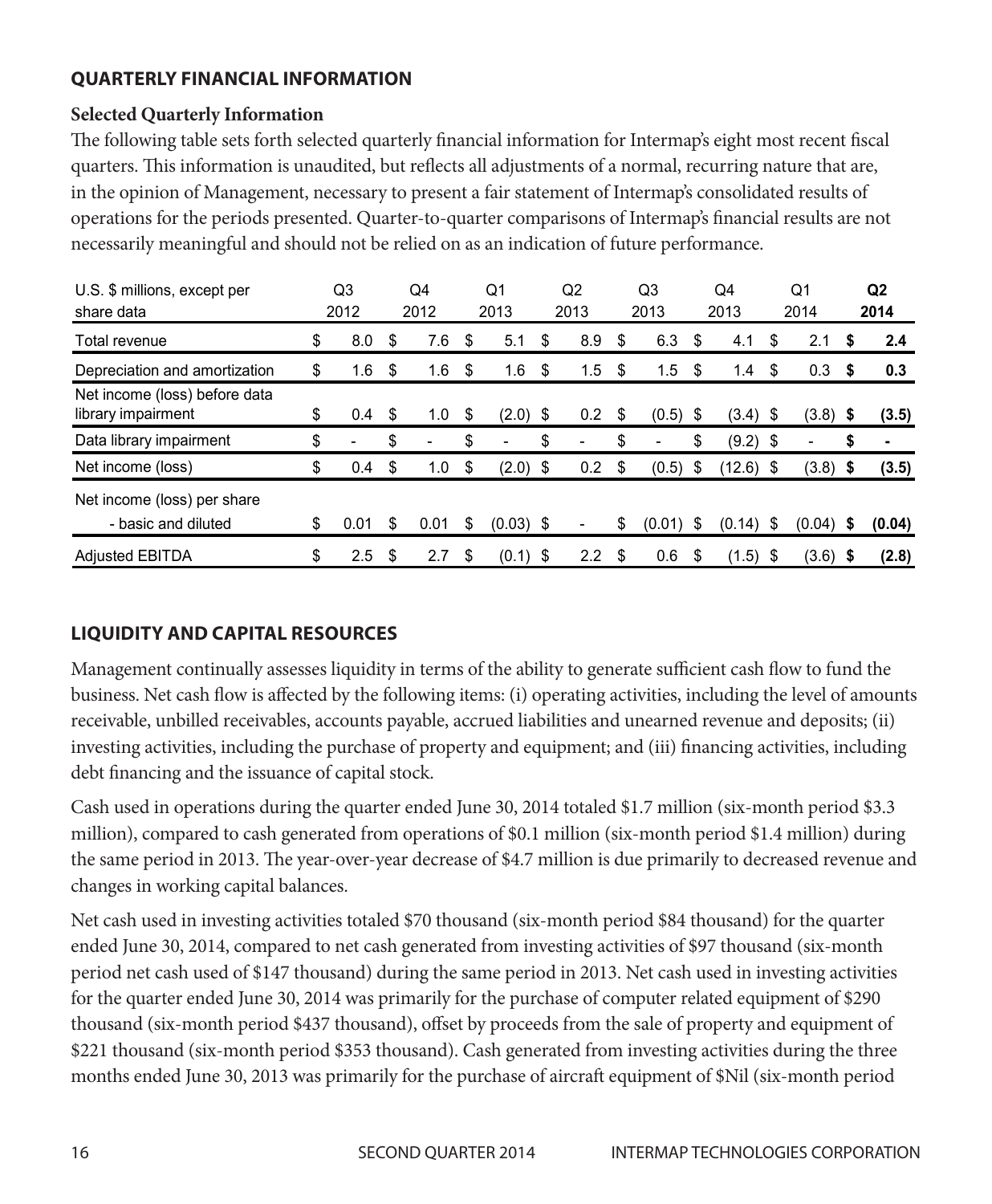\$40 thousand), computer related equipment of \$11 thousand (six-month period of \$182 thousand), and leasehold improvements in the Company's Jakarta, Indonesia office of \$Nil (six-month period \$26 thousand), offset by proceeds from the sale of property and equipment of \$108 thousand (six-month period \$112 thousand).

Net cash used in financing activities totaled \$12 thousand during the quarter ended June 30, 2014, compared to net cash used by financing activities of \$0.3 million during the same period in 2013. The net cash used in financing activities during the three months ended June 30, 2014 resulted from \$44 thousand in funding received on a long-term note payable, offset by \$56 thousand in repayment of long-term debt and capital leases. Net cash used in financing activities during the three months ended June 30, 2013 resulted from the repayment of a promissory note and capital leases. Net cash generated from financing activities totaled \$4.8 million during the six-month period ended June 30, 2014, compared to net cash used in financing activities of \$0.6 million during the same period in 2013. The net cash generated from financing activities during the six-month period ended June 30, 2014 resulted from the closing of a convertible note debt financing totaling \$5.0 million, offset by \$0.1 million of issuance costs and repayment of long-term debt and capital leases of \$0.1 million. The net cash used in financing activities during the same period in 2013 was due to the repayment of long-term debt and capital leases of \$0.6 million.

The cash position of the Company at June 30, 2014 (cash and cash equivalents) was \$3.9 million, compared to \$2.4 million at December 31, 2013. Working capital decreased to negative \$2.6 million as of June 30, 2014 from positive \$3.9 million as of December 31, 2013 due primarily to an increase in short-term liabilities from the convertible note debt entered into during the year of \$4.7 million and a decrease in amounts receivable of \$3.6 million, partially offset by an increase in cash and cash equivalents of \$1.5 million.

During the quarter ended June 30, 2014, the Company generated a net loss of \$3.5 million (six-month period \$7.3 million), incurred negative adjusted EBITDA of \$2.8 million (six-month period \$6.4 million), and negative cash flow from operations of \$1.7 million (six-month period \$3.3 million). In addition, the Company has a deficit of \$208.4 million. Although the Company has made significant financial progress during its last two fiscal years, its continuing operations are dependent on its ability to produce future profitable operations and generate positive cash flows from operations. If these activities are not adequate to fund the Company's ongoing operations, the Company may be required to explore additional financing alternatives, if available. Failure to achieve one or more of these requirements could have a material adverse effect on the Company's financial condition and / or results of operations in future periods.

The above factors in the aggregate raise significant doubt about the Company's ability to continue as a going concern. Management has taken actions to address these issues including a shift in organizational wide focus from the historical approach of licensing raw data, to providing complete geospatial solutions with a focus on software applications. In addition, the Company has recently obtained additional financing to help further the development of new product offerings. The Company's ability to continue as a going concern is dependent on management's ability to successfully generate a profit from operations, sell assets, or obtain additional financing, if required. Failure to achieve one or more of these requirements could have a material adverse effect on the Company's financial condition and / or results of operations.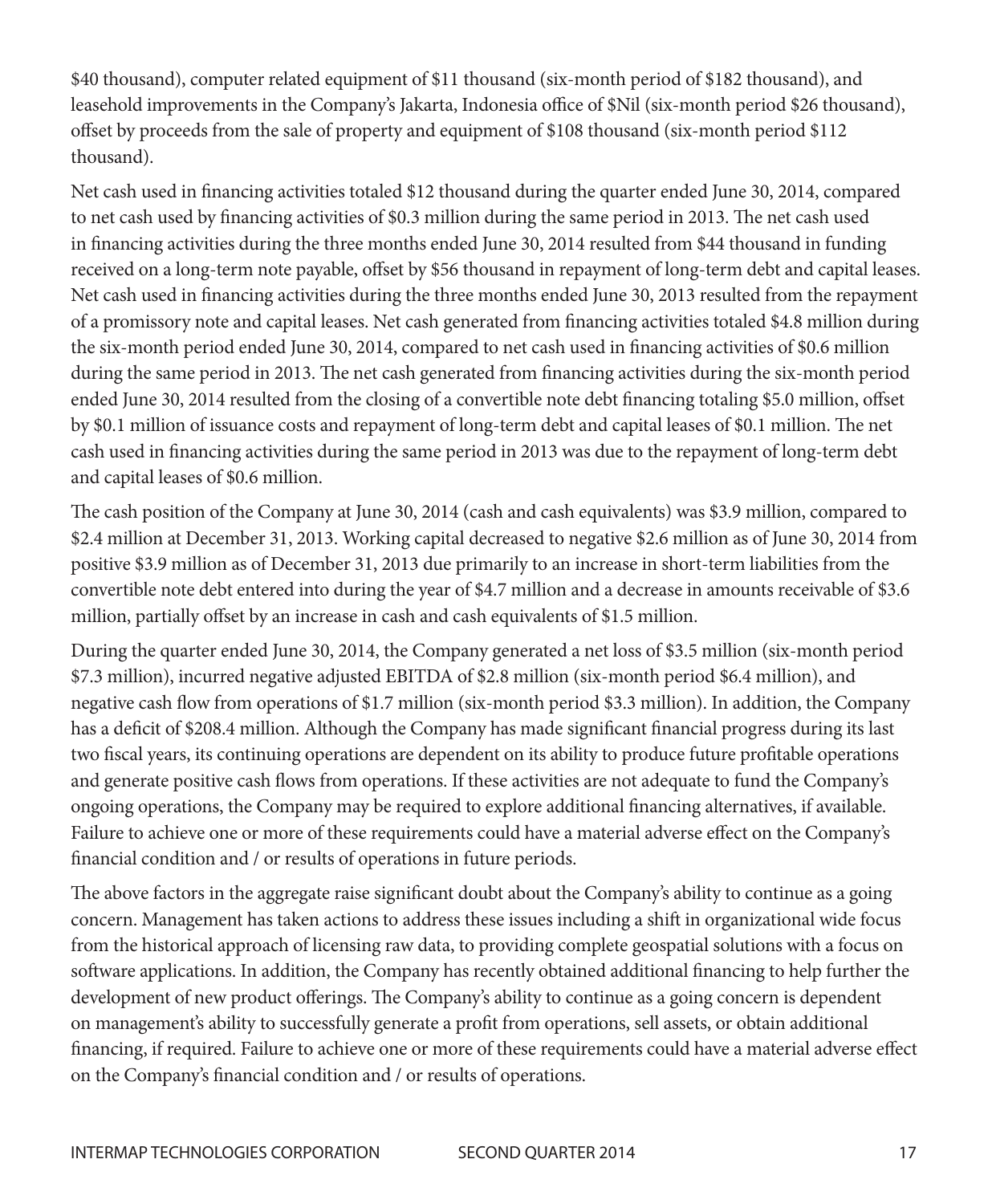#### **CRITICAL ACCOUNTING POLICIES AND ESTIMATES**

#### **Revenue Recognition**

Revenue is recognized when (i) persuasive evidence of an arrangement exists; (ii) the significant risks and rewards of ownership, including managerial involvement, have been transferred to the buyer; (iii) the amount of revenue can be measured reliably; and (iv) costs incurred or to be incurred can be measured reliably. Billings in excess of revenue are recorded as unearned revenue. Revenue recognized in excess of billings is recorded as unbilled revenue.

#### *Goods Sold*

Revenue from the sale of data licenses in the ordinary course of business is measured at the fair value of the consideration received or receivable.

#### *Software Subscriptions*

Revenue from software sold on a subscription basis is recognized straight-line over the term of the agreement.

#### *Fixed-price Contracts*

Revenue from fixed-price contracts is recognized using the percentage-of-completion method, based on the ratio of costs incurred to estimated final contract costs. The use of the percentage of completion method requires estimates to determine the cost to complete each contract. These estimates are reviewed monthly and adjusted as necessary. Provisions for estimated losses, if any, are recognized in the period in which the loss is determined. Contract losses are measured in the amount by which the estimated costs of the related project exceed the estimated total revenue for the project.

#### *Multiple Component Arrangements*

When a single sales transaction requires the delivery of more than one product or service (multiple components), the revenue recognition criteria are applied separately to identifiable components. A component is considered to be separately identifiable if the product or service delivered has stand-alone value to that customer and the fair value associated with the product or service can be measured reliably. The amount recognized as revenue for each component is the fair value of the element in relation to the fair value of the arrangement as a whole.

#### **Data Library (NEXTMap)**

The Company maintains a data library, which is the result of the acquisition and processing of digital map data. Ownership rights to this data are typically retained by the Company and the data is licensed to customers. Historically, the direct costs of acquiring and processing certain areas of data collected were capitalized as an investment in the data library when it could be shown that such costs create material future value to the Company. Capitalized costs included direct overhead associated with the acquisition and processing of the data and the depreciation of the property and equipment used in the production of the data. Data library capitalized costs were amortized on a straight-line basis over five years.

The carrying value of the data library was reviewed for impairment whenever events or changes in circumstances indicated that the carrying amount of the asset may not be recoverable. At December 31, 2013, the Company determined that the recoverable amount of the data library was insufficient to recover the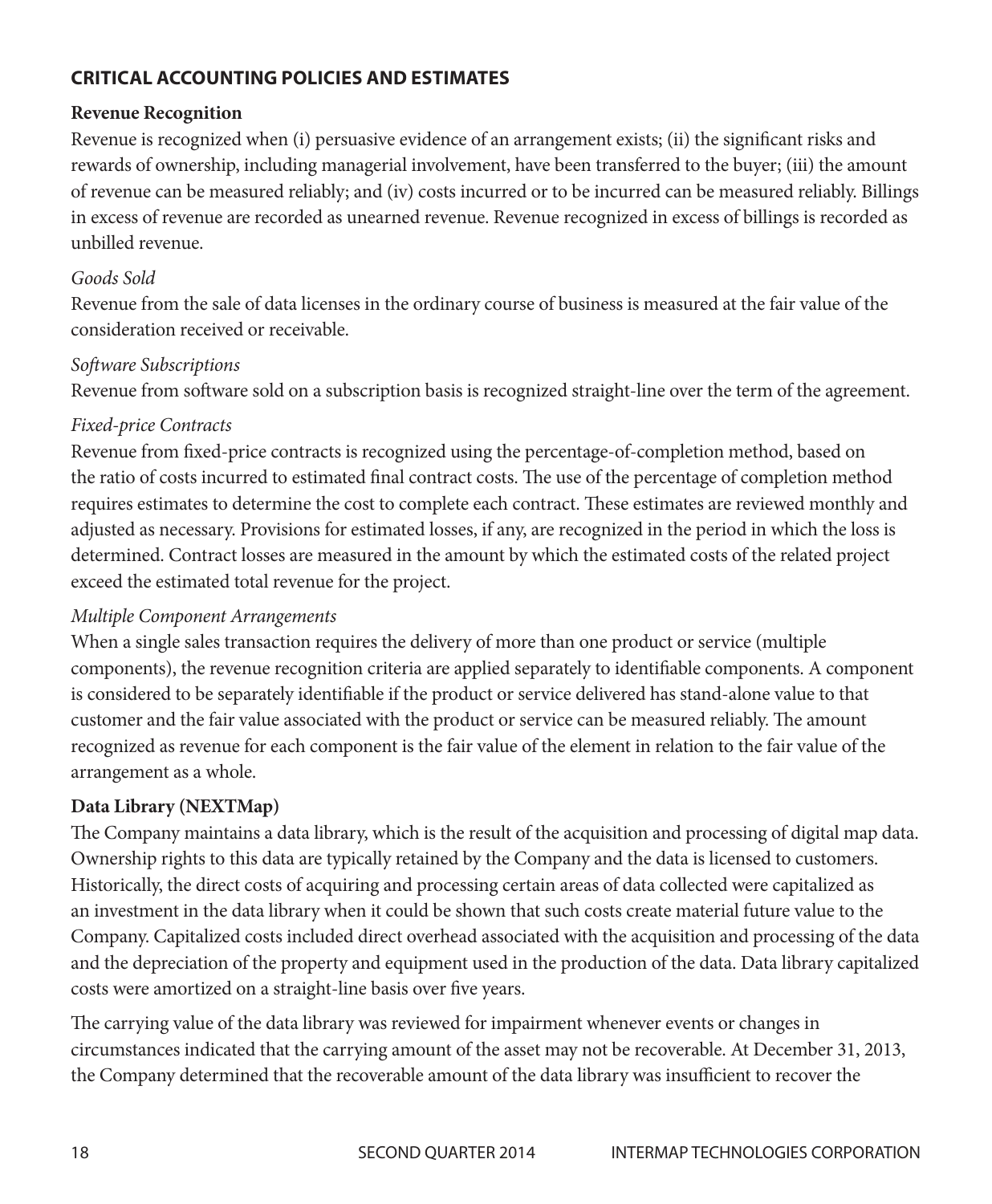carrying value of the asset, resulting in a total impairment of the asset. It was determined that the historical approach of licensing raw data from datasets was no longer a priority for the Company as the focus for future periods will be primarily on the licensing of the Company's 3DBI software applications. These 3DBI software applications deliver specific answers to the end user, rather than raw data. In accordance with IFRS, the Company will review each reporting period for indications that a reversal of the impairment losses may be necessary.

#### **NEW ACCOUNTING STANDARDS AND INTERPRETATIONS**

The Company adopted the following new accounting standards and amendments which are effective for the Company's interim and annual consolidated financial statements commencing January 1, 2014. The standards and amendments did not have a significant impact on the financial statements of the Company.

- Amendments to IAS 32, *Financial Instruments*: Presentation
- IFRIC 21, *Levies*

In May 2014, the *International Standards Board* issued IFRS 15, Revenue from Contracts with Customers, which provides a single, principles-based five-step model for revenue recognition to be applied to all customer contracts, and requires enhanced disclosures. This standard is effective January 1, 2017 and allows early adoption. The Company does not intend to adopt this standard early and is currently evaluating the impact of adopting this standard on the consolidated financial statements.

#### **OUTSTANDING SHARE DATA**

The Company's authorized capital consists of an unlimited number of Class A common shares without par value and an unlimited number of Class A participating preferred shares without par value. At the close of business on August 7, 2014, 91,782,665 Class A common shares were issued and outstanding. There are no preferred shares currently issued and outstanding.

As of August 7, 2014, potential dilutive securities include (i) 7,699,550 outstanding share options in the Company's share option plan with a weighted average exercise price of C\$0.48; and (ii) 4,791,572 warrants outstanding with a weighted average exercise price of C\$0.47 and each warrant entitles the holder to purchase one Class A common share.

#### **DISCLOSURE CONTROLS AND PROCEDURES AND INTERNAL CONTROLS**

#### **Disclosure Control and Procedures**

The Company's President and Chief Executive Officer and the Company's Senior Vice President and Chief Financial Officer have designed, or have caused to be designed under their supervision, disclosure controls and procedures to provide reasonable assurance that material information relating to the Company has been made known to them and that information required to be disclosed in the Company's annual filings, interim filings or other reports filed by it or submitted by it under securities legislation is recorded, processed, summarized and reported within the time periods specified by applicable securities legislation. The Company's President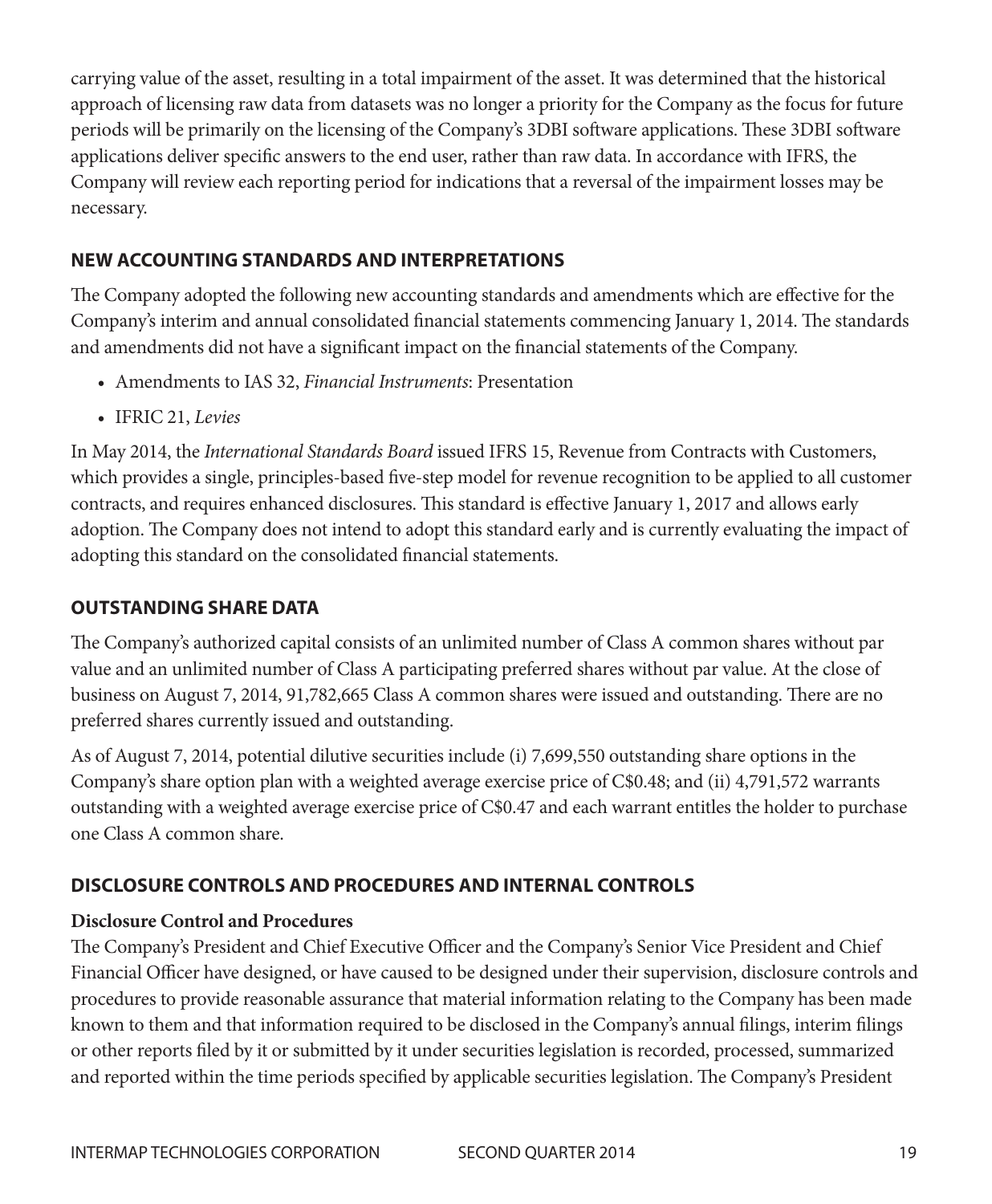and Chief Executive Officer and the Company's Senior Vice President and Chief Financial Officer have evaluated, or caused to be evaluated under their supervision, the effectiveness of the Company's disclosure controls and procedures and have determined, based on that evaluation, that such disclosure controls and procedures were effective at the financial year-end.

#### **Internal Control over Financial Reporting**

The Company's President and Chief Executive Officer and the Company's Senior Vice President and Chief Financial Officer have designed, or have caused to be designed under their supervision, internal control over financial reporting as defined under National Instrument 52-109 – *Certification of Disclosure in Issuer's Annual and Interim Filings*, to provide reasonable assurance regarding the reliability of financial reporting and the preparation of financial statements for external purposes in accordance with IFRS. The Company's President and Chief Executive Officer and the Company's Senior Vice President and Chief Financial Officer have evaluated, or caused to be evaluated under their supervision, the effectiveness of the Company's internal control over financial reporting and have determined, based on the criteria established by the Committee of Sponsoring Organizations of the Treadway Commission and on this evaluation, that such internal controls over financial reporting were effective at the financial year-end.

#### **Changes in Internal Control over Financial Reporting**

There have been no significant changes in the design of internal control over financial reporting that occurred during the three months ended June 30, 2014, that have materially affected, or are reasonably likely to materially affect, the Company's internal control over financial reporting.

#### **RISKS AND UNCERTAINTIES**

The risks and uncertainties described in the Management's Discussion and Analysis presented in the 2013 Annual Report and the Annual Information Form of the Company have not changed materially.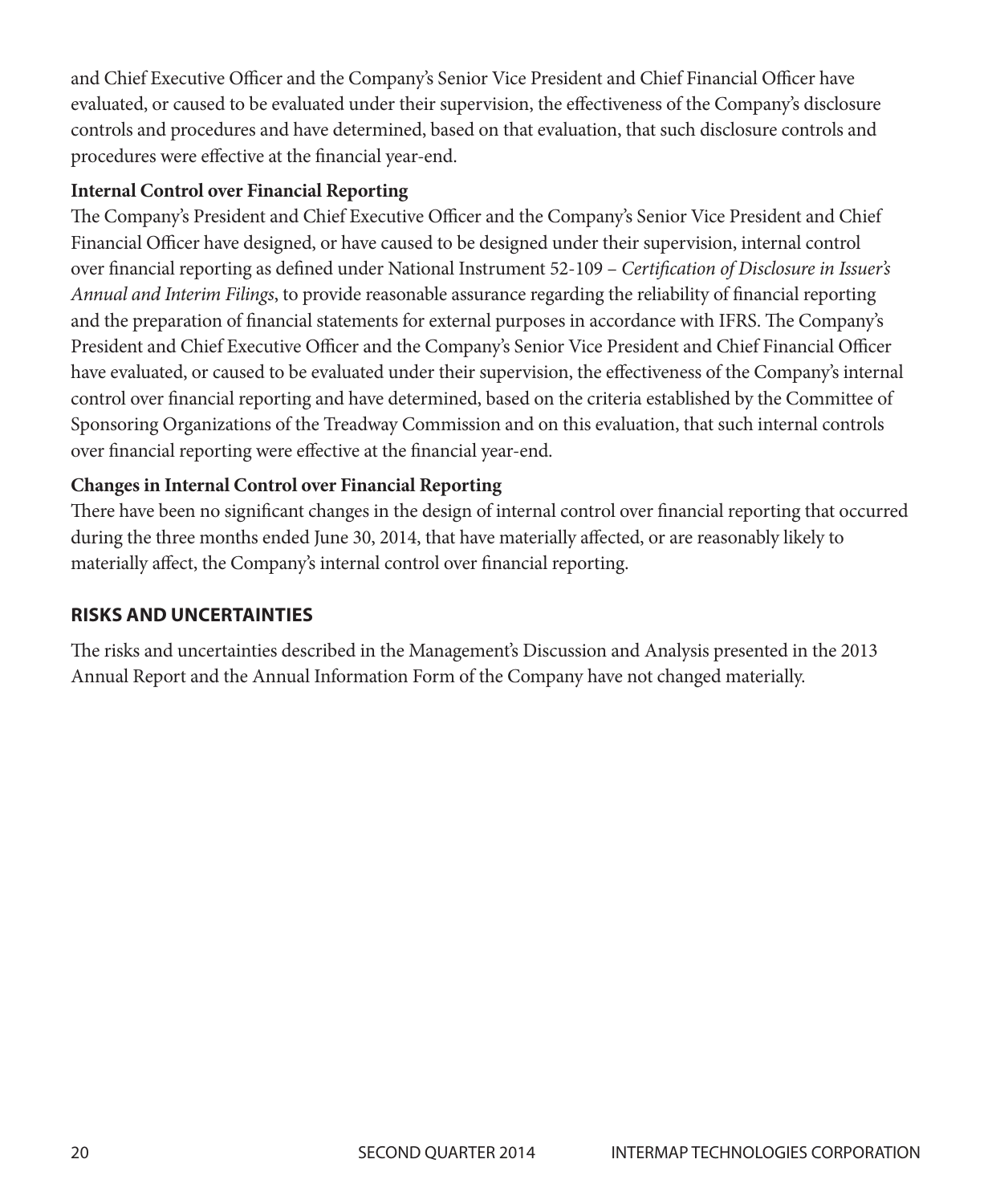### **Condensed Consolidated Interim Balance Sheets** Condensed Consolidated Interim Balance Sheets

**(In thousands of United States dollars)** (In thousands of United States dollars) **(Unaudited)** (Unaudited)

|                                                   | <b>June 30,</b> |    | December 31.   |
|---------------------------------------------------|-----------------|----|----------------|
|                                                   | 2014            |    | 2013           |
| <b>Assets</b>                                     |                 |    |                |
| Current assets:                                   |                 |    |                |
| Cash and cash equivalents                         | \$<br>3,920     | \$ | 2,420          |
| Amounts receivable                                | 2,880           |    | 6,434          |
| Unbilled revenue                                  | 175             |    | 151            |
| Work in process                                   | 16              |    | 33             |
| Prepaid expenses                                  | 449             |    | 407            |
|                                                   | 7,440           |    | 9,445          |
| Property and equipment (Note 5)                   | 3,164           |    | 3,378          |
| Intangible assets                                 | 57              |    | 116            |
|                                                   | \$<br>10,661    | \$ | 12,939         |
| Liabilities and Shareholders' Equity              |                 |    |                |
|                                                   |                 |    |                |
| <b>Current liabilities:</b>                       |                 |    |                |
| Accounts payable and accrued liabilities (Note 6) | \$<br>3,864     | S  | 3,953          |
| Convertible note (Note 8)                         | 4,710           |    | $\blacksquare$ |
| Current portion of notes payable (Note 7)         | 1,112           |    | 1,188          |
| Current portion of deferred lease inducements     | 133             |    | 188            |
| Unearned revenue and deposits                     | 122             |    | 110            |
| Income taxes payable                              | 7               |    | 12             |
| Obligations under finance leases                  | 118             |    | 115            |
|                                                   | 10,066          |    | 5,566          |
| Long-term notes payable (Note 7)                  | 44              |    |                |
| Deferred lease inducements                        | 331             |    | 202            |
| Obligations under finance leases                  | 132             |    | 192            |
|                                                   | 10,573          |    | 5,960          |
| Shareholders' equity:                             |                 |    |                |
| Share capital (Note 11(a))                        | 197,464         |    | 197,376        |
| Accumulated other comprehensive income            | 38              |    | 37             |
| Contributed surplus (Note 11(b))                  | 11,054          |    | 10,671         |
| Deficit                                           | (208, 468)      |    | (201, 105)     |
|                                                   | 88              |    | 6,979          |
| Going concern (Note 2(a))                         |                 |    |                |
| Commitments (Note 12)                             |                 |    |                |
|                                                   | \$<br>10,661    | \$ | 12,939         |

*See accompanying notes to condensed consolidated interim financial statements.*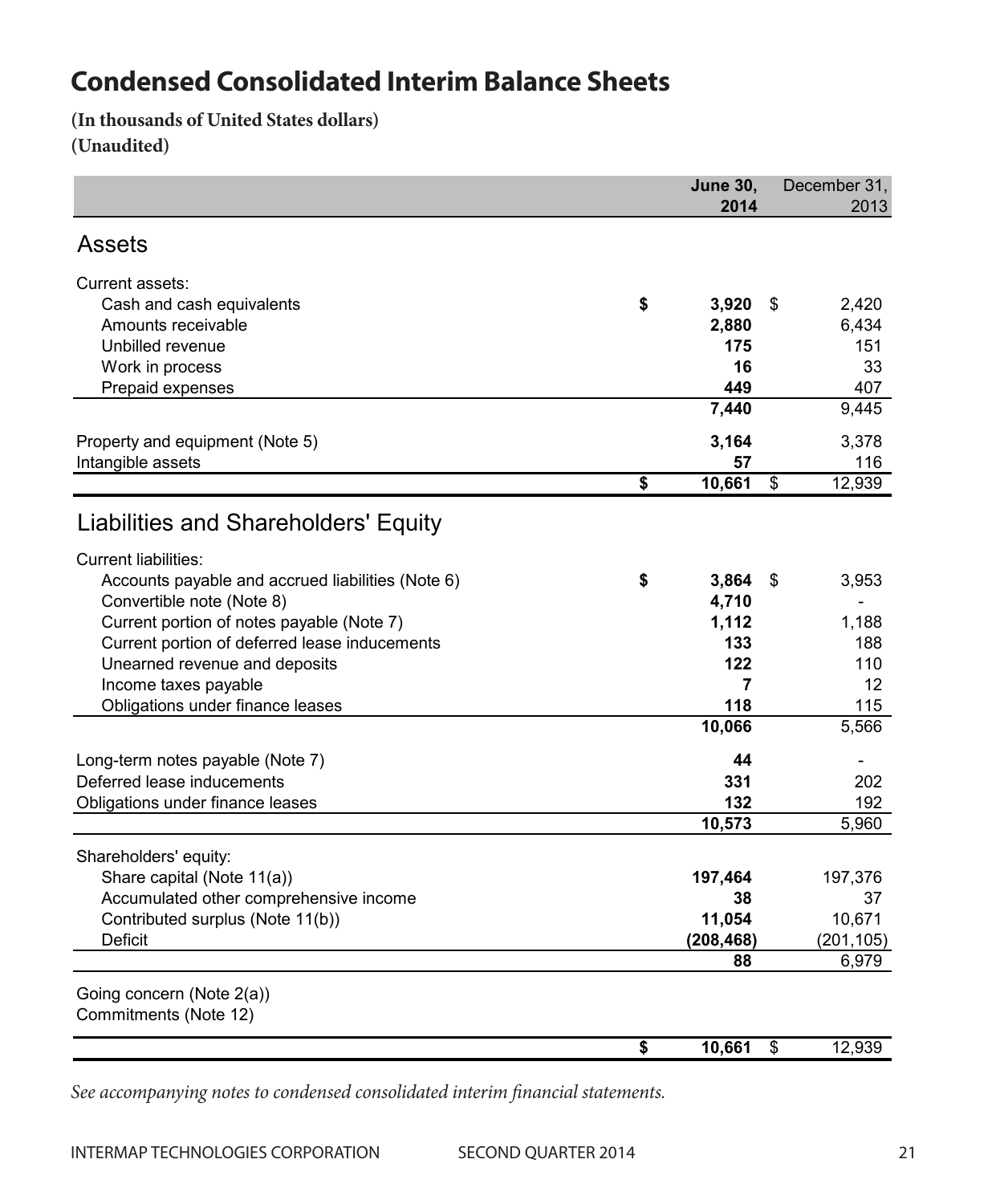## **Condensed Consolidated Interim Statements of Profit and Loss and Other Comprehensive Income** and Loss and Loss and Other Comprehensive Income

**(In thousands of United States dollars, except per share information)** (In thousands of United States dollars, except per share information) **(Unaudited)** (In thousand

|                                                                                | For the three months |                 |                          | For the six months |            | 2013<br>13,970<br>12,183 |  |  |  |  |
|--------------------------------------------------------------------------------|----------------------|-----------------|--------------------------|--------------------|------------|--------------------------|--|--|--|--|
|                                                                                | ended June 30,       |                 |                          | ended June 30.     |            |                          |  |  |  |  |
|                                                                                | 2014                 |                 | 2013                     | 2014               |            |                          |  |  |  |  |
| Revenue (Note 9)                                                               | \$<br>2,353          | \$              | 8,877                    | \$<br>4,457        | \$         |                          |  |  |  |  |
| Expenses:                                                                      |                      |                 |                          |                    |            |                          |  |  |  |  |
| Operating costs (Note 10)                                                      | 5,274                |                 | 6,862                    | 11,041             |            |                          |  |  |  |  |
| Depreciation of property and equipment                                         | 295                  |                 | 365                      | 587                |            | 724                      |  |  |  |  |
| Amortization of data library                                                   |                      |                 | 1,153                    | ×.                 |            | 2,305                    |  |  |  |  |
| Amortization of intangible assets                                              | 30                   |                 | 30                       | 59                 |            | 59                       |  |  |  |  |
|                                                                                | 5,599                |                 | 8,410                    | 11,687             |            | 15,271                   |  |  |  |  |
| Operating (loss) income                                                        | (3, 246)             |                 | 467                      | (7, 230)           |            | (1, 301)                 |  |  |  |  |
| Gain on disposal of equipment                                                  | 51                   |                 | 200                      | 413                |            | 204                      |  |  |  |  |
| Financing costs                                                                | (308)                |                 | (228)                    | (512)              |            | (450)                    |  |  |  |  |
| Financing income                                                               | 1                    |                 | $\overline{\phantom{0}}$ | 8                  |            |                          |  |  |  |  |
| Loss on foreign currency translation                                           | (43)                 |                 | (269)                    | (121)              |            | (236)                    |  |  |  |  |
| (Loss) income before income taxes                                              | (3, 545)             |                 | 170                      | (7, 442)           |            | (1,783)                  |  |  |  |  |
| Income tax (expense) recovery:                                                 |                      |                 |                          |                    |            |                          |  |  |  |  |
| Current                                                                        |                      |                 |                          |                    |            | (47)                     |  |  |  |  |
| Deferred                                                                       |                      |                 |                          | 79                 |            |                          |  |  |  |  |
|                                                                                |                      |                 |                          | 79                 |            | $\overline{(47)}$        |  |  |  |  |
| Net (loss) income for the period                                               | \$<br>(3, 545)       | \$              | 170                      | \$<br>(7, 363)     | \$         | (1, 830)                 |  |  |  |  |
|                                                                                |                      |                 |                          |                    |            |                          |  |  |  |  |
| Other comprehensive income (loss):<br>Foreign currency translation differences | $\overline{2}$       |                 | 3                        | 1                  |            | (34)                     |  |  |  |  |
|                                                                                |                      |                 |                          |                    |            |                          |  |  |  |  |
| Comprehensive (loss) income for the period                                     | \$<br>(3, 543)       | $\overline{\$}$ | 173                      | \$<br>(7, 362)     | \$         | (1,864)                  |  |  |  |  |
| Basic (loss) income per share                                                  | \$<br>(0.04)         | \$              | 0.00                     | \$<br>(0.08)       | \$         | (0.02)                   |  |  |  |  |
| Diluted (loss) income per share                                                | \$<br>(0.04)         | \$              | 0.00                     | \$<br>(0.08)       | \$         | (0.02)                   |  |  |  |  |
| Weighted average number of Class A                                             |                      |                 |                          |                    |            |                          |  |  |  |  |
| common shares - basic (Note 11(c))                                             | 91,648,742           |                 | 79,174,911               | 91,622,212         |            | 79,032,206               |  |  |  |  |
| common shares - diluted (Note 11(c))                                           | 91,648,742           |                 | 79,646,130               | 91,622,212         | 79,032,206 |                          |  |  |  |  |

*See accompanying notes to condensed consolidated interim financial statements.*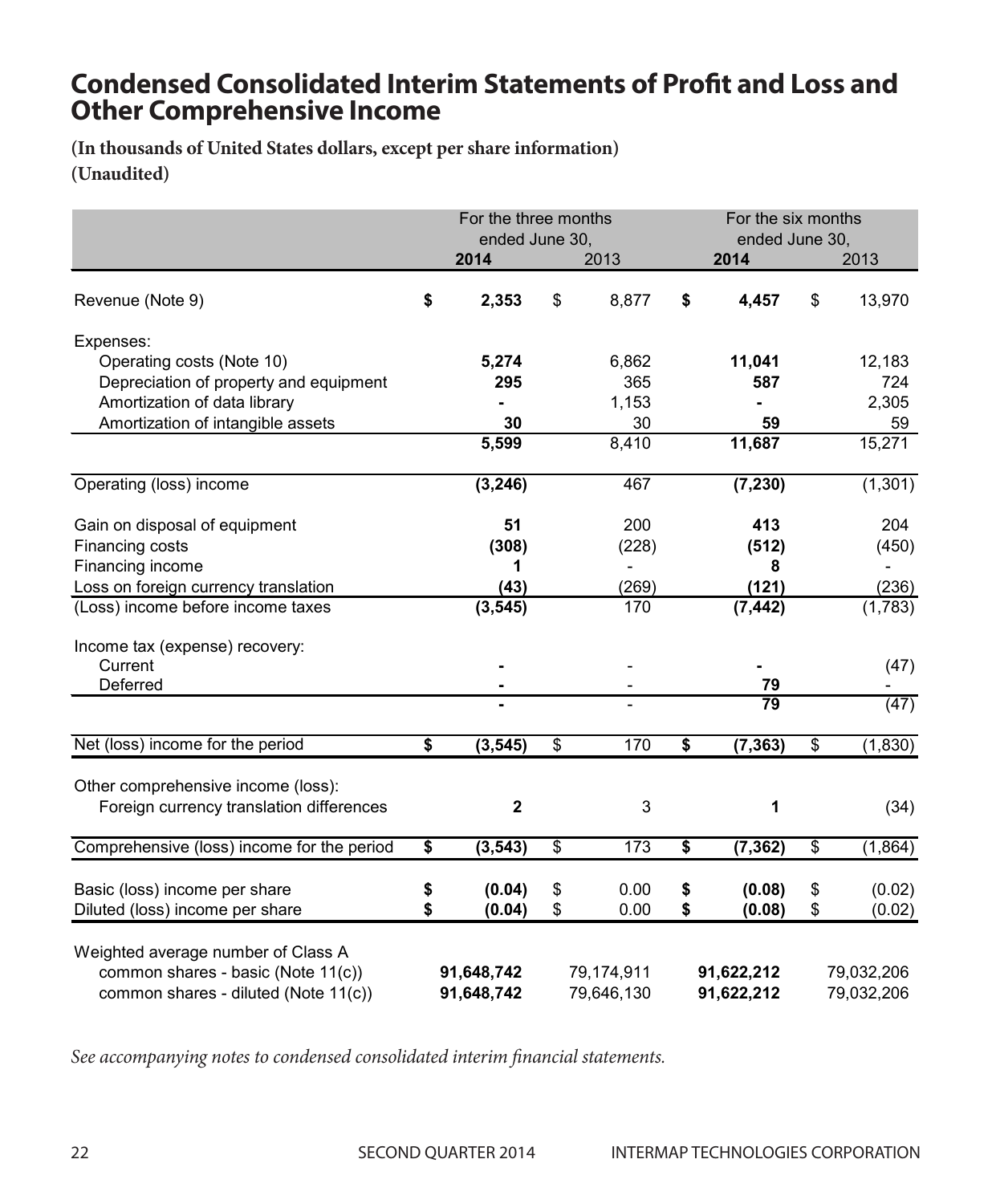# Condensed Consolidated Interim Statements of Changes in Equity<br>(Internal of Estated III a)

(In thousands of United States dollars) (Unaudited)

|                                            | <b>Share</b><br>Capital | <b>Total</b> |                |                    |      |                       |          |
|--------------------------------------------|-------------------------|--------------|----------------|--------------------|------|-----------------------|----------|
|                                            |                         |              | <b>Surplus</b> | <b>Adjustments</b> |      | <b>Deficit</b>        |          |
| Balance at December 31, 2012               | 194,144<br>S            | S            | 10,354         | \$                 | 58   | \$<br>$(186, 198)$ \$ | 18,358   |
| Comprehensive loss for the period          |                         |              |                |                    | (34) | (1,830)               | (1,864)  |
| Share-based compensation                   | 81                      |              | 168            |                    |      |                       | 249      |
| Convertible note conversion                | 1,817                   |              |                |                    |      |                       | 1,817    |
| Conversion option of convertible note      | 79                      |              | (79)           |                    |      |                       |          |
| Balance at June 30, 2013                   | \$196,121               | \$           | 10,443         | \$                 | 24   | $(188,028)$ \$<br>\$  | 18,560   |
| Comprehensive profit (loss) for the period |                         |              |                |                    | 13   | (13,077)              | (13,064) |
| Share-based compensation                   |                         |              | 281            |                    |      |                       | 281      |
| Convertible note conversion                | 1,208                   |              |                |                    |      |                       | 1,208    |
| Conversion option of convertible note      | 57                      |              | (57)           |                    |      |                       |          |
| <b>Issuance costs</b>                      | (10)                    |              | 4              |                    |      |                       | (6)      |
| Balance at December 31, 2013               | \$197,376               | \$           | 10,671         | \$                 | 37   | $(201, 105)$ \$<br>\$ | 6,979    |
| Comprehensive profit (loss) for the period |                         |              |                |                    | 1    | (7, 363)              | (7, 362) |
| Share-based compensation                   | 40                      |              | 193            |                    |      |                       | 233      |
| Warrant component of convertible note      | 64                      |              |                |                    |      |                       | 64       |
| Conversion option of convertible note      |                         |              | 259            |                    |      |                       | 259      |
| Issuance costs                             | (1)                     |              | (5)            |                    |      |                       | (6)      |
| Deferred tax effect of convertible note    | (15)                    |              | (64)           |                    |      |                       | (79)     |
| Balance at June 30, 2014                   | \$197,464               | \$           | 11,054         | \$                 | 38   | $(208, 468)$ \$<br>\$ | 88       |

*See accompanying notes to condensed consolidated interim financial statements. See accompanying notes to condensed consolidated interim financial statements.*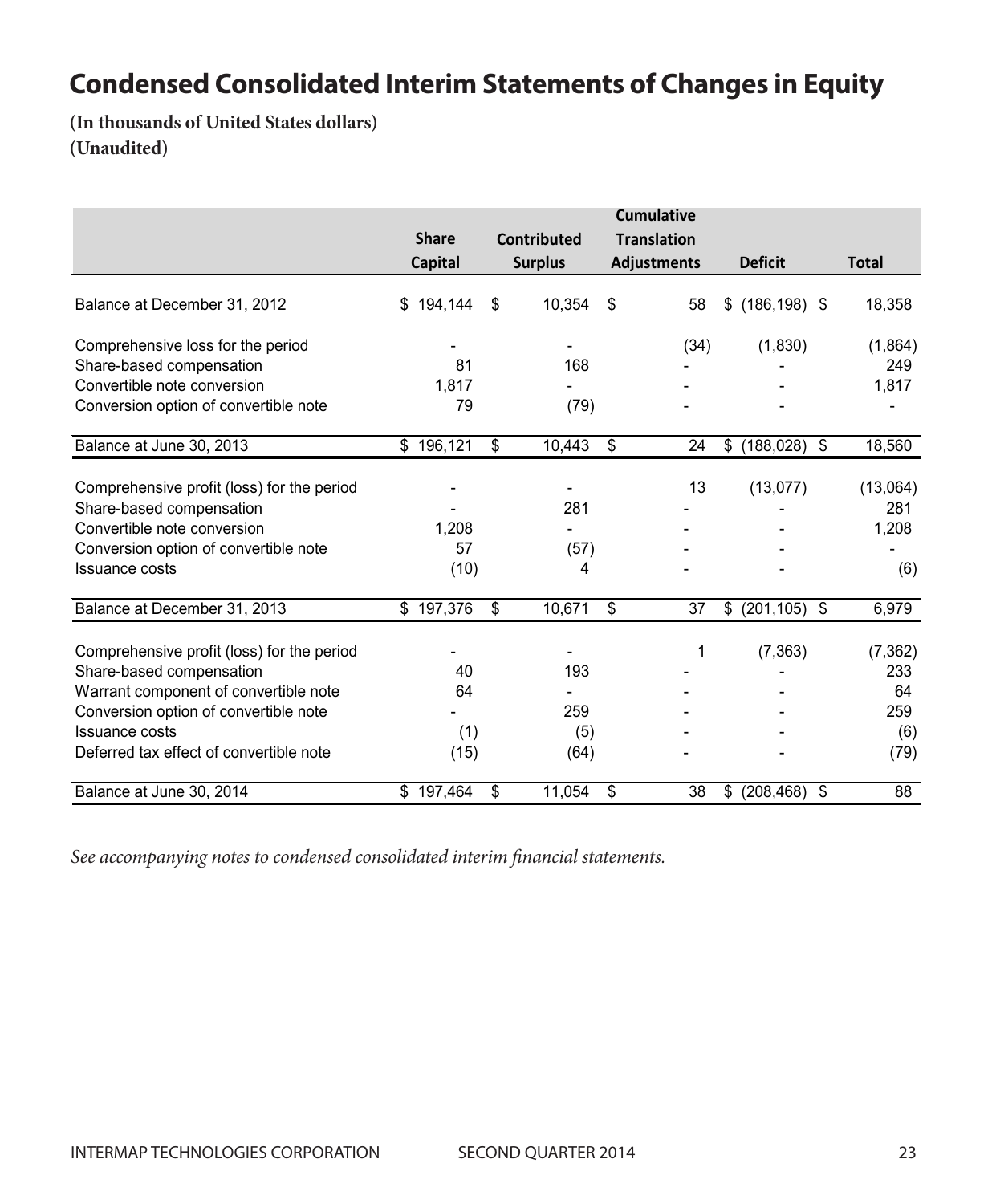# **Condensed Consolidated Interim Statements of Cash Flows**

**(In thousands of United States dollars)**

#### **(Unaudited)**

| For the Six Months Ended June 30,              | 2014           | 2013          |
|------------------------------------------------|----------------|---------------|
| Cash flows provided by:                        |                |               |
| Operating activities:                          |                |               |
| Net loss for the period                        | \$<br>(7, 363) | \$<br>(1,830) |
| Adjusted for the following non-cash items:     |                |               |
| Depreciation of property and equipment         | 587            | 724           |
| Amortization of data library                   |                | 2,305         |
| Amortization of intangible assets              | 59             | 59            |
| Share-based compensation expense               | 233            | 249           |
| Gain on disposal of equipment                  | (413)          | (204)         |
| Amortization of deferred lease inducements     | (42)           | (94)          |
| Deferred taxes                                 | (79)           |               |
| Financing costs                                | 512            | 450           |
| Current income tax expense                     |                | 47            |
| Interest paid                                  | (12)           | (49)          |
| Income tax paid                                | (5)            | (29)          |
| Changes in working capital:                    |                |               |
| Amounts receivable                             | 3,764          | (1, 310)      |
| Work in process and other assets               | (49)           | 933           |
| Accounts payable                               | (447)          | 345           |
| <b>Accrued liabilities</b>                     | (9)            | (122)         |
| Unearned revenue and deposits                  | 12             | (86)          |
| Gain on foreign currency translation           | (1)            | (25)          |
|                                                | (3, 253)       | 1,363         |
|                                                |                |               |
| Investing activities:                          |                |               |
| Purchase of property and equipment             | (437)          | (259)         |
| Proceeds from sale of equipment                | 353            | 112           |
|                                                | (84)           | (147)         |
| Financing activities:                          |                |               |
| Proceeds from issuance of convertible note     | 5,000          |               |
| Financing costs of convertible note            | (93)           |               |
| Proceeds from reimbursable project funding     | 44             |               |
| Repayment of obligations under finance lease   | (57)           | (176)         |
| Repayment of long-term debt and notes payable  | (65)           | (419)         |
|                                                | 4,829          | (595)         |
| Effect of foreign exchange on cash             | 8              | (16)          |
| Increase in cash and cash equivalents          | 1,500          | 605           |
| Cash and cash equivalents, beginning of period | 2,420          | 2,055         |
| Cash and cash equivalents, end of period       | \$<br>3.920    | \$<br>2.660   |

*See accompanying notes to condensed consolidated interim financial statements.*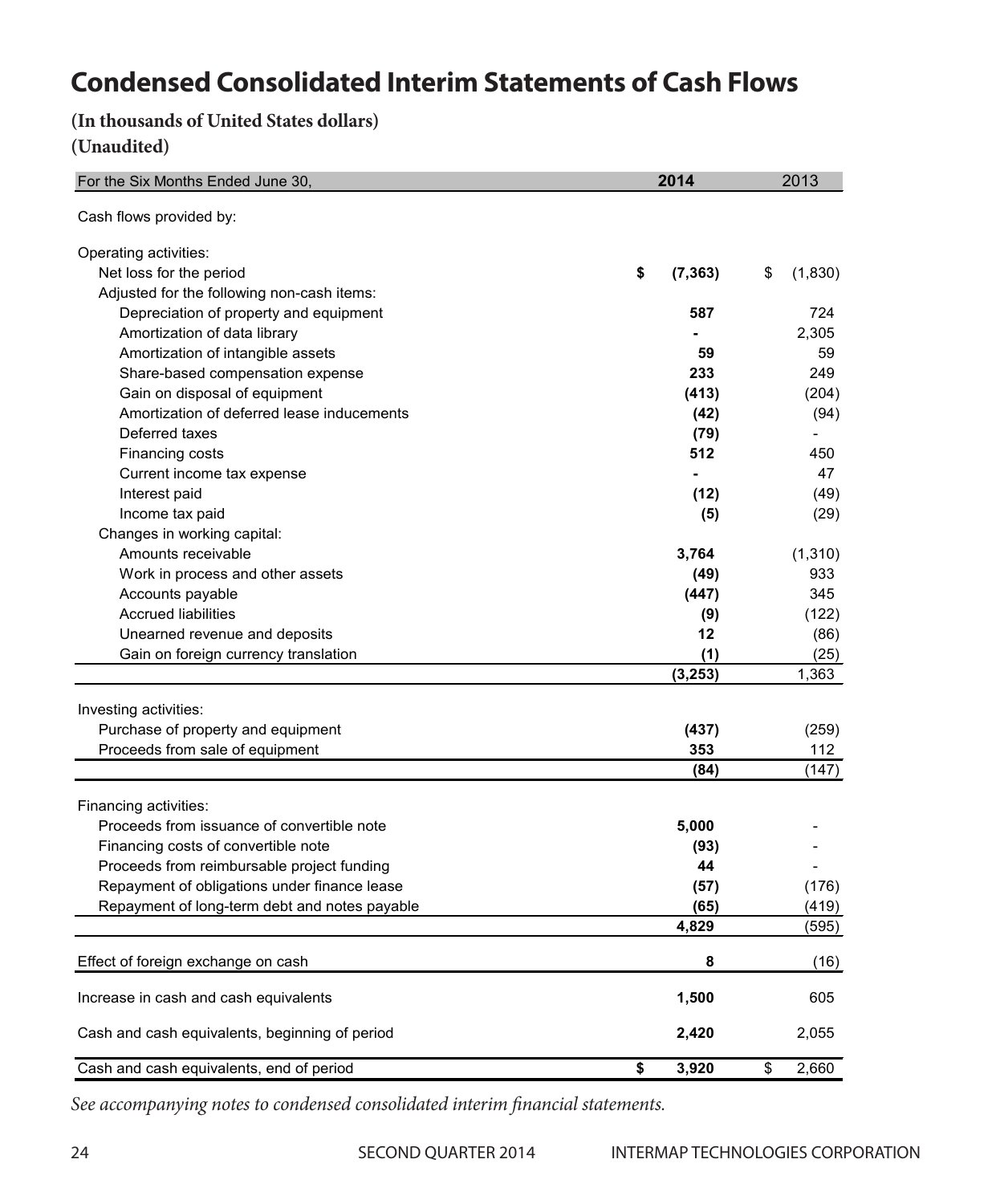# **Notes to Condensed Consolidated Interim Financial Statements**

**For the three months ended March 31, 2014 (In thousands of United States dollars, except per share information) (Unaudited)**

#### **1. Reporting entity:**

Intermap Technologies® Corporation (the Company) is incorporated under the laws of Alberta, Canada. The head office of Intermap is located at 8310 South Valley Highway, Suite 400, Englewood, Colorado, USA 80112. Its registered office is located at Livingston Place, Suite 1000, 250 – 2nd Street Southwest, Calgary, Alberta, Canada, T2P 0C1.

Intermap is a global location-based information company, creating a wide variety of geospatial solutions and analytics from its NEXTMap® database. The Company uses its NEXTMap 3D digital models, together with aggregated third party data, to create geospatial solutions for its customers. These geospatial solutions can be used in a wide range of applications including, but not limited to, location-based information, geographic information systems, engineering, utilities, global positioning systems maps, geospatial risk assessment, oil and gas, renewable energy, hydrology, environmental planning, wireless communications, transportation, advertising, and 3D visualization.

#### **2. Basis of preparation:**

#### **a. Going concern:**

These financial statements have been prepared assuming the Company will continue as a going concern. The going concern basis of presentation assumes the Company will continue in operation for the foreseeable future and be able to realize its assets and discharge its liabilities and commitments in the normal course of business. During the six months ended June 30, 2014, the Company incurred a net loss of \$7,363 and negative cash flows from operating activities of \$3,253. In addition, the Company has a deficit of \$208,468.

The above factors in the aggregate raise significant doubt about the Company's ability to continue as a going concern. Management has taken actions to address these issues including a shift in organizational wide focus from the historical approach of licensing raw data, to providing complete geospatial solutions with a focus on software applications. In addition, the Company obtained additional financing during the first quarter to help further the development of new product offerings. The Company's ability to continue as a going concern is dependent on management's ability to successfully generate a profit from operations, sell assets, or obtain additional financing, if required. Failure to achieve one or more of these requirements could have a material adverse effect on the Company's financial condition and / or results of operations.

The Company's future capital requirements will depend on many factors, including, but not limited to, the market acceptance of its products and services and the timing of working capital payments associated with such products and services. The Company cannot be certain that cash generated from its operations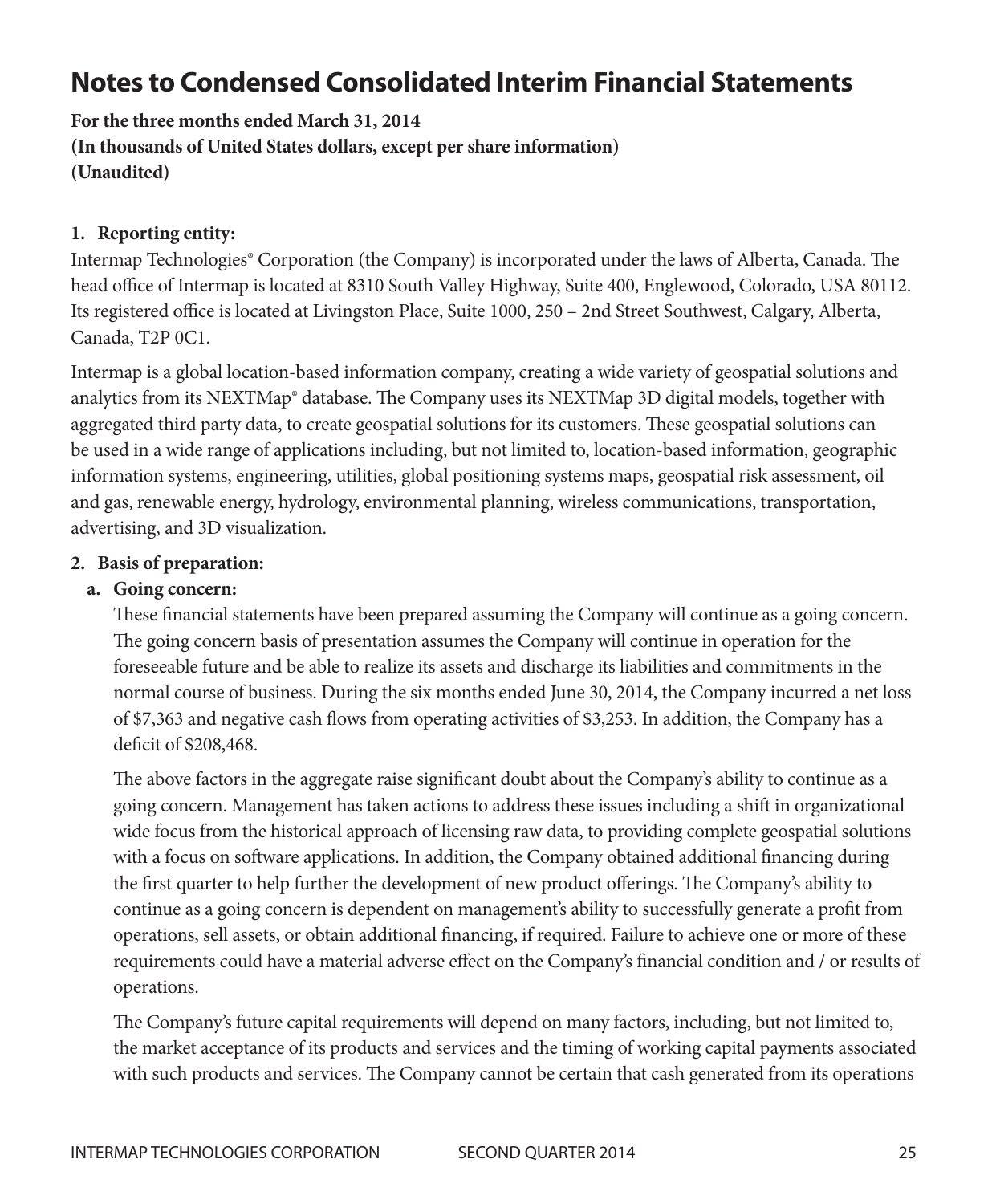will be sufficient to satisfy its liquidity requirements, and it may need to continue to raise capital by selling additional equity and / or by securing credit facilities. No assurance can be given that any such additional funding will be available or that, if available, it can be obtained on terms favorable to the Company.

The financial statements do not reflect adjustments that would be necessary if the going concern assumption was not appropriate. If the going concern basis was not appropriate for these financial statements, then adjustments would be necessary to the carrying value of assets and liabilities, the reported revenues and expenses, and the balance sheet classifications used.

#### **b. Statement of compliance:**

These consolidated financial statements have been prepared in accordance with International Accounting Standard 34, Interim Financial Reporting (IAS 34) as issued by the International Accounting Standards Board (IASB).

The notes presented in these unaudited condensed consolidated interim financial statements include in general only significant changes and transactions occurring since the Company's last year-end, and are not fully inclusive of all disclosures required by IFRS for annual financial statements. These unaudited condensed consolidated interim financial statements should be read in conjunction with the annual audited consolidated financial statements, including the notes thereto, for the year ended December 31, 2013 (the "2013 annual consolidated financial statements").

The policies applied in these consolidated financial statements are based on IFRS issued and effective as of August 7, 2014, the date the Board of Directors approved the consolidated financial statements.

#### **c. Measurement basis:**

The financial statements have been prepared mainly on the historical costs basis. Other measurement bases used are described in the applicable notes.

#### **3. Summary of significant accounting policies:**

These condensed consolidated interim financial statements have been prepared using the same accounting policies and methods that were used to prepare the Company's 2013 annual consolidated financial statements with the exception of those new accounting policies that were adopted on January 1, 2014, as more fully described in Note 4.

With respect to PT ExsaMap Asia (a 90% owned subsidiary), the non-controlling shareholder owns a written put option for which the Company has recognized as a liability in the financial statements in accordance with IAS 32, Financial Instruments: Presentation. The Company has elected to use the anticipated acquisition method to account for the arrangement, in which the recognition of the liability implies that the interests subject to the put option are deemed to have already been acquired, even though legally they are still noncontrolling interests. Therefore, PT ExsaMap Asia is presented in the financial statements as fully owned by the Company for accounting purposes, and profits and losses attributable to the holder of the non-controlling interest subject to the put option are presented as attributable to the owners of the parent and not as attributable to those non-controlling shareholders.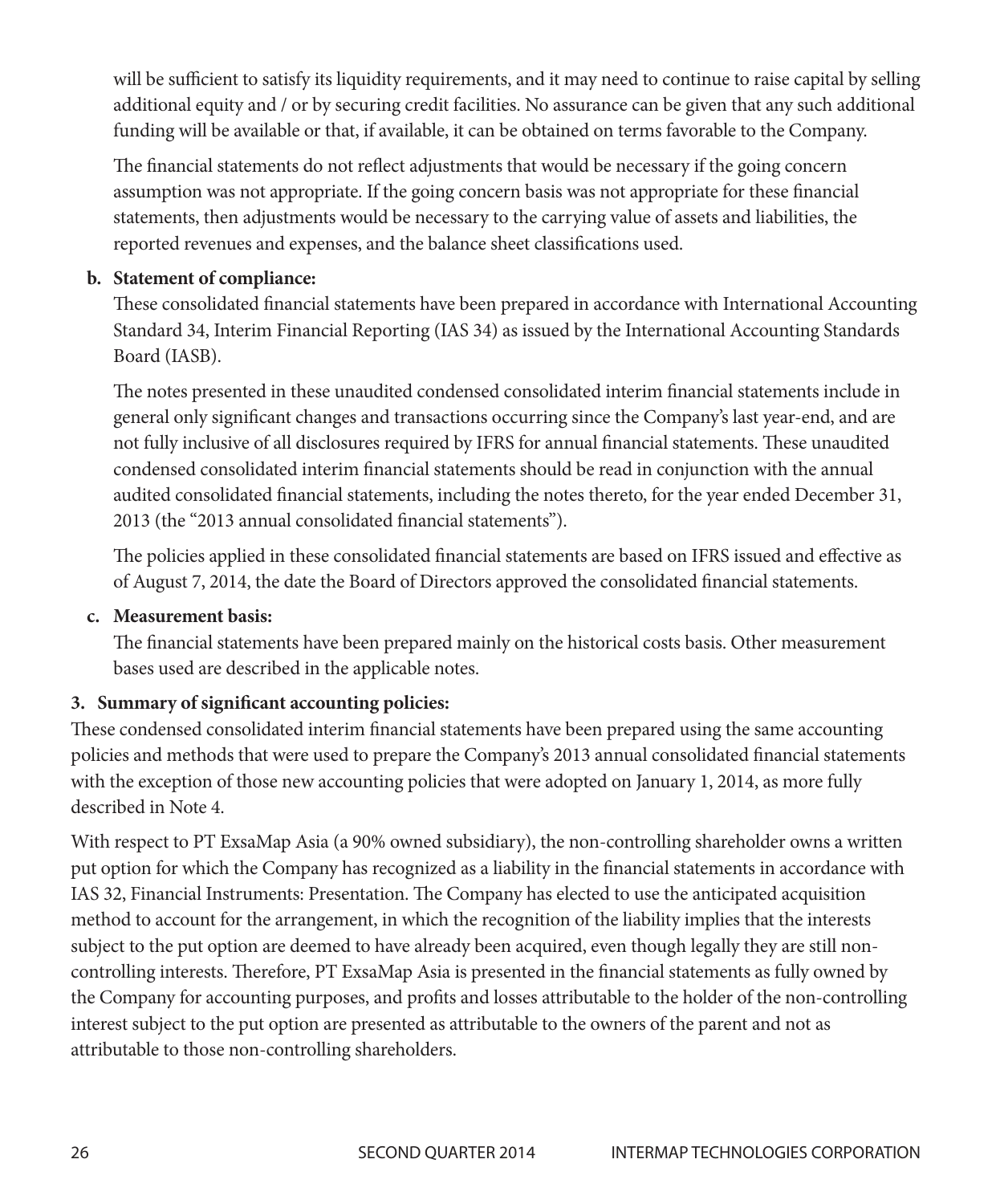#### **4. New standards and interpretations:**

The Company adopted the following new accounting standards and amendments which are effective for the Company's interim and annual consolidated financial statements commencing January 1, 2014. These amendments have not had a material impact on the Condensed Consolidated Interim Financial Statements.

- Amendments to IAS 32, F*inancial Instruments: Presentation*
- IFRIC 21, *Levies*

In May 2014, the International Standards Board issued IFRS 15, Revenue from Contracts with Customers, m may 2011, the international otandards board issued in RS 15, revenue riom contracts with customers, which provides a single, principles-based five-step model for revenue recognition to be applied to all customer contracts, and requires enhanced disclosures. This standard is effective January 1, 2017 and allows early adoption. The Company does not intend to adopt this standard early and is currently evaluating the impact of adopting this standard on the consolidated financial statements. which provides a single, principles-based live-step model for revenue

#### **5. Property and equipment: 5. Property and equipment:**

|                                  |                 |                |           |    | Furniture,     |                |              |                              |    |              |
|----------------------------------|-----------------|----------------|-----------|----|----------------|----------------|--------------|------------------------------|----|--------------|
|                                  |                 | <b>Mapping</b> |           |    | fixtures &     |                |              | <b>Under</b>                 |    |              |
| <b>Property and equipment</b>    | <b>Aircraft</b> |                | equipment |    | auto           | Leases         | construction |                              |    | <b>Total</b> |
|                                  |                 |                |           |    |                |                |              |                              |    |              |
| Balance at December 31, 2012     | \$<br>2,617     | \$             | 873       | \$ | 6              | \$<br>187      | \$           | 20                           | \$ | 3,703        |
| Additions                        | 39              |                | 384       |    |                | 26             |              | 331                          |    | 780          |
| Finance Lease                    |                 |                | 316       |    |                |                |              |                              |    | 316          |
| Depreciation                     | (650)           |                | (654)     |    | (6)            | (111)          |              |                              |    | (1, 421)     |
| Transfer from under construction | 95              |                | 256       |    |                |                |              | (351)                        |    |              |
| Balance at December 31, 2013     | 2,101           |                | 1,175     |    | $\blacksquare$ | 102            |              | $\overline{\phantom{a}}$     |    | 3,378        |
| Additions                        |                 |                | 119       |    |                | $\overline{4}$ |              | 24                           |    | 147          |
| Depreciation                     | (137)           |                | (134)     |    |                | (21)           |              |                              |    | (292)        |
| Balance at March 31, 2014        | \$<br>1,964     | \$             | 1,160     | \$ |                | \$<br>85       | \$           | 24                           | \$ | 3,233        |
| Additions                        |                 |                | 80        |    | 8              | 108            |              | 94                           |    | 290          |
| Disposal                         |                 |                |           |    |                | (64)           |              |                              |    | (64)         |
| Depreciation                     | (123)           |                | (150)     |    | (1)            | (21)           |              |                              |    | (295)        |
| Transfer from under construction |                 |                |           |    |                | 118            |              | (118)                        |    |              |
| Balance at June 30, 2014         | \$<br>1,841     | \$             | 1,090     | \$ | 7              | \$<br>226      | \$           | $\qquad \qquad \blacksquare$ | \$ | 3,164        |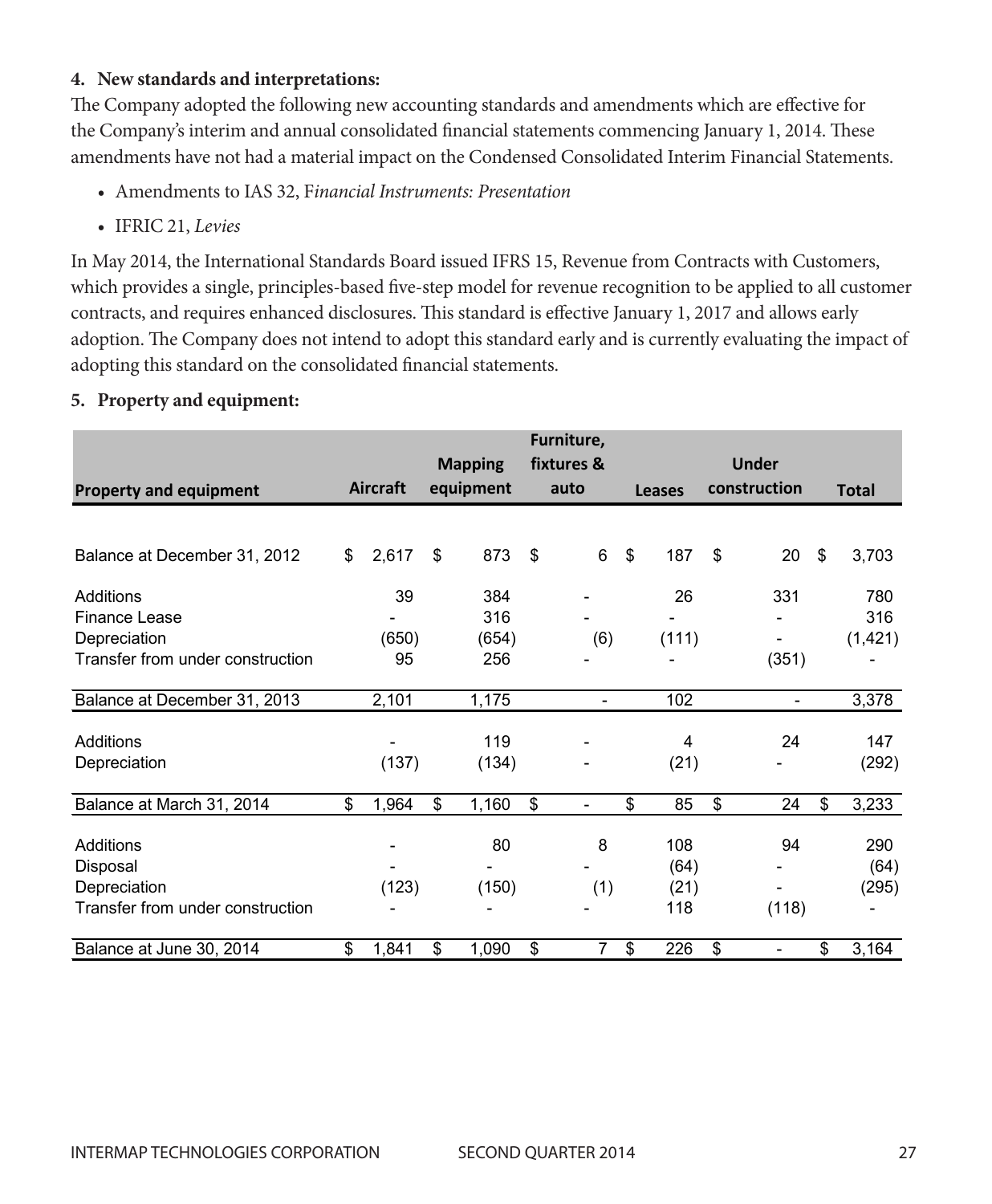|                               |              | <b>Mapping</b> |      | Furniture,<br>fixtures & |               |            |              | Under                        |              |
|-------------------------------|--------------|----------------|------|--------------------------|---------------|------------|--------------|------------------------------|--------------|
| <b>Property and equipment</b> | Aircraft     | equipment      |      | auto                     | <b>Leases</b> |            | construction |                              | <b>Total</b> |
| Cost                          | \$<br>10.856 | \$<br>27.748   | - \$ | 555                      | \$            | $1.537$ \$ |              | ۰                            | \$<br>40.696 |
| Accumulated depreciation      | (8,755)      | (26, 573)      |      | (555)                    |               | (1, 435)   |              | ۰                            | (37, 318)    |
| Balance at December 31, 2013  | \$<br>2,101  | \$<br>1,175    | \$   |                          | \$            | 102        | S.           |                              | \$<br>3,378  |
| Cost                          | \$<br>10.856 | \$<br>27.286   | \$   | 372                      | -\$           | 921        | -\$          |                              | \$<br>39,435 |
| Accumulated depreciation      | (9,015)      | (26, 196)      |      | (365)                    |               | (695)      |              | $\qquad \qquad \blacksquare$ | (36, 271)    |
| Balance at June 30, 2014      | \$<br>1,841  | \$<br>1,090    | \$   |                          | \$            | 226        | \$           |                              | \$<br>3,164  |

During the six months ended June 30, 2014, the Company disposed of fully depreciated assets of \$1,634, but ing the statements entered june 50, 2011, the Company disposed of rany depredated assets of \$4,000,

In May 2014, the Company exited a leased facility in Calgary and recognized a loss on the disposal of leasehold improvements with a net book value of \$64 and recognized a gain of \$76 on the disposal of the remaining deferred leasehold inducement.

Additionally, a gain of \$316 was recognized on the settlement of an insurance claim for damaged computer and storage equipment, of which \$4 remains in amounts receivable. The damaged assets were fully depreciated at the time of the claim.

# **6. Accounts payable and accrued liabilities: 6. Accounts payable and accrued liabilities:**

|                                               |   | <b>June 30,</b><br>2014 |   | December 31.<br>2013 |
|-----------------------------------------------|---|-------------------------|---|----------------------|
| Accounts payable<br><b>Accrued liablities</b> | S | 1.549<br>2,282          | S | 1,997<br>1,936       |
| Other taxes payable                           |   | 33                      |   | 20                   |
|                                               | S | 3.864                   | S | 3,953                |

#### **7. Notes payable: 7. Notes payable:**

Notes payable includes a promissory note with a service provider. The note bears interest at 8% per annum and is secured by a lien on an aircraft owned by the Company. The note is repayable over thirty-six months ending November 2014. November 2014.

Additionally, the notes payable balance includes reimbursable project development funds provided by a corporation designed to enable the development and commercialization of geomatics solutions in Canada. The funding will be received in quarterly installments through the second quarter of 2016. During the quarter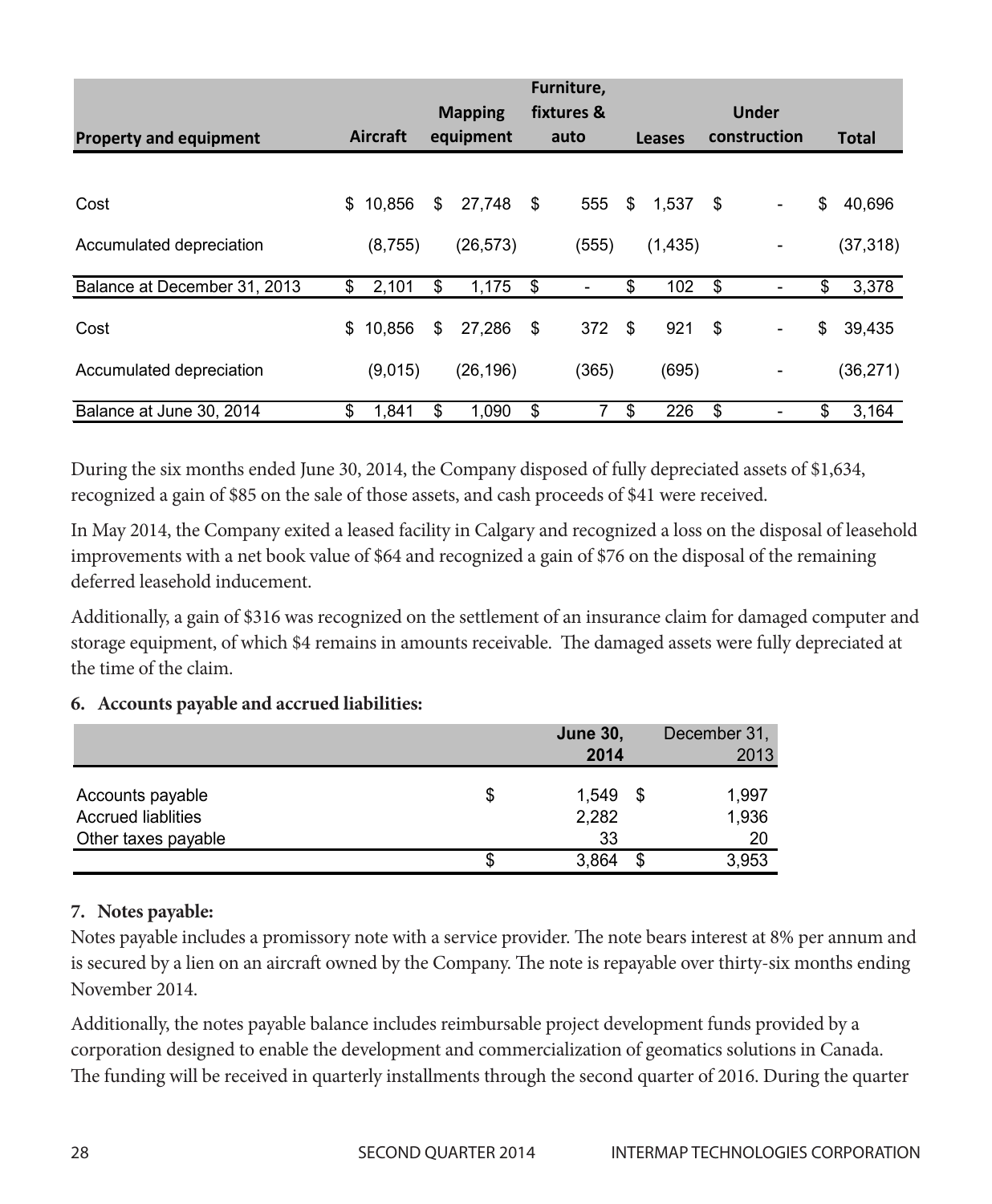ended June 30, 2014, the first quarterly installment of \$44 was received. The funding is repayable upon the completion of a specific development project and the first sale of any of the resulting product(s). Repayment is to be made in quarterly installments equal to the lesser of 20% of the funding amount or 25% of the prior quarter's sales.

|                                                         |   | <b>June 30,</b><br>2014 | December 31.<br>2013 |
|---------------------------------------------------------|---|-------------------------|----------------------|
| Promissory note payable<br>Reimbursable project funding | S | 1,112<br>- \$<br>44     | 1,120<br>68          |
|                                                         |   | 1,156                   | 1,188                |
| Less current portion                                    |   | (1, 112)                | (1, 188)             |
|                                                         |   |                         |                      |

# **8. Convertible note: 8. Convertible note:**

On February 7, 2014, the Company issued convertible promissory notes for \$5,000. Simple interest is payable at maturity at an annual rate of 16%. The notes are convertible into 12,367,054 common shares of the Company at any time at the option of the holders. Under the terms of the notes, the accrued interest payable on any converted principal balances will be waived at the time of conversion. The notes also include 3,091,572 detachable warrants to purchase Class A common shares at a per share price of C\$0.56 that expire on February 7, 2017. The notes are secured by a first position general security interest in all of the assets of the Company. Any unconverted principal and accrued interest balance is payable at maturity on February 6, 2015.

| Proceeds from convertible note<br><b>Transaction costs</b>     | \$<br>5,000<br>(93) |
|----------------------------------------------------------------|---------------------|
| Net proceeds                                                   | 4,907               |
| Amounts classified as equity:<br>Conversion option<br>Warrants | (254)<br>(63)       |
| Effective interest incurred on note discount                   | 120                 |
| Carrying amount of convertible note at June 30, 2014           | 4.710               |

The convertible notes represent a hybrid instrument that needs to be bifurcated between its liability and The convertible notes represent a hybrid instrument that needs to be bifurcated between its liability equity components. The liability component was determined by reference to the fair value of a similar stand and the liability component was determined by reference to the fair value of a similar stand alone debt instrument, excluding the equity components, with the residual amount allocated to the equity components.  $s = \frac{1}{\sqrt{2\pi}}$  stand alone debt instruments, with the excluding the residual amount of  $\frac{1}{\sqrt{2\pi}}$ 

The fair value of a similar stand alone note excluding the equity components was determined using an estimated discount rate of 24%. The estimated discount rate was derived based on the evaluation of other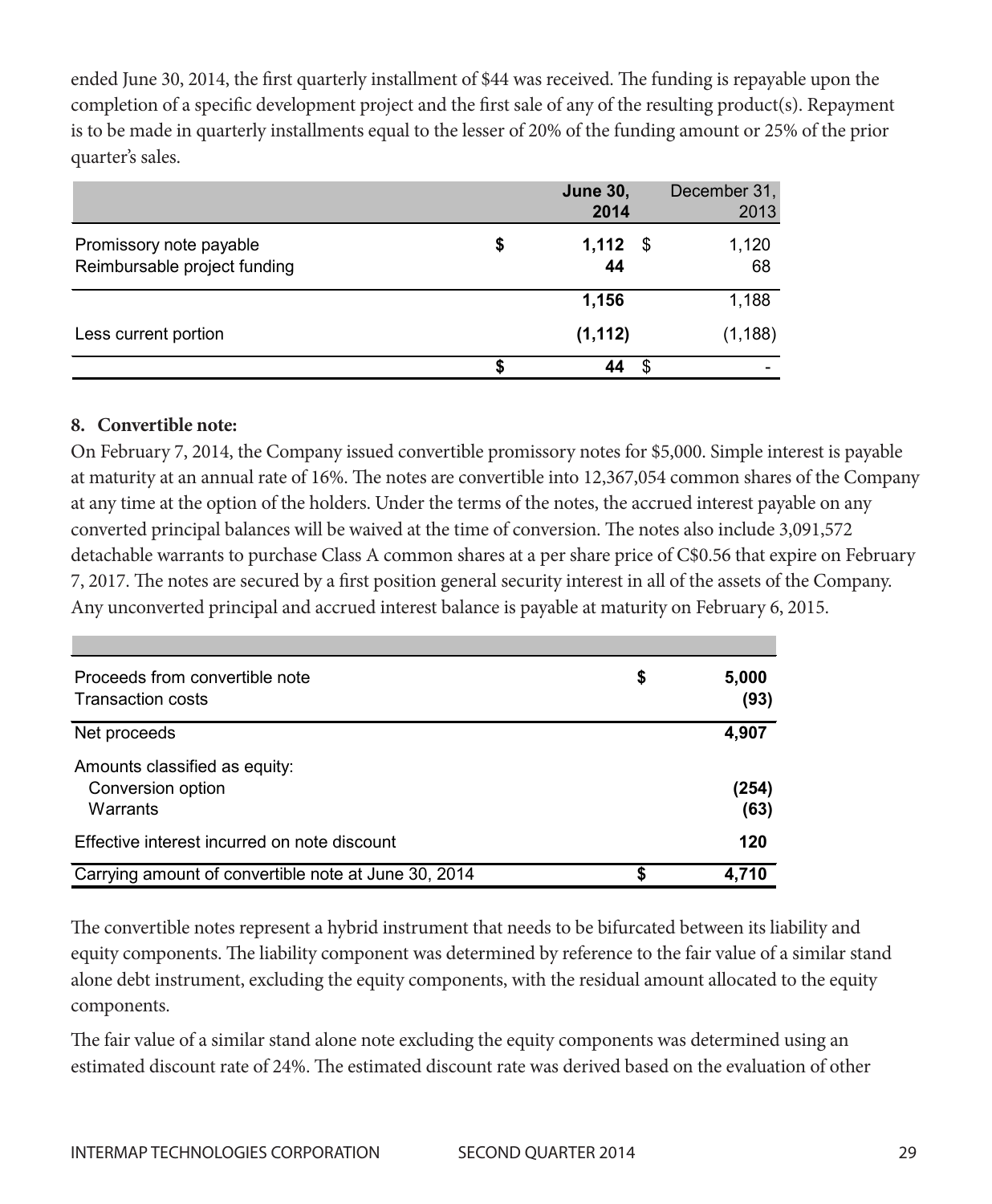longer term debt offerings and is subject to estimation uncertainty. The amount of the convertible note classified as equity of \$317 is net of attributable transaction costs of \$6 and was allocated between the warrants (share capital) and conversion option (contributed surplus) based on the relative fair value of the two warrants (snare capital) and conversion option (contributed surplus) based on the relative fair value of the two<br>components, as determined by the number of shares that could potentially be issued. Transaction costs of \$87 were allocated to the liability component, and comprises part of the discount which is being amortized over the  $\frac{1}{1}$  term of the note using the effective interest method. term of t

The Company has the option, after six months from the closing date of the notes, and upon sixty days notice, to repay the note at 116% of the outstanding principal balance. The fair value of the prepayment option at June 30, 2014 was \$Nil. At June 30, 2014, \$333 of accrued interest is included in accrued liabilities. **9. Revenue:**

#### **9. Revenue: 9. Revenue:**

Details of revenue are as follows: Details of revenue are as follows: Details of revenue are as follows:

|                                                                                          | For the three months<br>ended June 30, |                           |    |                            | For the six months<br>ended June 30, |                            |    |                               |
|------------------------------------------------------------------------------------------|----------------------------------------|---------------------------|----|----------------------------|--------------------------------------|----------------------------|----|-------------------------------|
|                                                                                          |                                        | 2014                      |    | 2013                       |                                      | 2014                       |    | 2013                          |
| Mapping services<br>Professional services<br>Data licenses<br>3DBI software applications |                                        | 48<br>229<br>1,817<br>259 | \$ | 7,595<br>160<br>688<br>434 | - 5                                  | 904<br>681<br>2,444<br>428 | \$ | 11,598<br>175<br>1,641<br>556 |
|                                                                                          |                                        | 2,353                     | S  | 8,877                      | S                                    | 4,457                      | \$ | 13,970                        |

#### **10.Operating costs: 10. Operating costs:**

Details of operating costs are as follows: Details of operating costs are as follows: Details of operating costs are as follows:

|                                    | For the three months<br>ended June 30. |       |    | For the six months<br>ended June 30, |     |        |    |        |
|------------------------------------|----------------------------------------|-------|----|--------------------------------------|-----|--------|----|--------|
|                                    |                                        | 2014  |    | 2013                                 |     | 2014   |    | 2013   |
|                                    |                                        |       |    |                                      |     |        |    |        |
| Personnel                          | \$                                     | 3.121 | \$ | 3,200                                | - 5 | 6,331  | \$ | 6,524  |
| Purchased services & materials (1) |                                        | 1.454 |    | 2,674                                |     | 3,097  |    | 3,713  |
| Travel                             |                                        | 231   |    | 512                                  |     | 532    |    | 888    |
| Facilities and other expenses      |                                        | 468   |    | 476                                  |     | 1,081  |    | 1,058  |
|                                    |                                        | 5,274 |    | 6,862                                |     | 11,041 | S  | 12,183 |
|                                    |                                        |       |    |                                      |     |        |    |        |

(1) Purchased services and materials include aircraft costs, project costs, professional and consulting fees, and<br>selling and marketing costs selling and marketing costs.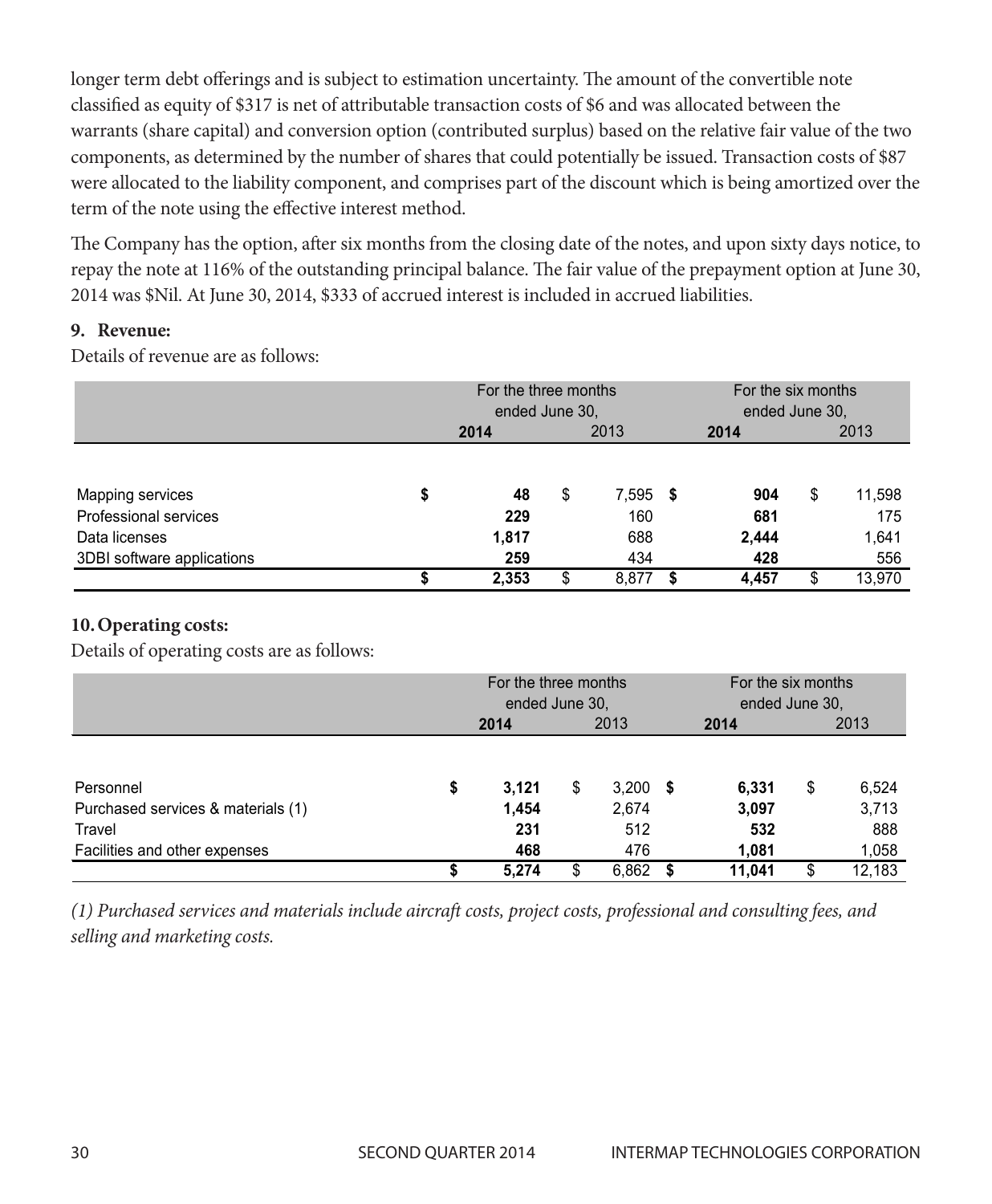#### **11.Share capital:**

#### **a. Issued: (a) Issued:**

|                                         | June 30, 2014 |  |               | December 31, 2013 |  |           |  |
|-----------------------------------------|---------------|--|---------------|-------------------|--|-----------|--|
|                                         | Number of     |  |               | Number of         |  |           |  |
| Class A common shares                   | <b>Shares</b> |  | <b>Amount</b> | <b>Shares</b>     |  | Amount    |  |
| Balance, beginning of period:           |               |  |               |                   |  |           |  |
| Unrestricted shares                     | 91,613,401    |  | \$197,376     | 78,887,915        |  | \$194,144 |  |
| Restricted shares held in escrow        | 526,098       |  |               | 526,098           |  |           |  |
| Share-based compensation                | 169,264       |  | 40            | 210,010           |  | 81        |  |
| Restricted shares released from         |               |  |               |                   |  |           |  |
| escrow and cancelled                    | (526,098)     |  |               |                   |  |           |  |
| Issuance of common shares for           |               |  |               |                   |  |           |  |
| conversion of convertible note          |               |  |               | 12,515,476        |  | 3,157     |  |
| Warrant component of convertible note   |               |  | 64            |                   |  |           |  |
| Convertible note issuance costs         |               |  | (1)           |                   |  |           |  |
| Deferred tax effect of convertible note |               |  | (15)          |                   |  |           |  |
| Securities issuance costs               |               |  |               |                   |  | (6)       |  |
| Balance, end of period:                 | 91,782,665    |  | \$197,464     | 92,139,499        |  | \$197,376 |  |
|                                         |               |  |               |                   |  |           |  |
| Components of issued shares:            |               |  |               |                   |  |           |  |
| Unrestricted shares                     | 91,782,665    |  | \$197,464     | 91,613,401        |  | \$197,376 |  |
| Restricted shares held in escrow        |               |  |               | 526,098           |  |           |  |
|                                         | 91,782,665    |  | \$197,464     | 92,139,499        |  | \$197,376 |  |

On June 11, 2014, 169,264 Class A common shares were issued to directors of the Company as compensation for services. Compensation expense of \$40 for these Class A common shares is included in On June 11, 2014, 169,264 Class A common shares were issued to directors of the Company as operating costs (see Note  $11(e)$ ).

On March 13, 2014, 526,098 Class A common shares originally issued in 2011, pursuant to the five year employment agreement with the Company's Chief Executive Officer and held in escrow for release upon achievement of certain market performance conditions, were released from escrow and cancelled.  $\mathbf{y}$ 

On February 7, 2014, the Company received proceeds from a convertible promissory note with 3,091,572 on receival for several processes a common shares. The value attributable to the warrants and detachable warrants to purchase Class A common shares. The value attributable to the warrants and included in share capital at inception of the note was \$63, offset by a future tax benefit of \$15 (see Note 8).

On August 28, 2013, 5,000,000 Class A common shares were issued upon conversion to the holder of a convertible promissory note. The value attributed to the conversion was \$1,261 and includes the accrued in the value attributed to the conversion was \$1,261 and includes the accrued interest of \$209 attributable to the principal balance converted of \$999, and \$53 for the proportionate share of the conversion option of the convertible note originally classified in contributed surplus (see Note  $11(b)$ ).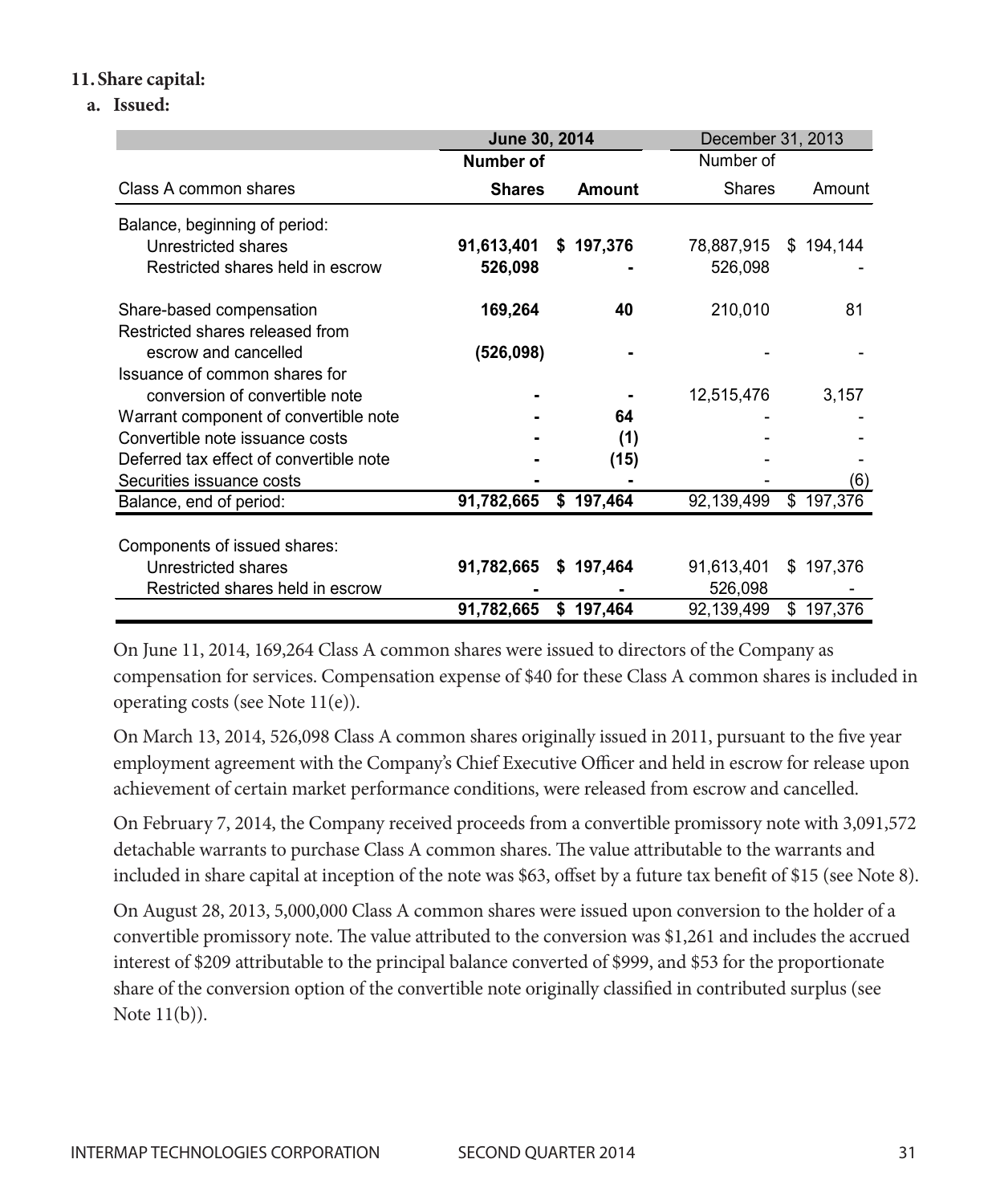On June 27, 2013, 7,515,476 Class A common shares were issued upon conversion to the holder of a convertible promissory note. The value attributed to the conversion was \$1,896 and includes the accrued in the conversion of the conversion of the conversion of the conversion of the conversion of the conversion of the con interest of \$316 attributable to the principal balance converted of \$1,501, and \$79 for the proportionate share of the conversion option of the convertible note originally classified in contributed surplus (see Note  $11(b)$ ).  $\overline{O}(1001 \text{ H})(0)$ 

On June 13, 2013, 210,010 Class A common shares were issued to directors of the Company as compensation for services. Compensation expense of \$81 for these Class A common shares is included in operating costs (see Note 11(e)).

#### **b. Contributed surplus: (b) Contributed surplus:**

|                                                                                                                                                                                    | <b>June 30,</b><br>2014                   | December 31.<br>2013         |
|------------------------------------------------------------------------------------------------------------------------------------------------------------------------------------|-------------------------------------------|------------------------------|
| Balance, beginning of period<br>Share-based compensation<br>Conversion option of convertible note<br>Issuance costs of convertible note<br>Deferred tax effect of convertible note | \$<br>10.671<br>193<br>259<br>(5)<br>(64) | \$<br>10,354<br>449<br>(136) |
| Balance, end of period                                                                                                                                                             | 11.054                                    | 10.671                       |

#### **c. Earnings (loss) per share:**  $T$  calculation of earnings (loss) per share is based on the weighted average number of  $C$

The calculation of earnings (loss) per share is based on the weighted average number of Class A common shares outstanding. Where the impact of the exercise of options or warrants is anti-dilutive, they are not included in the calculation of diluted loss per share.

Number of shares used in the diluted weighted average number of shares calculation as their effect was dilutive is as follows: Number of shares used in the diluted weighted average number of shares calculation as their effect

| For the three months ended,   | <b>June 30,</b><br>2014 | June 30,<br>2013 |
|-------------------------------|-------------------------|------------------|
| Outstanding share options (1) | ۰                       | 280,000          |
| Outstanding warrants (1)      | ٠                       | 1.700.000        |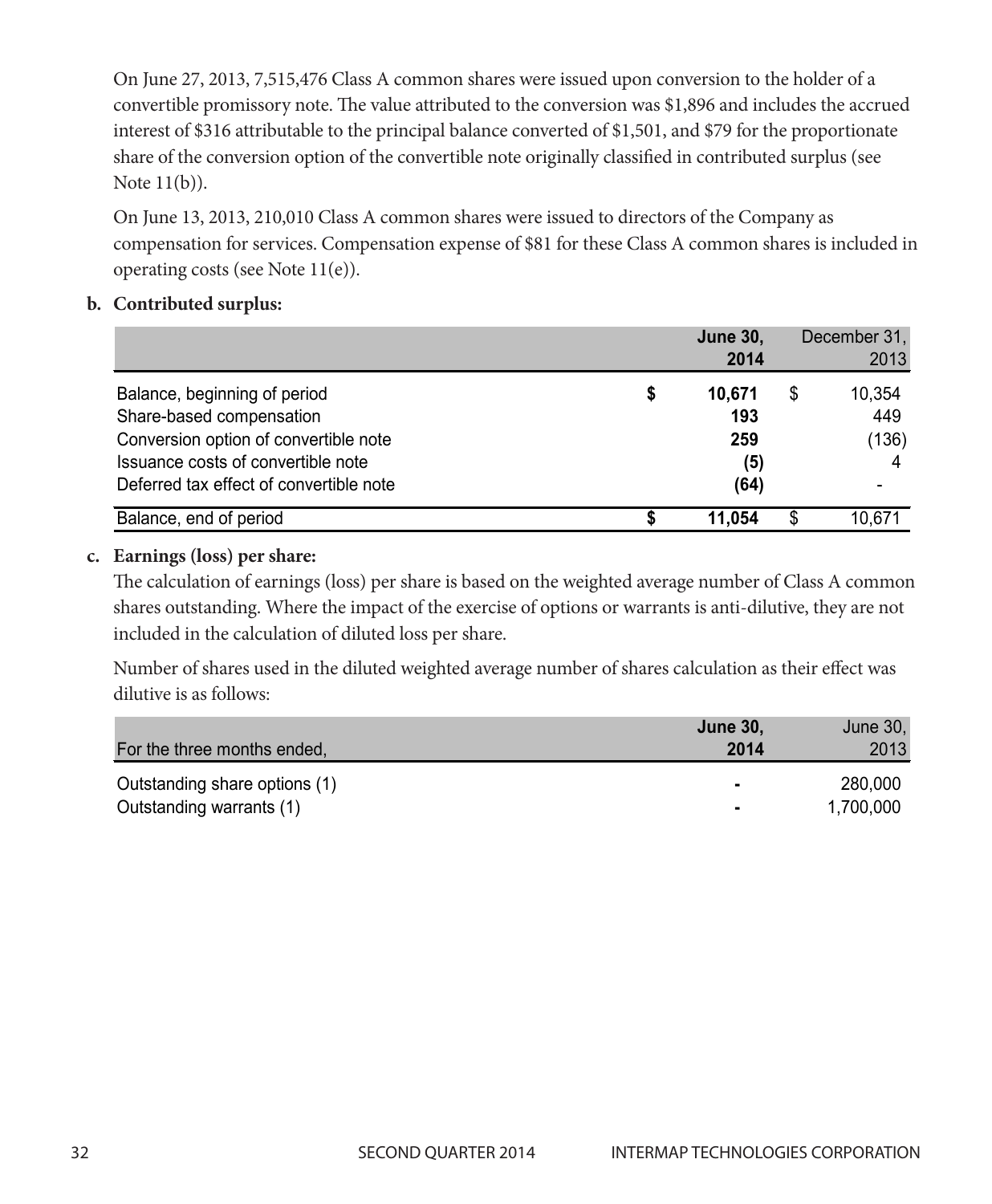Number of shares excluded in the diluted weighted average number of shares calculation as their effect was anti-dilutive is as follows:

| For the three months ended,                                                                        | <b>June 30,</b><br>2014 | June 30,<br>2013 |
|----------------------------------------------------------------------------------------------------|-------------------------|------------------|
| Outstanding share options (1)                                                                      | ٠                       | 5.599.470        |
| Outstanding warrants (1)<br>Conversion shares resulting from the full conversion of an outstanding | ۰                       | 17.350.000       |
| convertible note payable (1)                                                                       | ۰                       | 5,000,000        |

*(1) Shares for the three-month period ended June 30, 2014 were not included due to a net loss for the period.* (1) Shares for the three-month period ended June 30, 2014 were not included due to a net loss for

For the six months ended June 30, 2014, and the six months ended June 30, 2013, the inclusion of outstanding options and warrants in the loss per share calculation are considered to be anti-dilutive and are therefore not included in the calculation for the period.

The underlying Class A common shares pertaining to 7,707,050 outstanding share options and 4,791,572 outstanding warrants could potentially dilute earnings.

#### **d. Share option plan:**   $T_{\text{Rens}}$  a common shares pertaining to  $7,700$

The Company established a share option plan to provide long-term incentives to attract, motivate, and retain certain key employees, officers, directors, and consultants providing services to the Company. The plan permits the granting of options to purchase up to 10% of the outstanding Class A common shares plan permits the granting of options to purchase up to 10% of the outstanding Class A common shares of the Company. As of June 30, 2014, 9,178,267 Class A common shares were authorized under the plan, of which 7,707,050 share options are issued and outstanding and 1,471,217 options remain available for or which *rytoryees* chart options are issued and outstanding and *rytory*-prone resulting in cumulative future issuance. Under the plan, no one individual shall be granted an option resulting in cumulative grants in excess of 5% of the issued and outstanding Class A common shares of the Company. In addition, the exercise price of each option shall not be less than the market price of the Company's Class A common shares on the date of grant. The options are exercisable for a period of not greater than six  $\alpha$ years, and generally vest over a period of one to four years. Options granted to directors generally vest on the date of the grant and expire on the fifth anniversary of the date of such grant.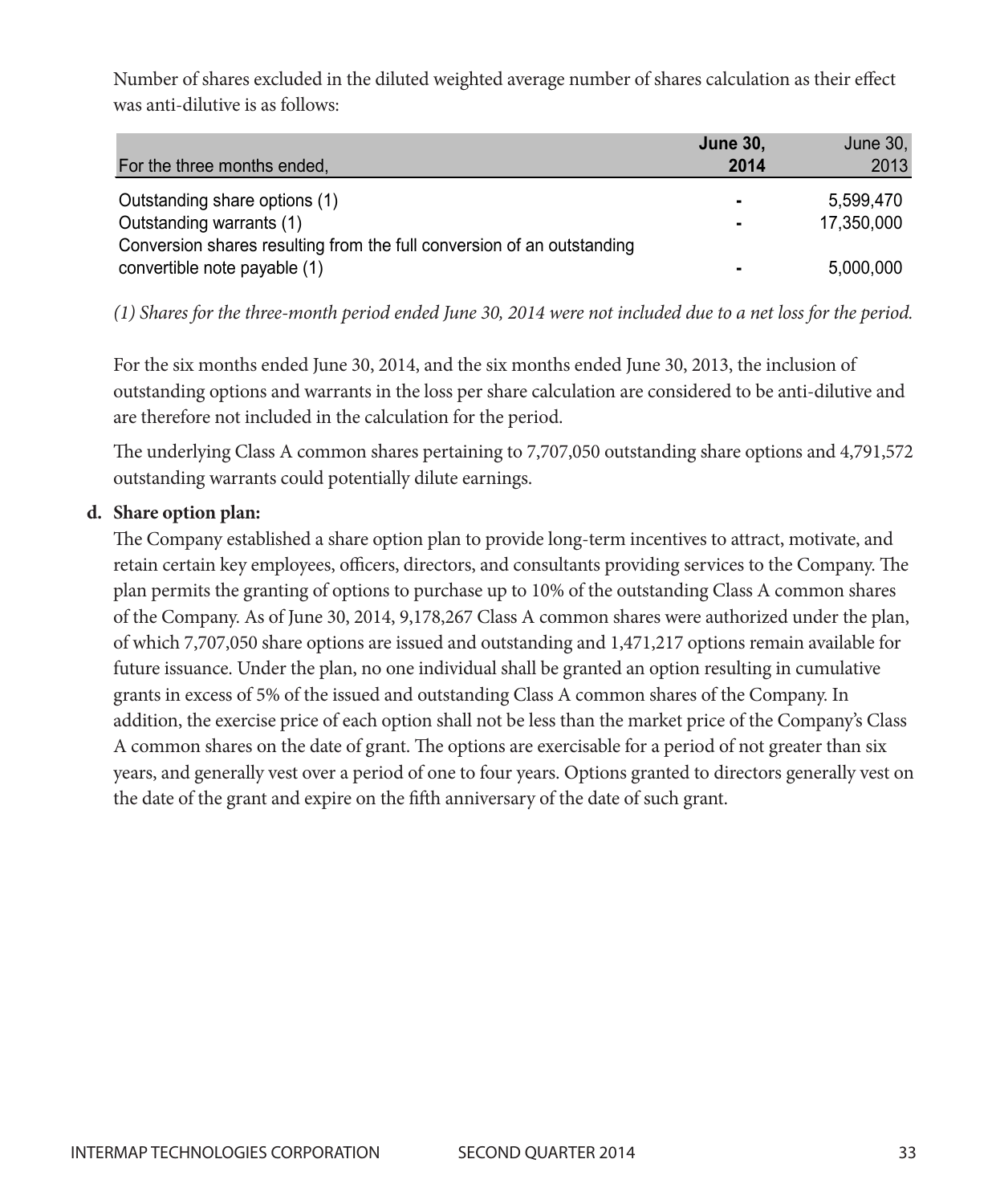The following table summarizes information regarding share options outstanding:

|                                    |                | June 30, 2014 |             |              | December 31, 2013 |             |  |  |
|------------------------------------|----------------|---------------|-------------|--------------|-------------------|-------------|--|--|
|                                    |                |               | Weighted    |              |                   | Weighted    |  |  |
|                                    | Number of      |               | average     | Number of    |                   | average     |  |  |
|                                    | shares         |               | exercise    | shares       |                   | exercise    |  |  |
|                                    | under option   |               | price (CDN) | under option |                   | price (CDN) |  |  |
| Options outstanding,               |                |               |             |              |                   |             |  |  |
| beginning of period                | $6,287,320$ \$ |               | 0.55        | 4.846.320    | \$                | 0.82        |  |  |
| Granted                            | 1,814,630      |               | 0.28        | 1,930,000    |                   | 0.40        |  |  |
| Expired                            | (308, 400)     |               | 0.73        | (373.625)    |                   | 3.18        |  |  |
| Forfeitures                        | (86,500)       |               | 0.45        | (115,375)    |                   | 0.56        |  |  |
| Options outstanding, end of period | 7,707,050      |               | 0.48        | 6,287,320    | \$                | 0.55        |  |  |
| Options exercisable, end of period | 4.190.684      | S             | 0.58        | 3.850.154    | S                 | 0.62        |  |  |

| Exercise<br>Price<br>(CDN\$) | Options<br>outstanding | Weighted average<br>remaining<br>contractual life | Options<br>exercisable |
|------------------------------|------------------------|---------------------------------------------------|------------------------|
| 0.24                         | 75,000                 | 5.96 years                                        |                        |
| 0.25                         | 234,630                | 5.16 years                                        | 124,630                |
| 0.27                         | 20,000                 | 3.87 years                                        | 10,000                 |
| 0.29                         | 1,525,000              | 5.67 years                                        | 25,000                 |
| 0.33                         | 700,000                | 4.34 years                                        | 500,000                |
| 0.38                         | 40,000                 | 4.88 years                                        | 10,000                 |
| 0.43                         | 1,159,640              | 2.75 years                                        | 1,150,640              |
| 0.44                         | 1,535,000              | 4.28 years                                        | 627,500                |
| 0.46                         | 788.480                | 3.46 years                                        | 394,864                |
| 0.48                         | 450,000                | 2.51 years                                        | 337,500                |
| 0.50                         | 450,000                | 2.44 years                                        | 337,500                |
| 0.66                         | 300,000                | 2.32 years                                        | 243,750                |
| 1.49                         | 106,000                | 0.45 years                                        | 106,000                |
| 1.60                         | 51,000                 | 1.49 years                                        | 51,000                 |
| 1.84                         | 250,300                | $1.50$ years                                      | 250,300                |
| 2.98                         | 12,000                 | $0.20$ years                                      | 12,000                 |
| 4.16                         | 10,000                 | 0.19 years                                        | 10,000                 |
|                              | 7,707,050              | 3.83 years                                        | 4,190,684              |

During the six months ended June 30, 2014, 1,814,630 options were granted at a weighted-average grant During the six months ended June 30, 2014, 1,814,630 options were granted at a weighted-average date fair value of C\$0.22 per share, determined using the Black-Scholes option pricing model on the date of grant with the following assumptions: expected dividend yield 0%, risk-free interest rate ranging from 1.02% to 1.97%, volatilities ranging from 98.9% to 108.9%, and expected lives of five to six years. Volatilities are calculated based on the actual historical trading statistics of the Company's Class A volatilities are calculated stated on the detail instorted trading statistics of the company of class 11 common shares for the period commensurate with the expected option term. The estimated forfeiture rate was 5.43%.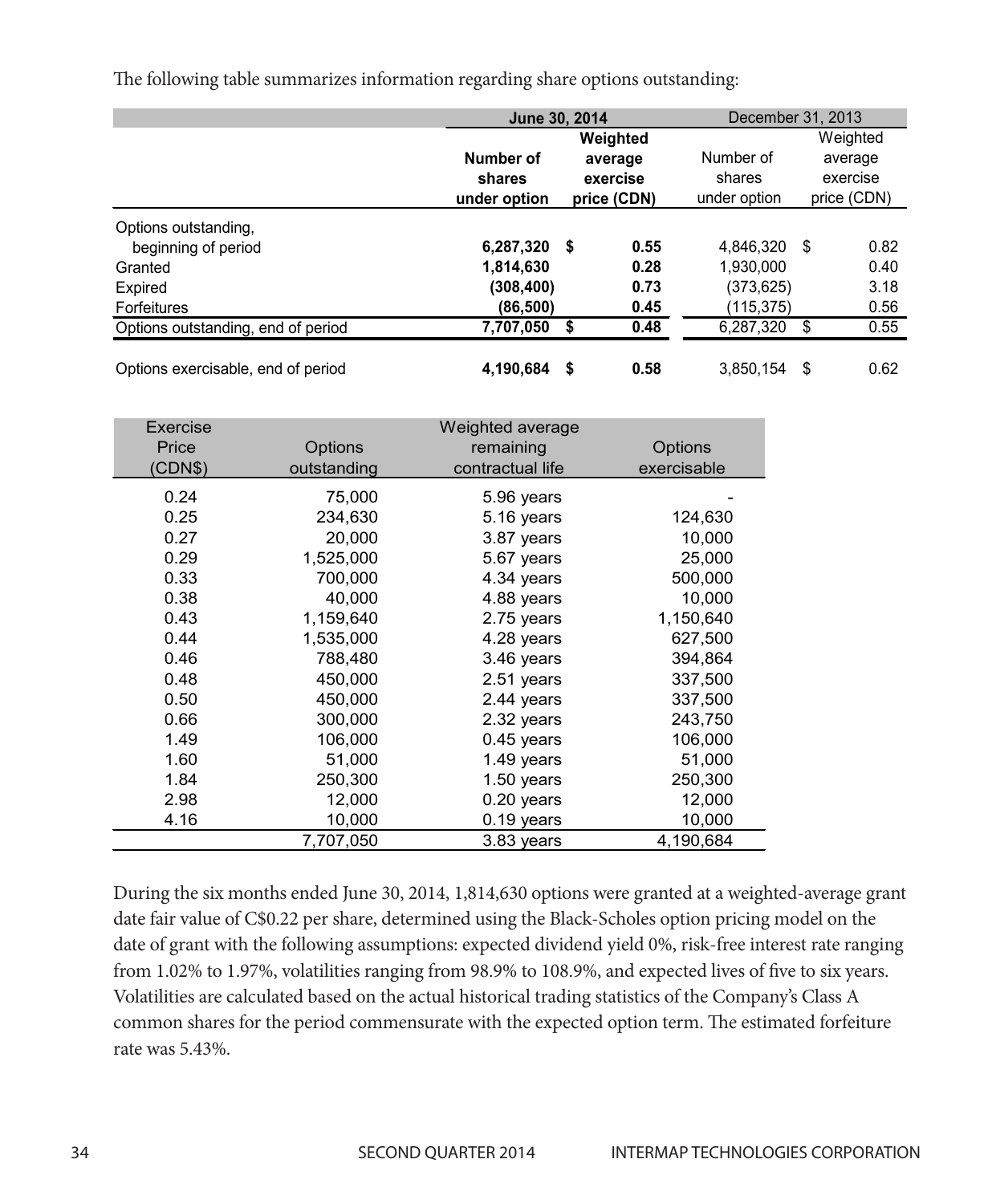#### e. Share-based compensation expense:

Non-cash compensation expense has been included in operating costs with respect to share options and shares granted to employees and non-employees as follows: shares granted to employees and non-employees as follows: onative granted to vinprop ved and non-emploped as follows.

|                       |   | <b>Three</b>    |      | Three    | <b>Six</b>                       |     | <b>Six</b>   |
|-----------------------|---|-----------------|------|----------|----------------------------------|-----|--------------|
|                       |   | months ended    |      |          | months ended <b>months ended</b> |     | months ended |
|                       |   | <b>June 30,</b> |      | June 30, | <b>June 30,</b>                  |     | June $301$   |
|                       |   | 2014            |      | 2013     | 2014                             |     | 2013         |
| Employees             | S | 91              | - \$ | 91       | 168                              |     | 168          |
| Non-employees         |   | 60              |      | 81       | 65                               |     | 81           |
| Non-cash compensation |   | 151             |      | 172      | 233                              | \$. | 249          |

# **f. Class A common share purchase warrants: (f) Class A common share purchase warrants:**

A summary of the status of Class A common share purchase warrants is as follows: A summary of the status of Class A common share purchase warrants is as follows: **2014** 2013

|                                   | <b>June 30,</b><br>2014     | December 31,<br>2013 |
|-----------------------------------|-----------------------------|----------------------|
| Balance, beginning of period      | 19,050,000                  | 19,050,000           |
| Issued                            | 3,091,572                   |                      |
| Expired<br>Balance, end of period | (17, 350, 000)<br>4,791,572 | 19,050,000           |

Each warrant entitles its holder to one Class A common share upon payment of an exercise price ranging Each warrant entitles its holder to one Class A common share upon payment of an exercise price from C\$0.31 to C\$0.56, with a weighted average exercise price of C\$0.47. Of the warrants outstanding, 1,700,000 expire on June 26, 2015 and 3,091,572 expire on February 7, 2017.

#### **12.Commitments:**

12. Communents.<br>The Company has commitments related to operating leases for office space and equipment which require the following payments for each year ending June 30:

| 2015 | \$<br>765   |
|------|-------------|
| 2016 | 673         |
| 2017 | 213         |
| 2018 | 121         |
| 2019 | 120         |
| 2020 | 39          |
|      | \$<br>1,931 |
|      |             |

During the six months ended June 30, 2014, the Company recognized \$565 (six months ended June 30, 2013 -\$538) in operating lease expense for office space.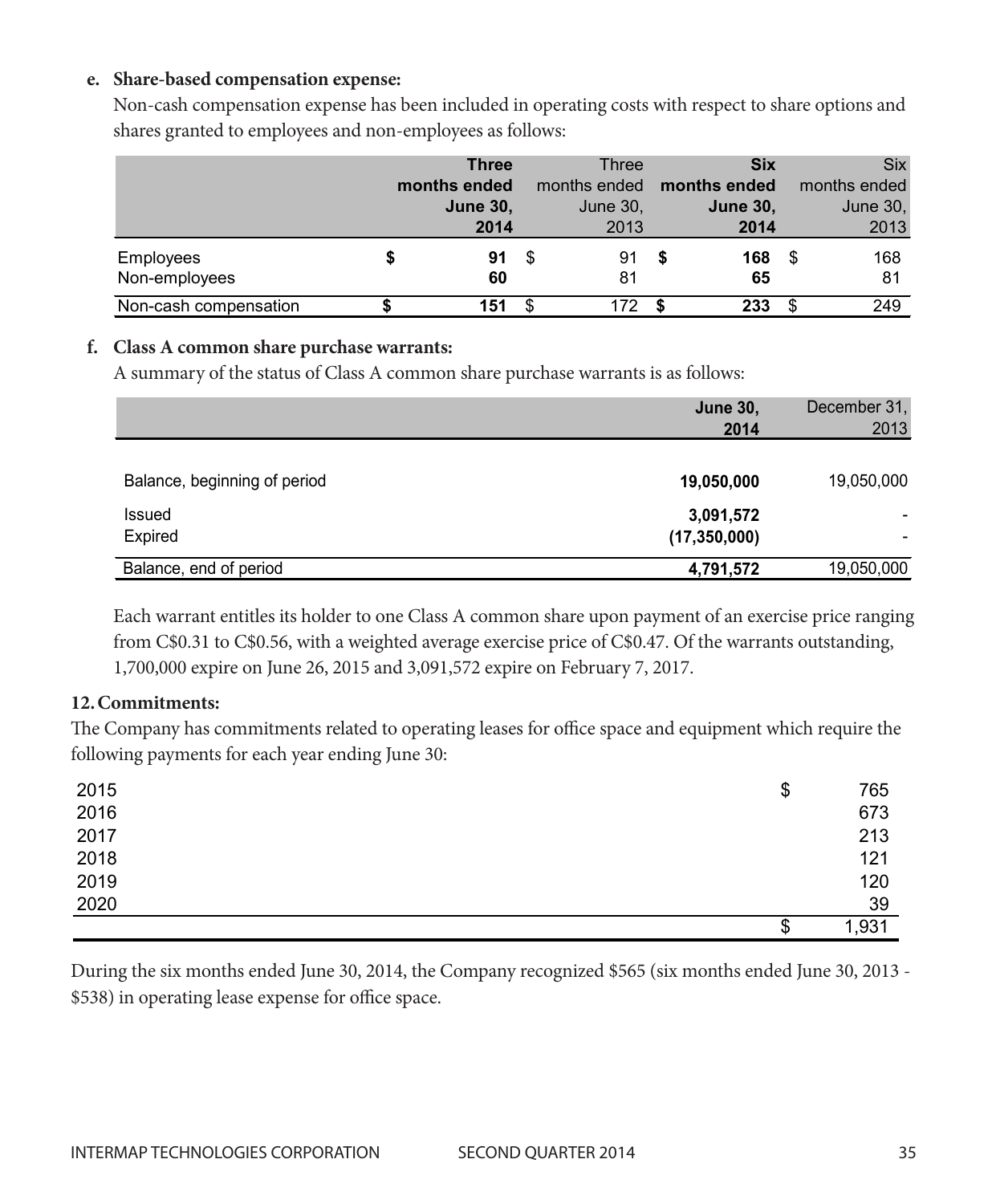#### 13. Segmented information:

The operations of the Company are in one industry segment: digital mapping and related services. The operations of the Company are industry segmential morning and related services. The company are industry services. The company are in our company and related services. The company are in the company and related service INTED PERIODIS OF THE COMPANY ATC IN ONE MUASH **y** segment, then mapping and related set  $\sigma$  ( $\sigma$ )  $\sigma$  and  $\sigma$  of the Company are in one industry except the distribution of Inc open

|               | 3 months ended | 3 months ended |   | 6 months ended |   | 6 months ended |
|---------------|----------------|----------------|---|----------------|---|----------------|
|               | June 30, 2014  | June 30, 2013  |   | June 30, 2014  |   | June 30, 2013  |
| United States | 1.714          | 840            | S | 3.447          | S | 2.188          |
| Asia/Pacific  | 262            | 7,656          |   | 415            |   | 11.100         |
| Europe        | 377            | 381            |   | 595            |   | 682            |
|               | 2.353          | 8.877          |   | 4.457          |   | 13.970         |

Property and equipment of the Company are located as follows: Property and equipment of the Company are located as follows:

|                      |       |      | <b>June 30, 2014</b> December 31, 2013 |
|----------------------|-------|------|----------------------------------------|
| Canada               | 230   | - 35 | 96                                     |
| <b>United States</b> | 2,905 |      | 3,263                                  |
| Asia/Pacific         |       |      |                                        |
| Europe               | 20    |      | 10                                     |
|                      | 3,164 |      | 3,378                                  |

Intangible assets are located in the Czech Republic and the United States. **m** the Czech Republic and the United States.

A summary of sales to major customers that exceeded 10% of total sales during each period are as follows:

|            | <b>Three</b><br>months ended<br>June 30, 2014 |      | Three<br>months ended<br>June 30, 2013 |   | <b>Six</b><br>months ended<br>June 30, 2014 | <b>Six</b><br>months ended<br>June 30, 2013 |
|------------|-----------------------------------------------|------|----------------------------------------|---|---------------------------------------------|---------------------------------------------|
| Customer A | 986                                           | - \$ | $\sim$                                 | S | 986                                         |                                             |
| Customer B |                                               |      | 7.440                                  |   | ۰                                           | 10,377                                      |
|            | 986                                           | \$   | 7.440                                  |   | 986                                         | 10,377                                      |

#### **14.** Financial risk management: The Board of Directors, and the Board of Directors, and the Audit of Directors, and the Audit of Directors, and the Audit of Directors, and the Audit of Directors, and the Audit of Director **\$ 986** \$ 7,440 **\$ 986** \$ 10,377

The Company has exposure to the following risks from its use of financial instruments: credit risk, market risk, In Company has exposure to the following risks from its use of infiancial instruments: credit risk, market risk<br>Iiquidity risk, and capital risk. Management, the Board of Directors, and the Audit Committee monitor risk management activities and review the adequacy of such activities. There have been no significant changes to the Company's risk management strategies since December 31, 2013. have been not significant the management, the board of Directors, and the Audit Committee montor risk

Amounts receivable as of June 30, 2014, and December 31, 2013, consist of:

|                                                  | <b>June 30,</b><br>2014 | December 31,<br>2013 |
|--------------------------------------------------|-------------------------|----------------------|
| Trade amounts receivable<br>Employee receivables | \$<br>$2,772$ \$<br>9   | 6,245<br>9           |
| Other miscellaneous receivables                  | 99                      | 180                  |
|                                                  | 2.880                   | 6.434                |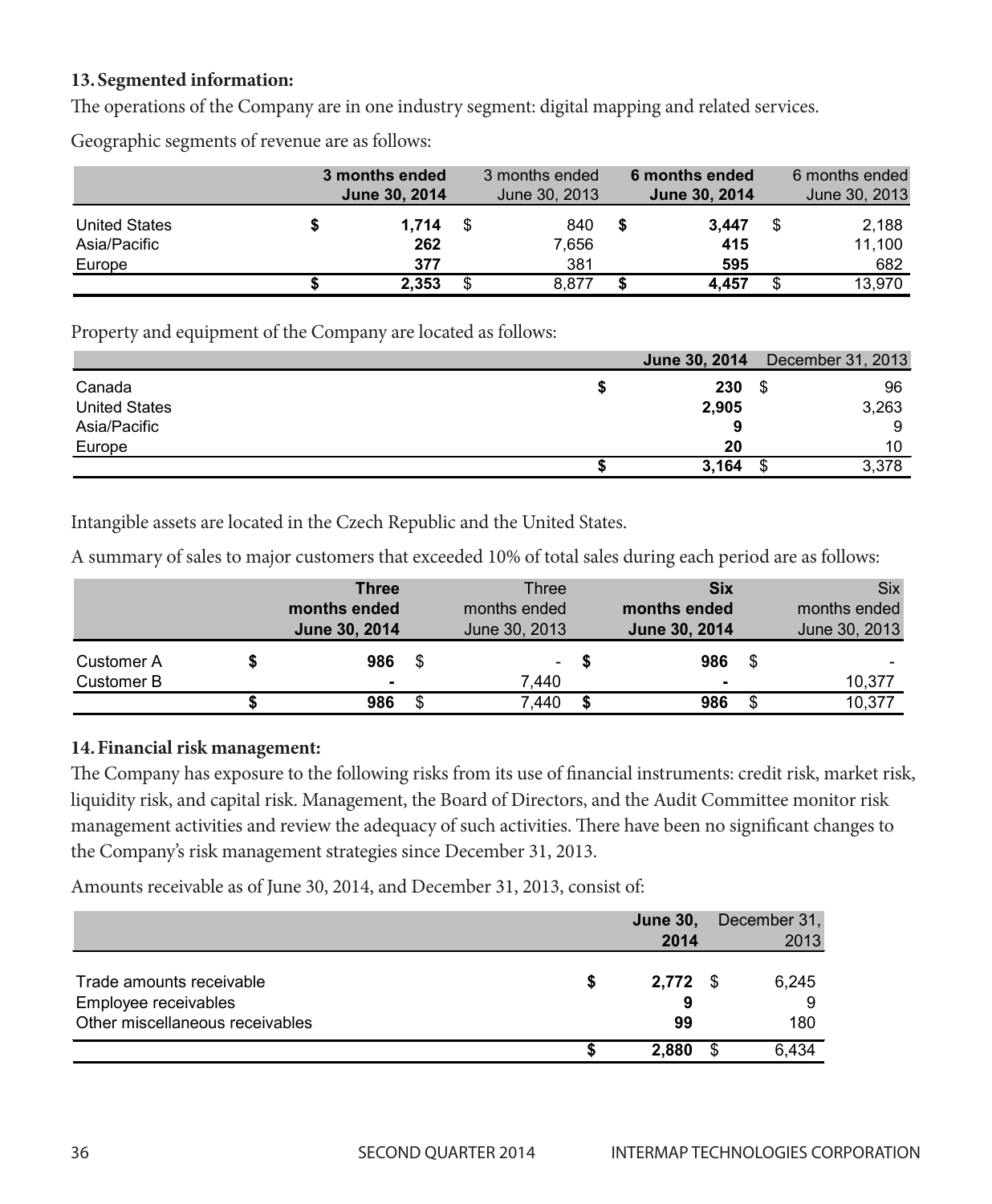|                      |    | <b>June 30,</b><br>2014 | December 31,<br>2013 |
|----------------------|----|-------------------------|----------------------|
| <b>United States</b> | \$ | 625                     | 414<br>- \$          |
| Canada               |    | 194                     | 214                  |
| Asia/Pacific         |    | 1,628                   | 4,765                |
| Europe               |    | 325                     | 852                  |
|                      | S  | 2.772                   | 6,245<br>- \$        |

Trade amounts receivable by geography consist of: Trade amounts receivable by geography consist of:

An aging of the Company's trade amounts receivable are as follows: An aging of the Company's trade amounts receivable are as follows:

|              |   | <b>June 30,</b><br>2014 |      | December 31,<br>2013 |
|--------------|---|-------------------------|------|----------------------|
| Current      | S | 574                     | - \$ | 4,782                |
| 31-60 days   |   | 530                     |      | 88                   |
| 61-90 days   |   | 28                      |      | 104                  |
| Over 91 days |   | 1,640                   |      | 1,271                |
|              |   | 2,772                   | -S   | 6,245                |

As of June 30, 2014, \$1,668 of trade amounts receivable (December 31, 2013 - \$1,375) were past due. The For or june 50, 2014, 44,000 or trade uniousno receivable (Becember 54, 2016, 44,675) were past due. The balance of the past due amounts relate to reoccurring, and historically slow paying customers and are considered collectible.

# **15.Fair values: 15. Fair values:**

The carrying values of cash and cash equivalents, amounts receivable, unbilled revenue, accounts payable, accrued liabilities, obligations under finance leases, convertible note and other long-term liabilities approximate their fair value given their relatively short period to maturity. The carrying value of long-term notes payable and obligations under finance leases approximates their fair value, as current market rates approximates their relatively short period to maturity. The carrying of the carrying of the carrying of the carrying available to the Company are similar to those on the long-term notes payable and obligations under finance leases.  $\mathcal{V}$  leases payable and obligations under finance leases approximately fair value,  $\mathcal{V}$ 

There are no financial instruments measured at fair value. During the quarter, there have been no transfers of amounts between any categories. There are no items classified in Level 2 or Level 3 as of June 30, 2014.